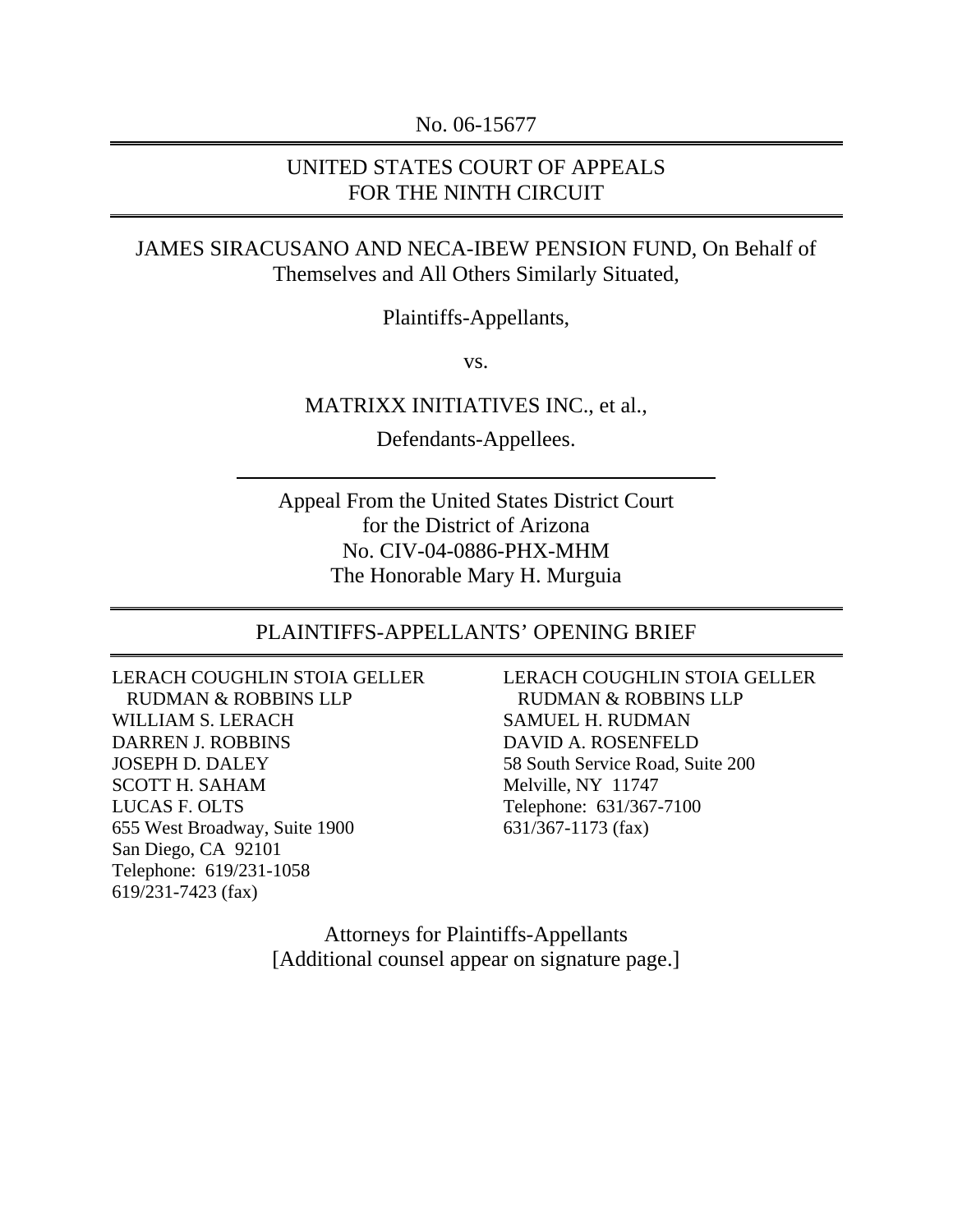# **TABLE OF CONTENTS**

| I.  |           |    |                                                                                                                                                                                                                 |  |  |
|-----|-----------|----|-----------------------------------------------------------------------------------------------------------------------------------------------------------------------------------------------------------------|--|--|
| II. |           |    |                                                                                                                                                                                                                 |  |  |
| Ш.  |           |    |                                                                                                                                                                                                                 |  |  |
| IV. |           |    |                                                                                                                                                                                                                 |  |  |
|     | A.        |    |                                                                                                                                                                                                                 |  |  |
|     | <b>B.</b> |    |                                                                                                                                                                                                                 |  |  |
|     | C.        |    |                                                                                                                                                                                                                 |  |  |
| V.  |           |    |                                                                                                                                                                                                                 |  |  |
|     | A.        |    |                                                                                                                                                                                                                 |  |  |
|     | <b>B.</b> |    | Repeated Warnings from Olfactory Medical Researchers and<br>Complaints from Zicam Users Alerted Defendants that Zicam<br>Caused a Horrific Side Effect Called "Ansomia" - Loss of                               |  |  |
|     |           | 1. | Dr. Alan Hirsch, Neurological Director of the Smell &<br>Taste Treatment and Research Foundation, Warned<br>Matrixx in December 1999 About a Zicam-Anosmia                                                      |  |  |
|     |           | 2. | Dr. Miriam R. Linschoten, Ph.D., of the University of<br>Colorado's Health Sciences Center and The Rocky<br>Mountain Taste and Smell Center ("RMTSC"),<br>Discussed with Defendant Clarot in September 2002 the |  |  |
|     |           | 3. | Dr. Bruce Jafek, in the Department of Otolaryngology at<br>the University of Colorado School of Medicine, Prepared<br>a Medical Conference Presentation in Fall 2003 that                                       |  |  |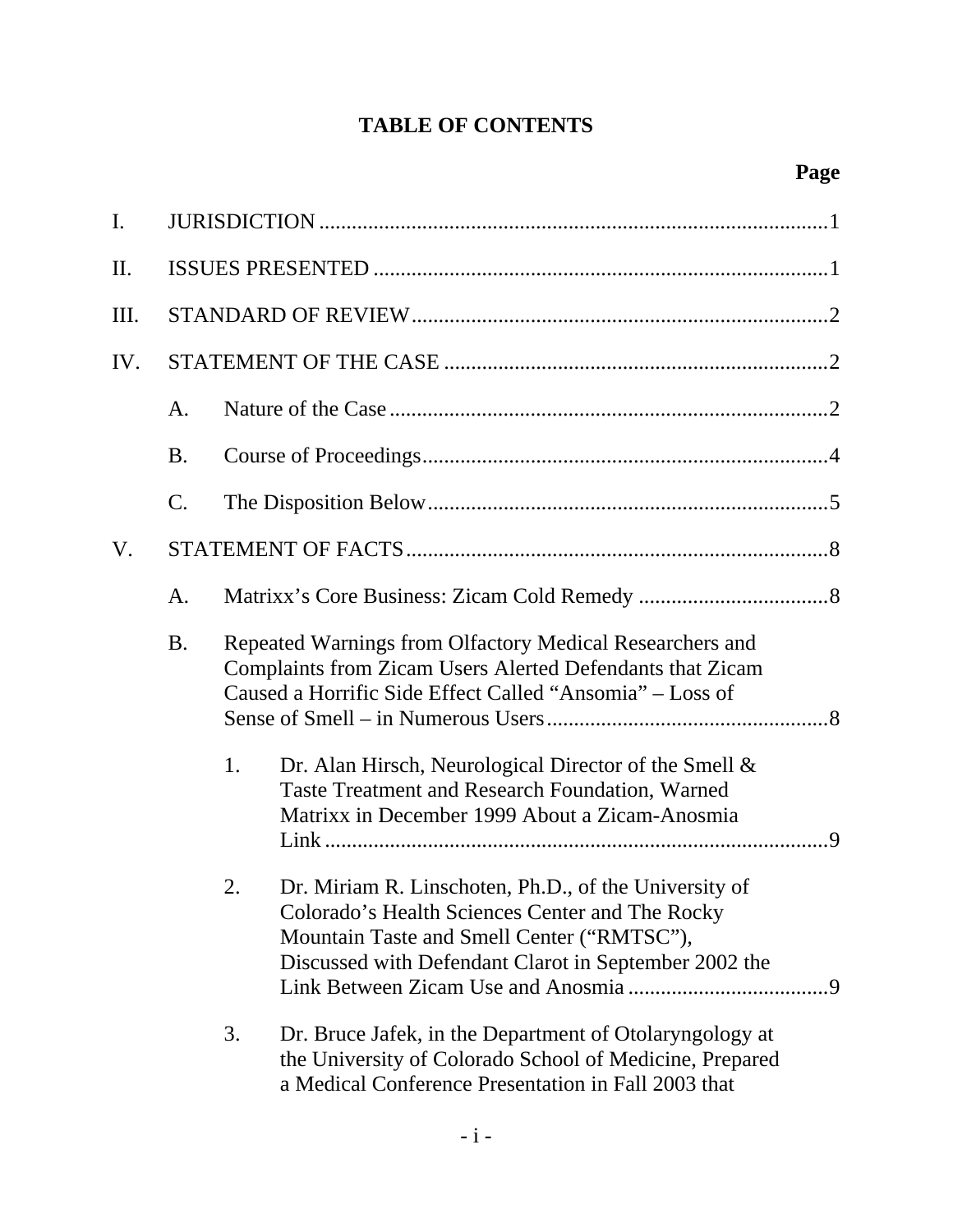|      |       | Described Ten Cases of Zicam-Linked Anosmia – and in<br>Response Matrixx Sent Him a Warning Letter, Followed                                                                                                                                                                                  |  |
|------|-------|-----------------------------------------------------------------------------------------------------------------------------------------------------------------------------------------------------------------------------------------------------------------------------------------------|--|
|      |       | Numerous Zicam Users File Personal Injury Lawsuits<br>4.<br>Against Matrixx, Complaining that the Nasal Product                                                                                                                                                                               |  |
|      | $C$ . | Despite Knowing that Zicam Was Blamed for Severely<br>Damaging Some Users' Sense of Smell, During the Class<br>Period Defendants Made a Series of False and Misleading<br>Public Reassurances Concerning Zicam's Supposed Safety, and<br>Falsely Denied any Link to Loss of Sense of Smell 13 |  |
|      | D.    | The Dramatic Truth About Zicam's Link to Loss of Sense of<br>Smell Is Revealed to a Nationwide Audience, and Matrixx's                                                                                                                                                                        |  |
|      | Е.    | Epilogue: Defendants' Post-Class Period Admissions<br>Contradicted Their Earlier Representations, While the Numbers<br>of Zicam-Related Anosmia Sufferers Climbed Higher and the<br>American Journal of Rhinology Published the University of                                                 |  |
| VI.  |       |                                                                                                                                                                                                                                                                                               |  |
| VII. |       |                                                                                                                                                                                                                                                                                               |  |
|      | A.    | Given the Sheer Amount of Adverse Information<br>Communicated to Defendants Concerning the Link Between<br>Zicam and Anosmia, Their Class Period Statements and<br>Omissions Were Knowingly or Recklessly False and<br>The Complaint Alleges with Particularity Defendants'                   |  |
|      |       | 1.<br>False and Misleading Statements and Omissions25                                                                                                                                                                                                                                         |  |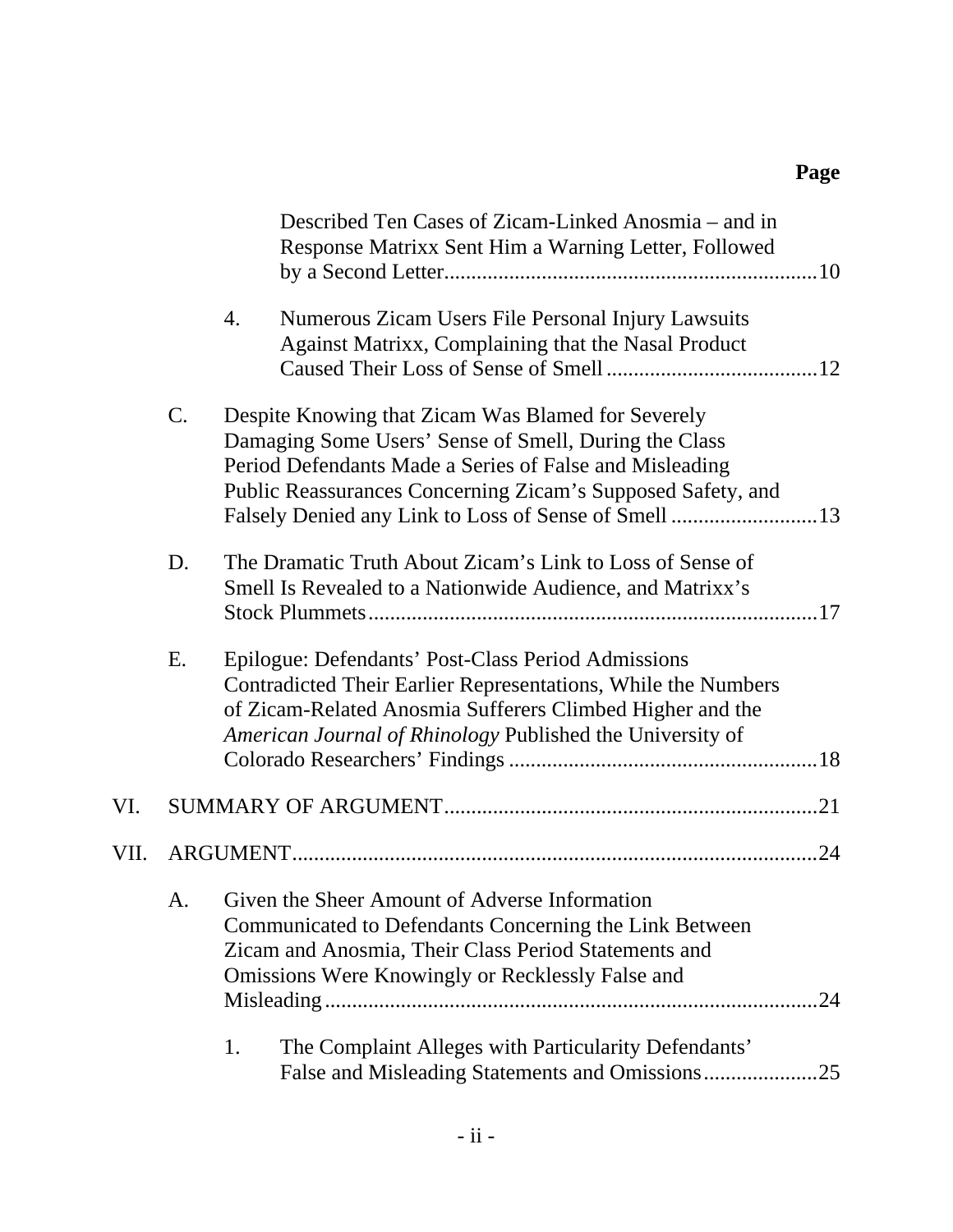|           | 2. | The Complaint's Allegations, Viewed Both in<br>Combination and in Plaintiffs' Favor, Support a Strong<br>Inference that Defendants Knew Their Zicam-Related<br>Statements (and Omissions) Were False and Misleading 31        |
|-----------|----|-------------------------------------------------------------------------------------------------------------------------------------------------------------------------------------------------------------------------------|
| <b>B.</b> |    | The District Court Erred in Erecting a Bright-Line Rule of<br>Materiality Built upon the Unsupportable Conclusion that the<br>Numerous Complaints Known to Defendants Were Not                                                |
|           | 1. | The District Court Erred by Holding that the<br>"Materiality" of the Undisclosed Zicam-Anosmia<br>Information Could Be Resolved Under a Bright-Line                                                                           |
|           | 2. | The District Court Misunderstood – and Then Misapplied                                                                                                                                                                        |
|           | 3. | Even Assuming <i>Arguendo</i> that the Second Circuit's<br>Requirement of "Statistical Significance" Was Proper,<br>the District Court Misread Carter-Wallace II's<br>Conclusion – for the Opinion's Result Actually Supports |
|           |    | .53                                                                                                                                                                                                                           |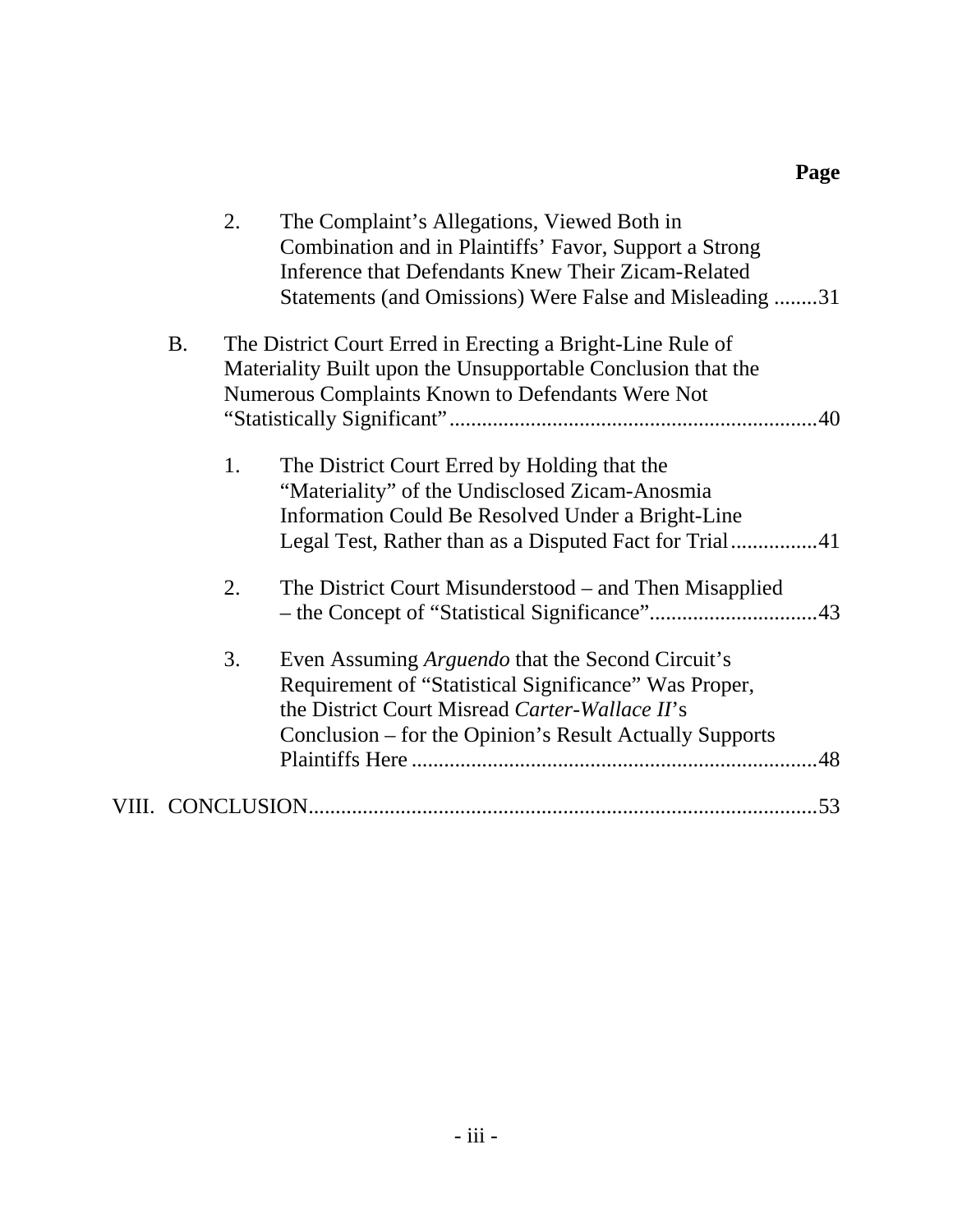# **TABLE OF AUTHORITIES**

# **CASES**

| Aldridge v. A.T. Cross Corp.,                                                               |
|---------------------------------------------------------------------------------------------|
| Allen v. United States,<br>588 F. Supp. 247 (D. Utah 1984), rev'd on other grounds,         |
| Asher v. Baxter Int'l.<br>377 F.3d 727 (7th Cir. 2004), cert. denied, 544 U.S. 920 (2005)42 |
| Basic Inc. v. Levinson,                                                                     |
| Blake v. Dierdorff,                                                                         |
| Cooper v. Pickett,                                                                          |
| Delno v. Mkt. St. Ry. Co.,                                                                  |
| DeMarco v. DepoTech Corp.,                                                                  |
| Duckett v. Godinez,                                                                         |
| Fecht v. Price Co.,                                                                         |
| Fla. State Bd. of Admin. v. Green Tree Fin. Corp.,                                          |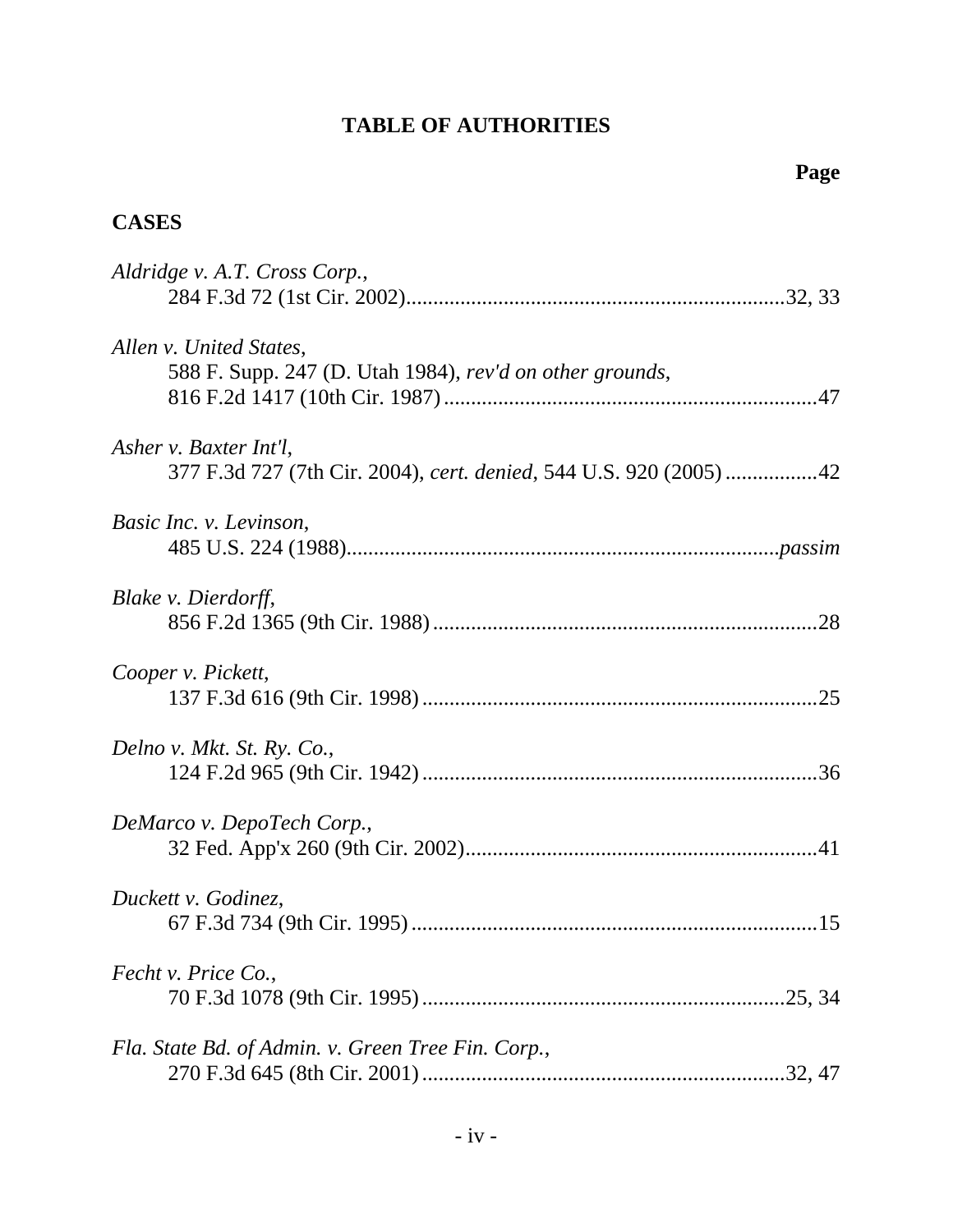| Ganino v. Citizens Utils. Co.,                                                                                        |
|-----------------------------------------------------------------------------------------------------------------------|
| Hanon v. Dataproducts Corp.,                                                                                          |
| Howard v. Everex Sys.,                                                                                                |
| Huddleston v. Herman & MacLean,<br>640 F.2d 534 (5th Cir. 1981),<br>aff'd in part and rev'd in part on other grounds, |
| In re Alliance Pharm. Corp. Sec. Litig.,                                                                              |
| In re Bayer AG Sec. Litig.,<br>No. 03 Civ. 1546 (WHP), 2004 U.S. Dist. LEXIS 19593                                    |
| In re Carter-Wallace, Inc.,                                                                                           |
| In re Carter-Wallace Sec. Litig.,                                                                                     |
| In re Convergent Techs. Sec. Litig.                                                                                   |
| In re GlenFed, Inc. Sec. Litig.,<br>.30                                                                               |
| In re Northpoint Commc'ns Group, Inc., Sec. Litig. & Consol. Cases,                                                   |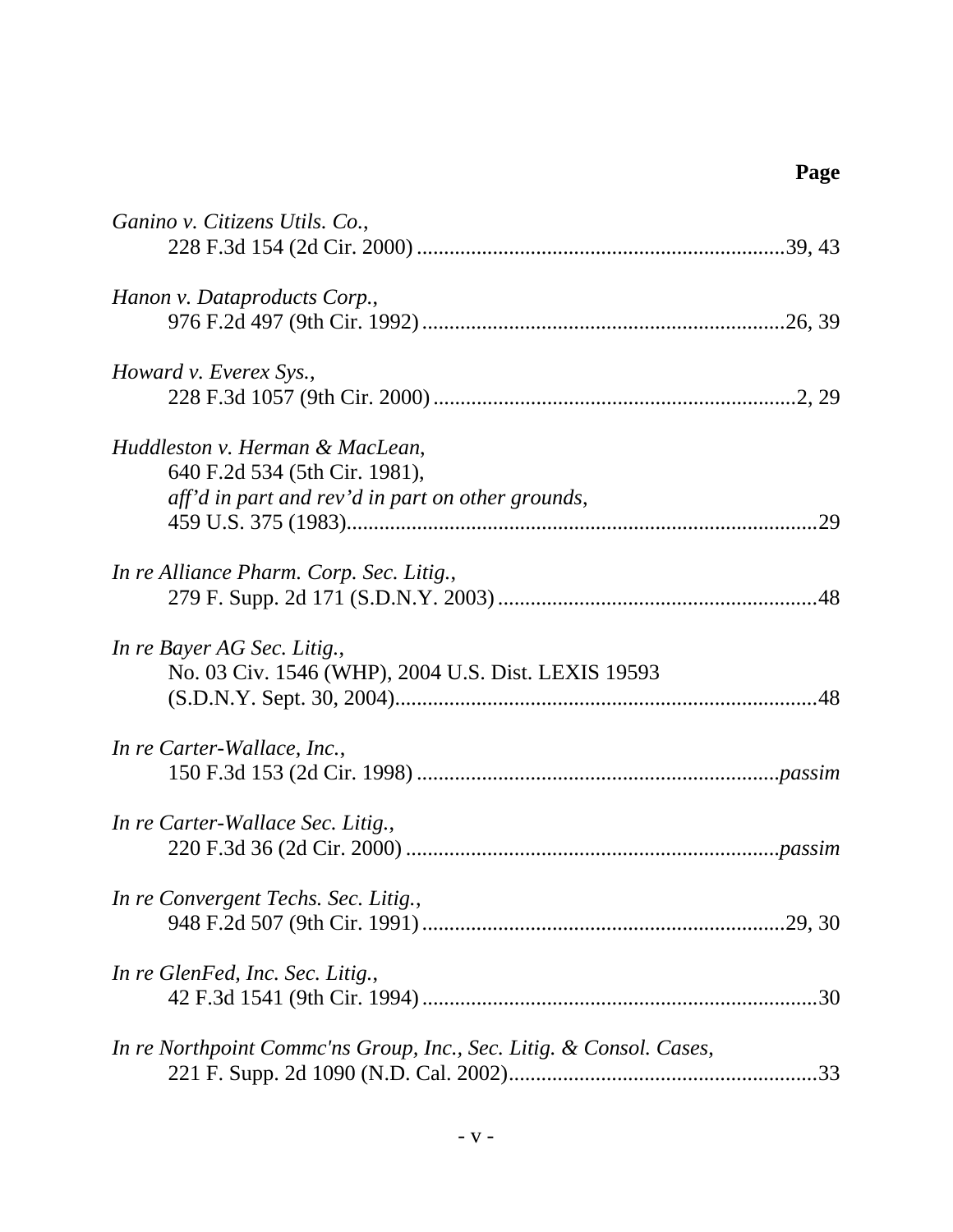| In re Silicon Graphics Sec. Litig.,                                                     |
|-----------------------------------------------------------------------------------------|
| In re Westinghouse Sec. Litig.,                                                         |
| Kaplan v. Rose,                                                                         |
| Nathenson v. Zonagen Inc.,                                                              |
| No. 84 Employer-Teamster Joint Council Pension Trust Fund v.<br>Am. West Holding Corp., |
| Novak v. Kasaks,                                                                        |
| Nursing Home Pension Fund, Local 144 v. Oracle Corp.,                                   |
| Oran v. Stafford,                                                                       |
| Padnes v. Scios Nova Inc.,<br>No. C 95-1693 MHP, 1996 U.S. Dist. LEXIS 22858            |
| Plotkin v. IP Axess Inc., Etc.,<br>.36                                                  |
| Provenz v. Miller,<br>42                                                                |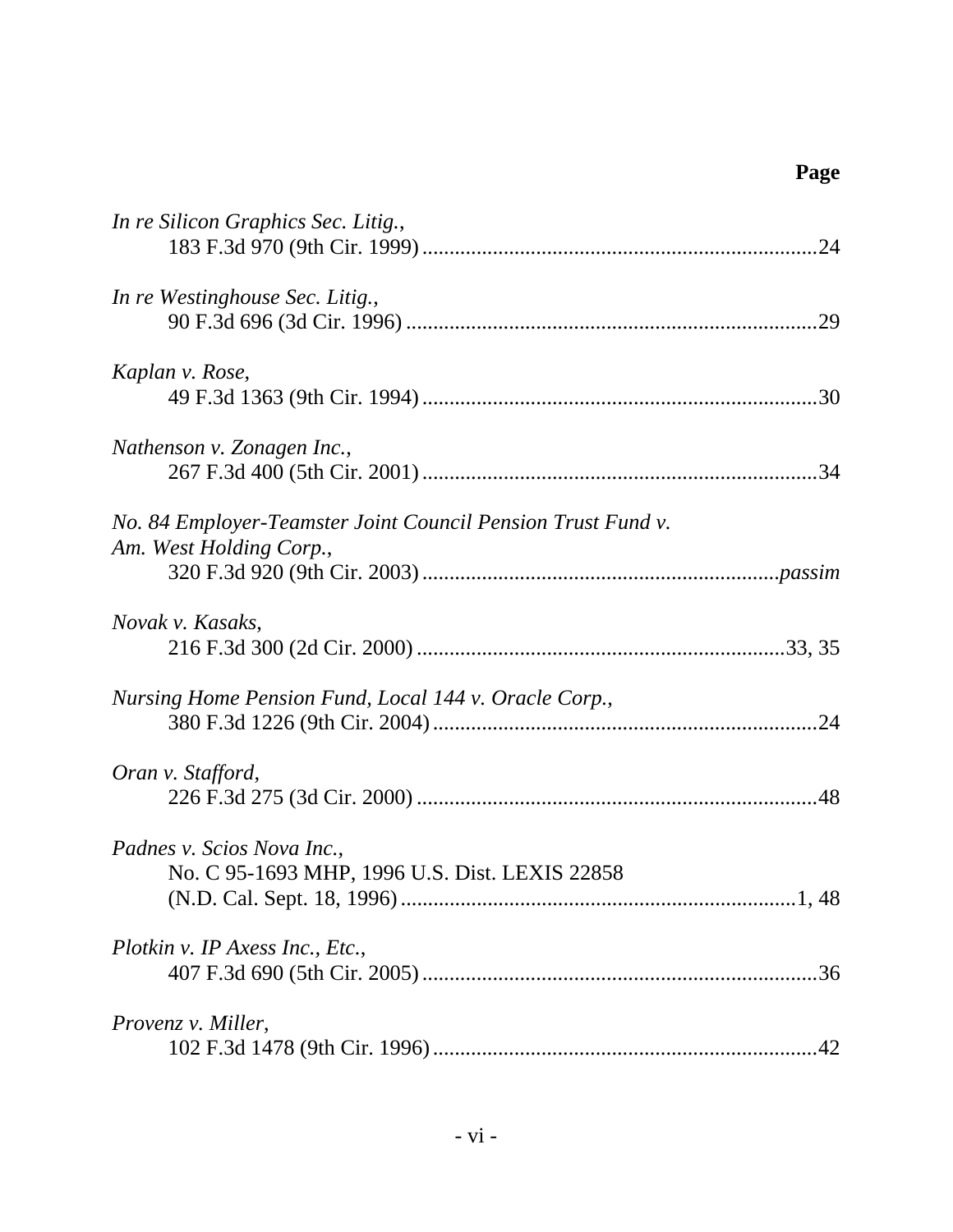| Rothman v. Gregor,                                 |
|----------------------------------------------------|
| TSC Indus. v. Northway, Inc.,                      |
| Wool v. Tandem Computers, Inc.,                    |
| Yamaguchi v. United States Dep't of the Air Force, |
| Yourish v. Cal. Amplifier,                         |
| STATUTES, RULES AND REGULATIONS                    |
| 15 U.S.C.                                          |
| 28 U.S.C.                                          |
| <b>Federal Rules of Civil Procedure</b><br>.22     |
| <b>Federal Rules of Evidence</b>                   |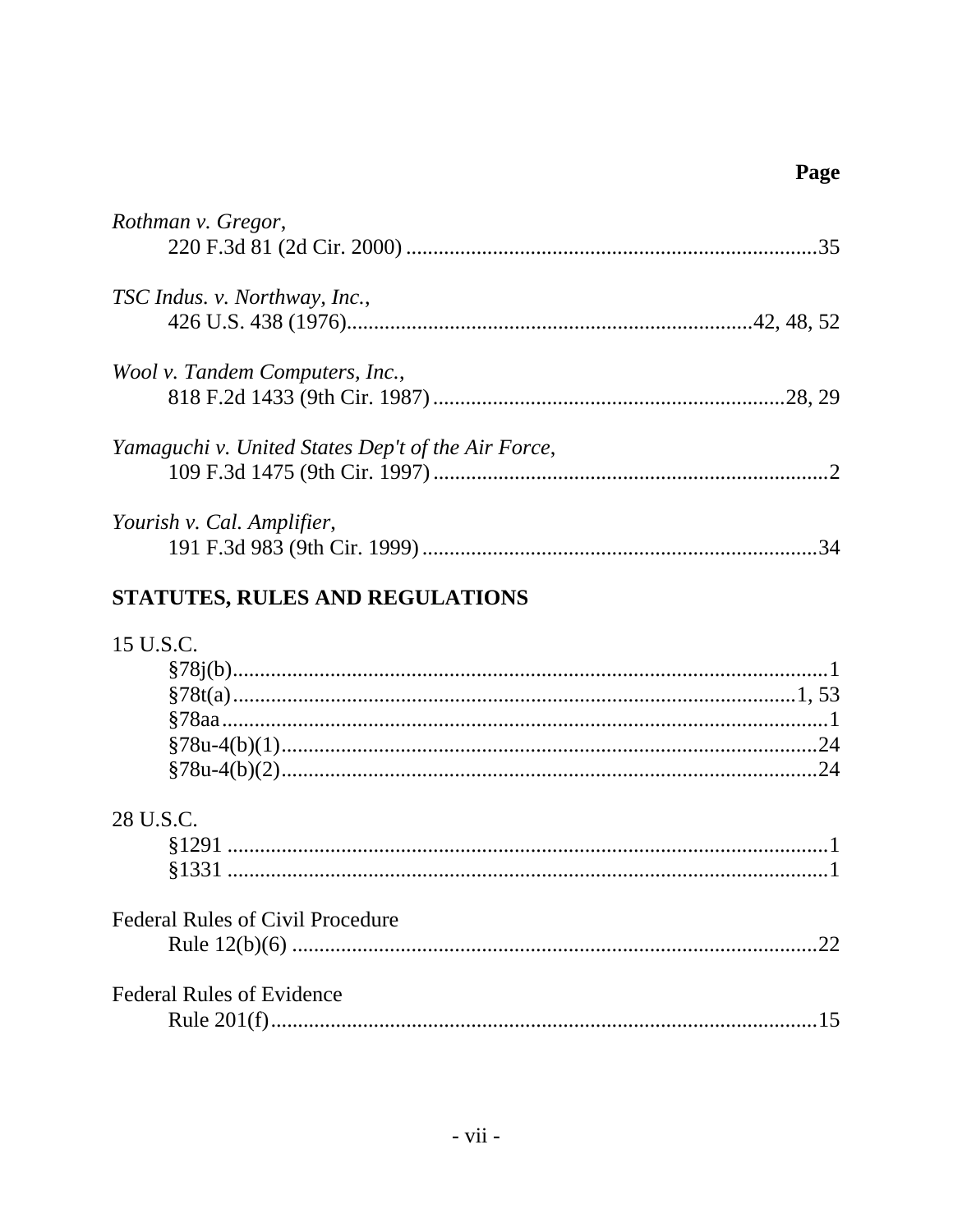# **SECONDARY AUTHORITIES**

| Confronting the New Challenges of Scientific Evidence,                  |  |
|-------------------------------------------------------------------------|--|
| Sarah M.R. Cravens,                                                     |  |
| The Usage and Meaning of "Clinical Significance" in Drug-Related        |  |
| Litigation,                                                             |  |
|                                                                         |  |
| Melvin Aron Eisenberg,                                                  |  |
| Bad Arguments in Corporate Law,                                         |  |
|                                                                         |  |
| Michael D. Green,                                                       |  |
| <b>Expert Witnesses and Sufficiency of Evidence in Toxic Substances</b> |  |
| Litigation: The Legacy of Agent Orange and Bendectin Litigation,        |  |
|                                                                         |  |
| Richard Lempert,                                                        |  |
| Symposium on Law and Economics: Statistics in the Courtroom: Building   |  |
| on Rubinfeld,                                                           |  |
|                                                                         |  |
| Jack F. Williams,                                                       |  |
| Distrust: The Rhetoric and Reality of Means-Testing,                    |  |
|                                                                         |  |
|                                                                         |  |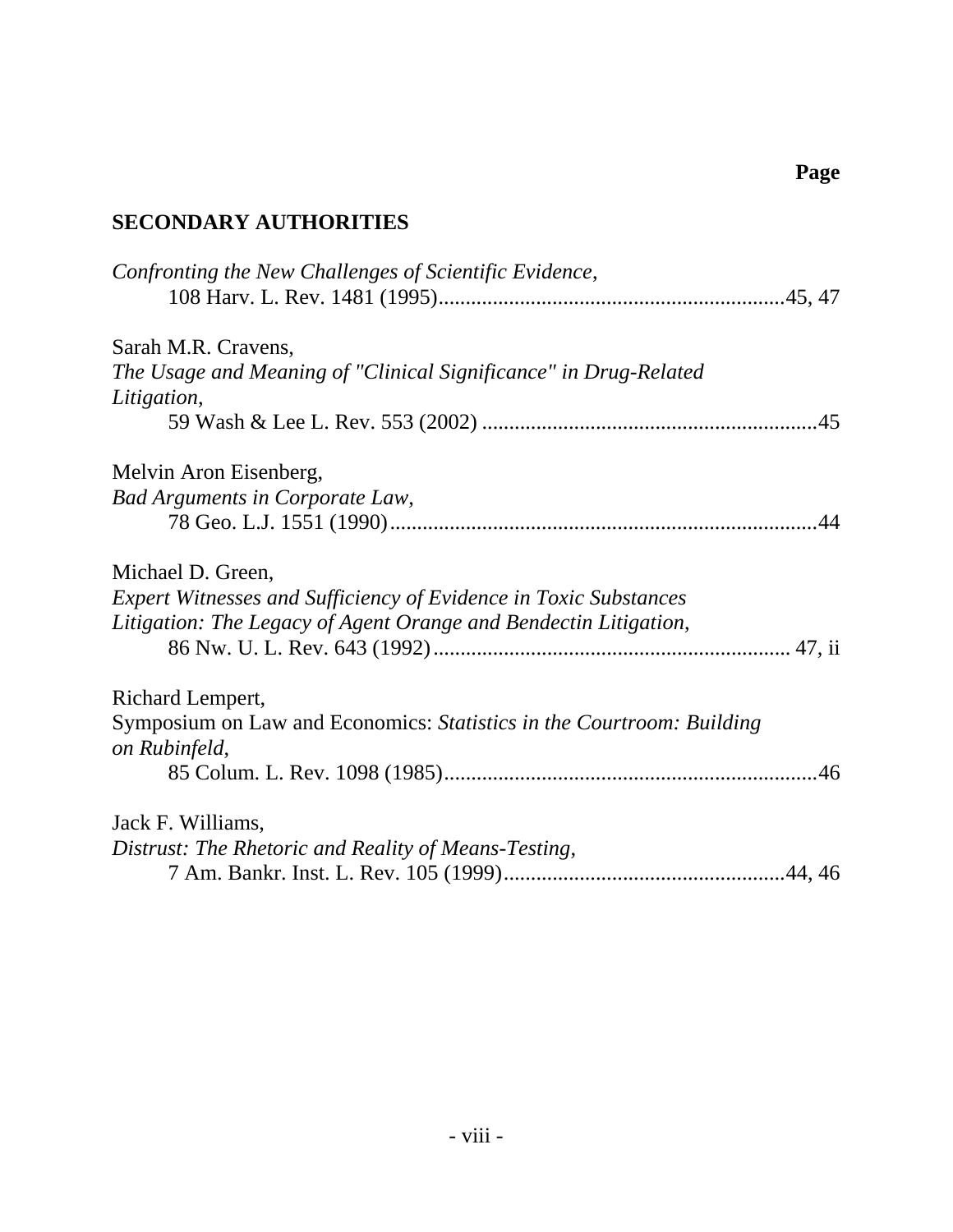#### **I. JURISDICTION**

This case arises under Securities Exchange Act of 1934, §§10(b) and 20(a), 15 U.S.C. §§78j(b) and 78t(a). The district court had jurisdiction under 15 U.S.C. §78aa and 28 U.S.C. §1331. On December 15, 2005, the district court granted defendants' motion to dismiss without prejudice, but warned plaintiffs that unless they added certain allegations to their complaint, "any amendment would be futile."  $ER88:14.^1$ Plaintiffs elected to stand on their allegations, and on March 8, 2006, the court entered final judgment, giving this Court jurisdiction under 28 U.S.C. §1291. ER89. Plaintiffs timely filed their notice of appeal on April 3, 2006. ER91.

### **II. ISSUES PRESENTED**

-

1. Whether, under this Court's *de novo* review, the Complaint sufficiently alleges that defendants knowingly or recklessly made false or misleading statements about their core pharmaceutical product, when they repeatedly extolled the product's safety and efficacy despite knowing of the specific, adverse reaction it was causing among numerous users – loss of the sense of smell.

2. Whether the district court erred in establishing, as a matter of law, an arbitrary number of undisclosed user complaints, lawsuits, and expressions of

<sup>1</sup> "ER\_\_" refers to the Excerpts of Record, while "CD\_\_" refers to numbered entries in the district court's docket.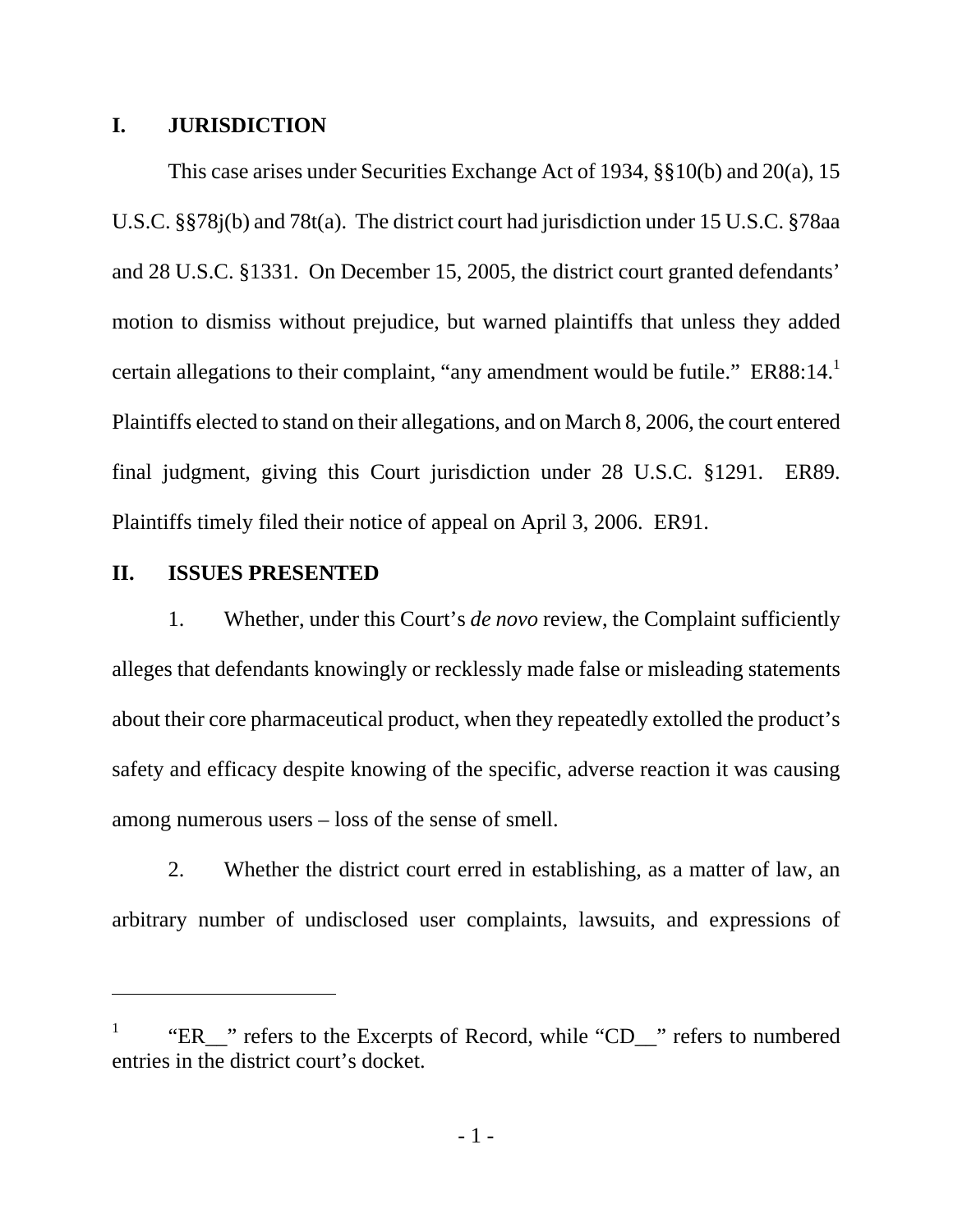scientific/medical alarm concerning Matrixx's core product as a legal standard for materiality, when that issue is ordinarily a contested issue left for trial.

#### **III. STANDARD OF REVIEW**

A complaint's dismissal is reviewed *de novo*. *Howard v. Everex Sys.*, 228 F.3d 1057, 1060 (9th Cir. 2000). On review, the Court accepts the complaint's wellpleaded allegations as true and construes them in the light most favorable to plaintiffs. *No. 84 Employer-Teamster Joint Council Pension Trust Fund v. Am. West Holding Corp.* ("*Am. West*"), 320 F.3d 920, 925 n.2 (9th Cir. 2003). "A complaint should not be dismissed unless it appears beyond a doubt that the plaintiff cannot prove any set of facts in support of the claim that would entitle him or her to relief." *Id*. at 931.

Although a ruling on a motion to strike ordinarily is reviewed for an abuse of discretion, if the district court's grant effectively dismissed all of plaintiff's legal claims, such a determination is reviewed *de novo*. *Yamaguchi v. United States Dep't of the Air Force*, 109 F.3d 1475, 1481-82 (9th Cir. 1997).

#### **IV. STATEMENT OF THE CASE**

#### **A. Nature of the Case**

This is a securities fraud class action brought by lead plaintiff NECA-IBEW Pension Fund on behalf of investors who purchased securities of Matrixx Initiatives Inc. ("Matrixx" or the "Company") between October 22, 2003, and February 6, 2004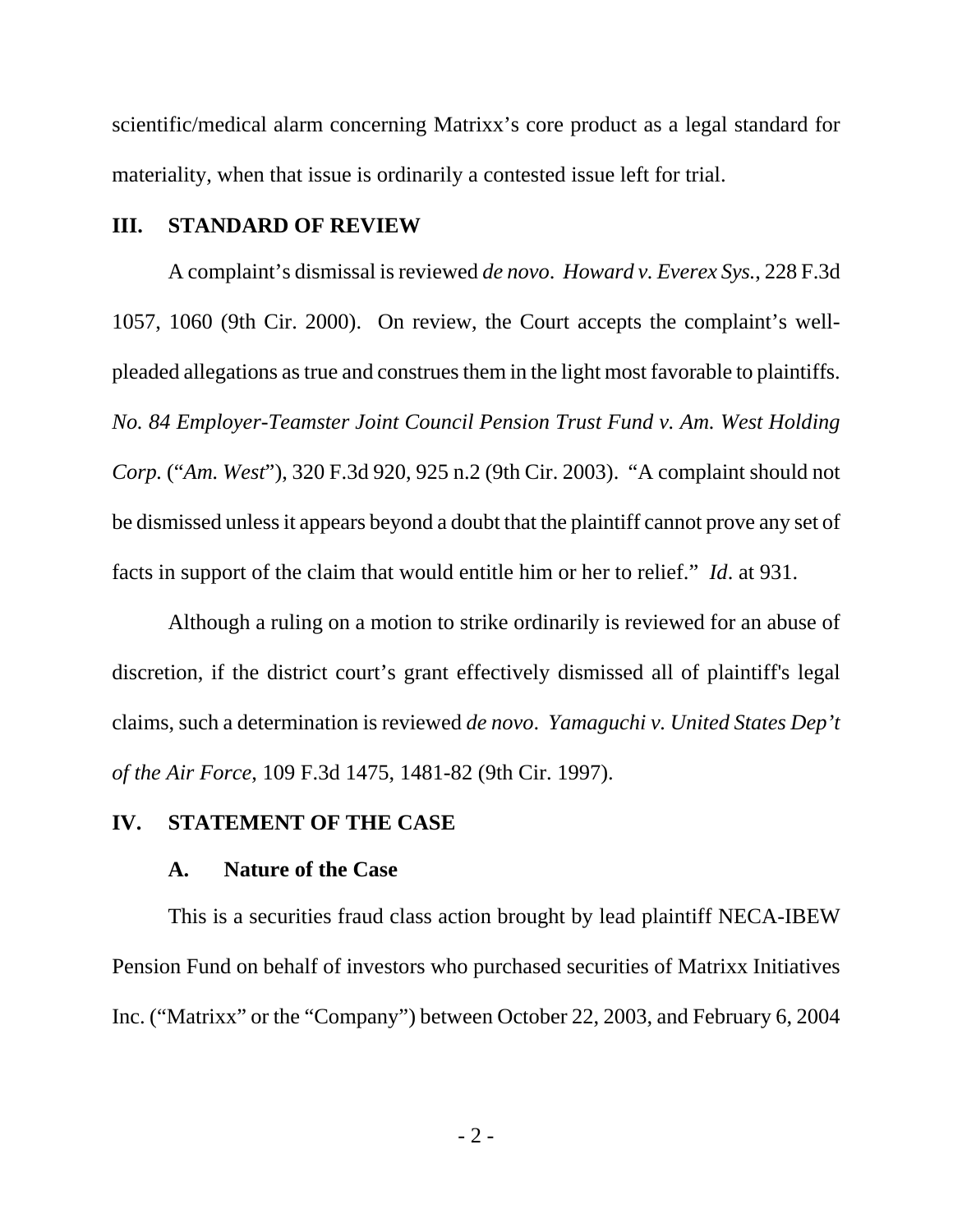(the "Class Period").  $ER68:$ <sup>[1.<sup>2</sup> The Matrixx shares plaintiffs purchased were</sup> inflated during the Class Period as a result of defendants' fraud. ER68:¶¶72-73. Defendants-appellees are Matrixx and three of its top executives: Carl Johnson (Chief Executive Officer ("CEO") and President), William Hemelt (Chief Financial Officer ("CFO")), and Timothy Clarot (Vice President and Director of Research and Development). ER68:¶16-20.

Plaintiffs allege that throughout the three-and-a-half-month Class Period, defendants made a series of false and misleading public statements about the safety and efficacy of Matrixx's core product, an intranasal cold remedy called "Zicam," despite knowing – via explicit warnings from several medical researchers, as well as from Zicam users themselves, and product liability lawsuits – that Zicam and its zincbased active ingredient were being linked with the sudden onset of a terrible condition known as "anosmia" – loss of the sense of smell. *See, e.g.*, ER68:¶¶2-5, 7, 9.

Ultimately, on February 6, 2004, the national news program *Good Morning America* aired a broadcast that featured a medical researcher and Zicam research results, that reported on the adverse health risks associated with Zicam, and that noted

 $\overline{a}$ 

<sup>2</sup> "ER68:¶\_\_" refers to paragraphs in the operative Consolidated Amended Complaint for Violation of the Federal Securities Laws (hereafter "Complaint"). The Complaint, and a "Notice of Errata" to which it was attached, comprise docket number 68.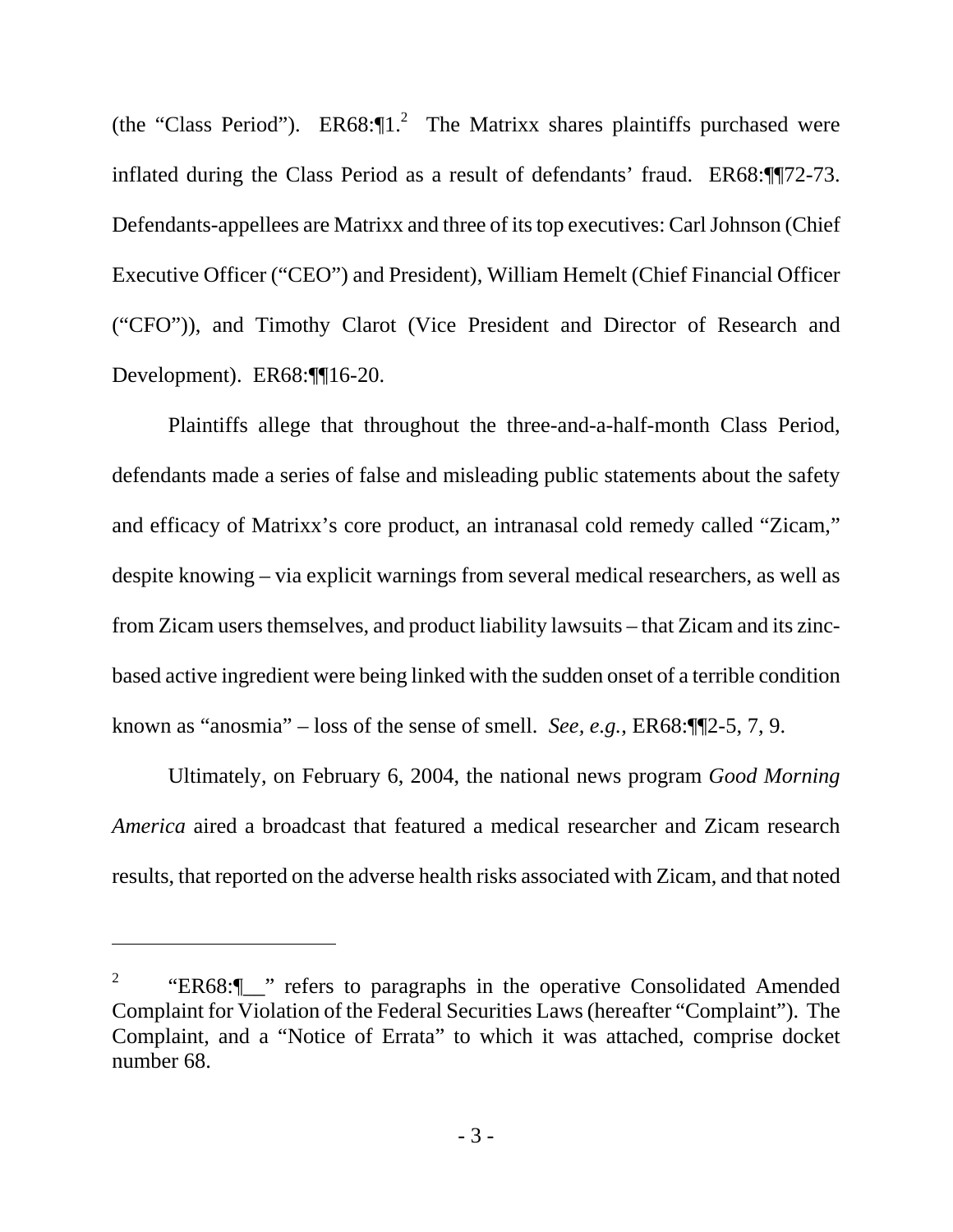at least four lawsuits had been filed alleging Matrixx's products caused anosmia. ER68:¶8. Following the broadcast, Matrixx's common stock price plunged nearly 24% in just one day, on unusually heavy trading volume. ER68:¶8. This securitiesfraud suit followed. CD1.

#### **B. Course of Proceedings**

 $\overline{a}$ 

Purchasers of inflated Matrixx securities filed suit on April 29, 2004. CD1. After briefing by various lead-plaintiff candidates, the court appointed institutional investor NECA-IBEW Pension Fund as statutory "lead plaintiff," appointed plaintiff James Siracusano as "named plaintiff," and approved the plaintiffs' choice of liaison and lead counsel. CD59.

Plaintiffs filed their consolidated complaint on March 4, 2005. CD67. Because a word-processing error had inadvertently deleted a portion of that complaint's ¶7 and all of its ¶8, plaintiffs soon filed a "Notice of Errata" attaching a corrected complaint. ER68. That attachment comprised the operative Complaint before the district court, and remains the operative Complaint here. $3$ 

After briefing and oral argument, the district court granted defendants' motion to dismiss without prejudice on December 15, 2005. ER88:14. It noted, however,

<sup>3</sup> Because the district court clerk never separated the corrected Complaint from the Notice of Errata, the Complaint remains filed as part of ER68.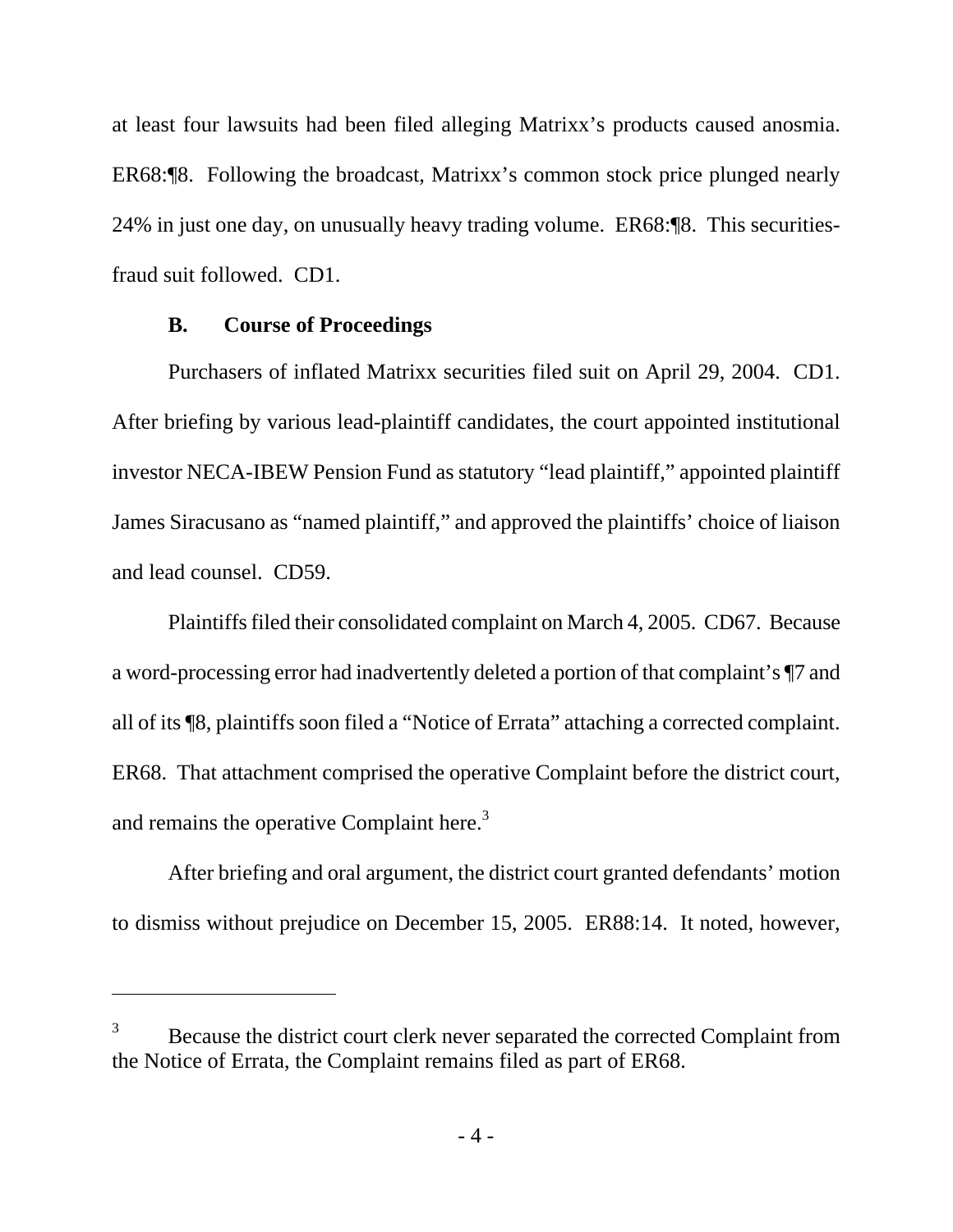that any amendment would be futile unless plaintiffs added certain "statistical" allegations concerning Zicam. *Id*.

Plaintiffs elected to stand on their Complaint, and on March 8, 2006, the district court entered final judgment. ER89. Plaintiffs timely appealed on April 3, 2006. ER91.

#### **C. The Disposition Below**

As a threshold matter, the court granted in part and denied in part defendants' motion to strike Complaint ¶¶30, 49, and portions of ¶64 because the paragraphs contained descriptions of various post-Class Period events relating to Zicam. ER88:5. The court ruled that facts describing post-Class Period research and links between Zicam and anosmia were "irrelevant" and had "no bearing" on defendants' Class Period knowledge, *id*., and were thus properly struck. ER88:6. On the other hand, facts relating to the overall numbers to date of (a) Zicam user complaints and (b) Zicam-related lawsuits were not struck, as they "may very well be relevant to Defendants' knowledge of user complaints." *Id*.

Moving on to whether the Complaint satisfactorily alleged misstatements (or omissions) of material fact, the court decided that the adverse information about Zicam-induced anosmia that defendants received was immaterial as a matter of law. ER88:8-12. Relying upon the Second Circuit decision *In re Carter-Wallace Sec. Litig.* ("*Carter-Wallace II*"), 220 F.3d 36 (2d Cir. 2000), the court held that unless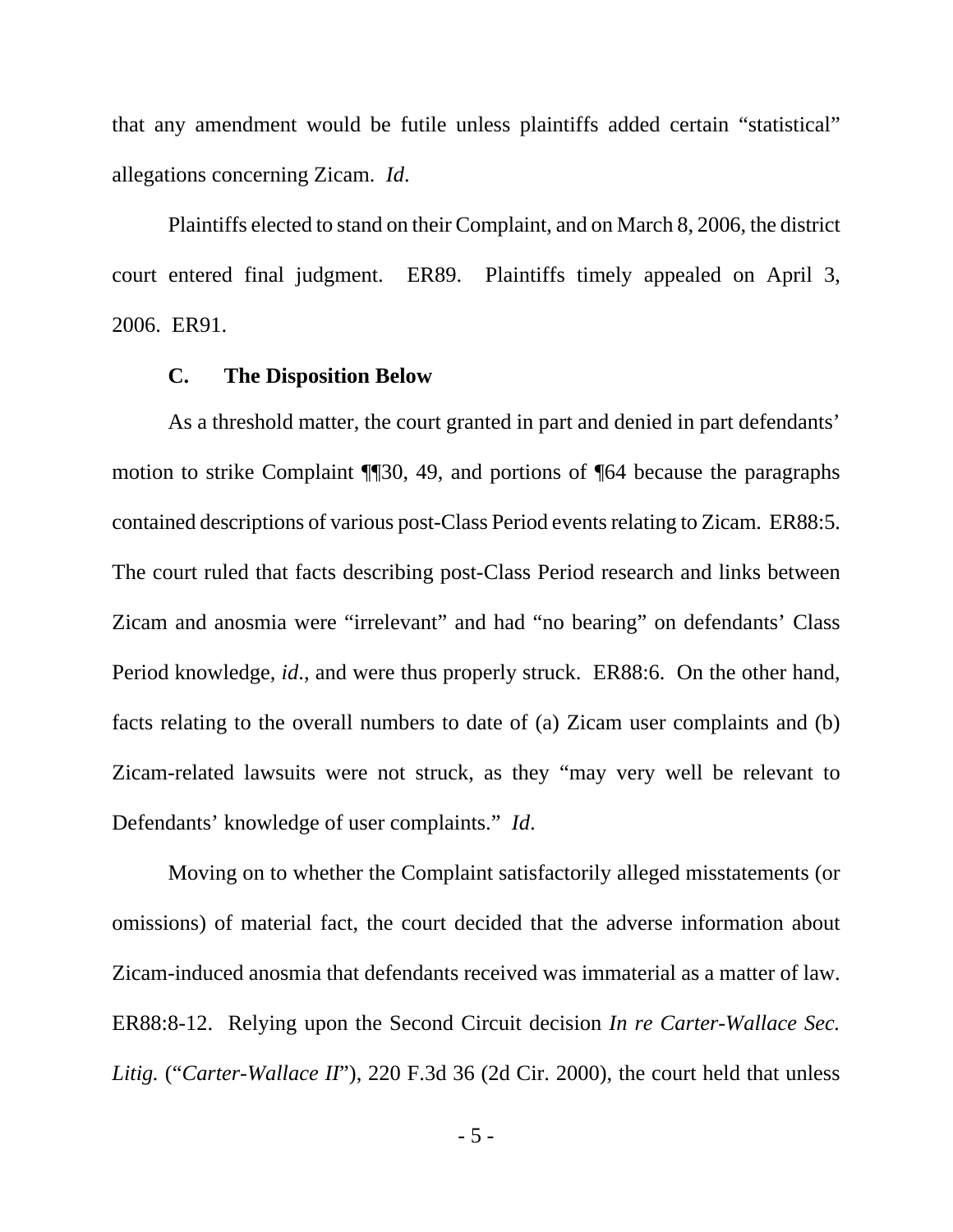defendants were aware of "statistically significant" information about Zicam's link to anosmia, the alleged links shown by documented test results compiled by doctors and numerous user complaints simply were immaterial – and thus did not require disclosure. ER88:8-11. The court decided that "12 user complaints" were "not statistically significant." ER88:11. The "165 [sic] other complaints" cited in the Complaint were irrelevant, for they were apparently unearthed after the Class Period. *Id*. 4 Allegations about a University of Colorado Zicam study failed to include "evidence" that the study "was reliable, the methodology used, or that it was subject to peer review" at the time. ER88:12.

The court also briefly considered defendants' scienter, and held that plaintiffs had not shown defendants' "motive" in omitting the truth about Zicam, nor presented allegations showing that defendants "disbelieved" their public statements about

-

<sup>4</sup> The district court's recitation of just "165 other" user complaints apparently stems from the partial total recounted at ER68:¶30 ("over 100 cases" for Dr. Bruce Jafek, and "approximately 65 patients" for Dr. Miriam Linschoten). Actually, in addition to the "165 other" cases noted by these two University of Colorado researchers, the Complaint also alleges *another 297* user complaints – via filed lawsuits against Matrixx. *See* ER68:¶49 (setting forth in table form the Zicam-related lawsuits filed from October 2003 through February 2005). Note that although ER68:¶49 mentions in text "approximately 284 individuals" (the number is actually 285), that description is limited to the lawsuits filed "through October 2004." *Id*. The spreadsheet table at ¶49 tabulates another 12 plaintiffs in 6 more lawsuits dating from November 2004 through February 2005. *Id*. Those 12 plus 285 equals 297.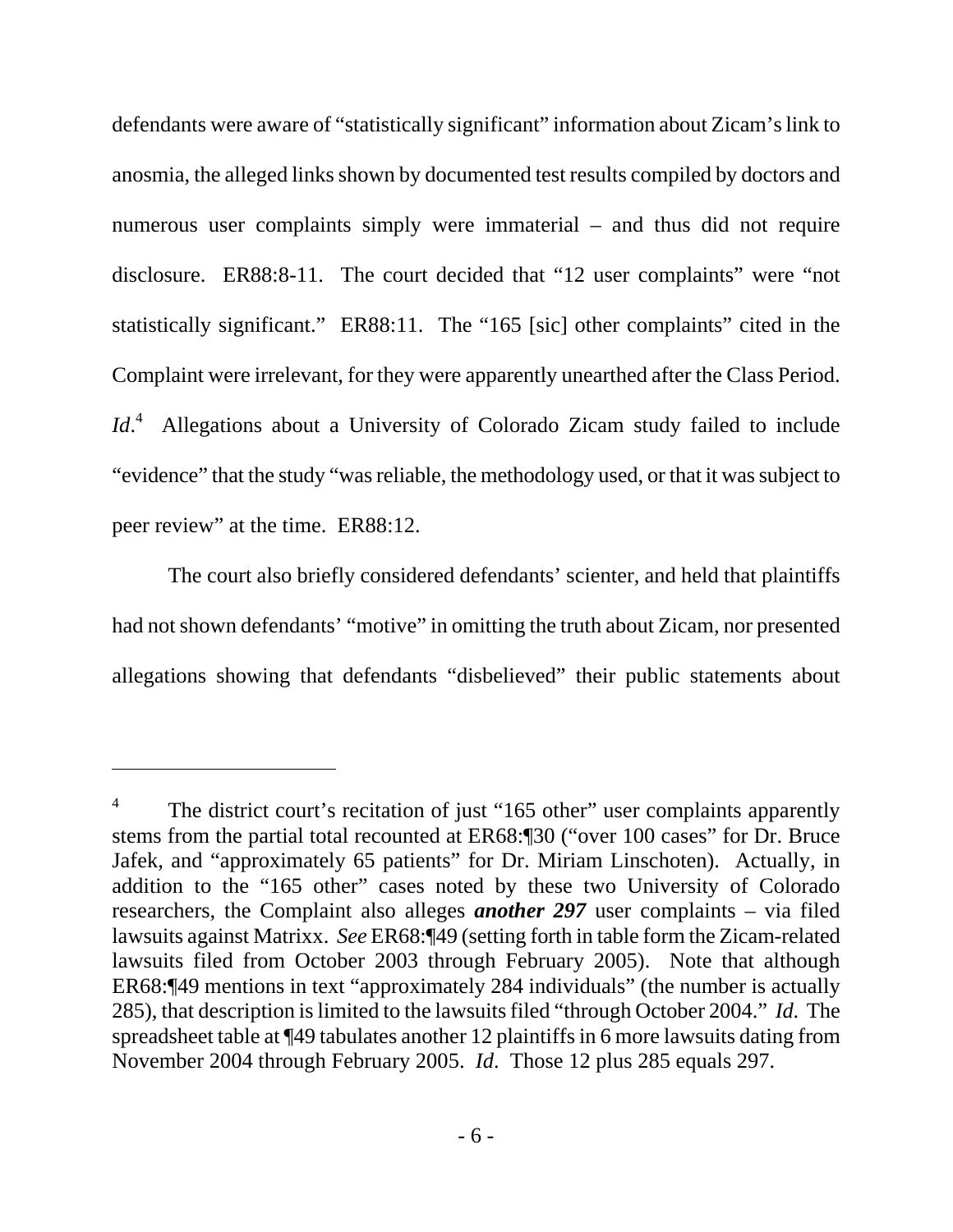Zicam's safety – or that defendants had attempted to "profit" from them. ER88:12-  $13.5$ 

Finally, the court addressed possible amendment. It conceded that because "165 [sic] user complaints" *had* eventually come to light, and that the University of Colorado study *was* ultimately peer-reviewed, defendants' Class Period knowledge was "unclear."  $ER88:14.^6$  Amendment – albeit a very specific type of amendment depending upon court-delineated statistics – was therefore possible. *Id*. But plaintiffs needed to bring these allegations into the Class Period, said the court; absent allegations that defendants "*knew* there was a definitive and statistically significant link between Zicam and anosmia" during the Class Period, the court believed any amendment would be futile. *Id*. (court's emphasis).

 $\overline{a}$ 

<sup>5</sup> Narrowing their appeal, plaintiffs do not address the court's dismissal of allegations that Matrixx violated Generally Accepted Accounting Principles ("GAAP") by failing to properly reserve for potential liability stemming from Zicamrelated losses. ER88:13-14.

<sup>6</sup> Again, the actual number of Zicam user complaints that eventually surfaced – at least by the time plaintiffs filed their Complaint – was closer to *462*: the sum of the "165 other" the court mentioned and the 297 plaintiffs filing lawsuits, tabulated at ER68:¶49.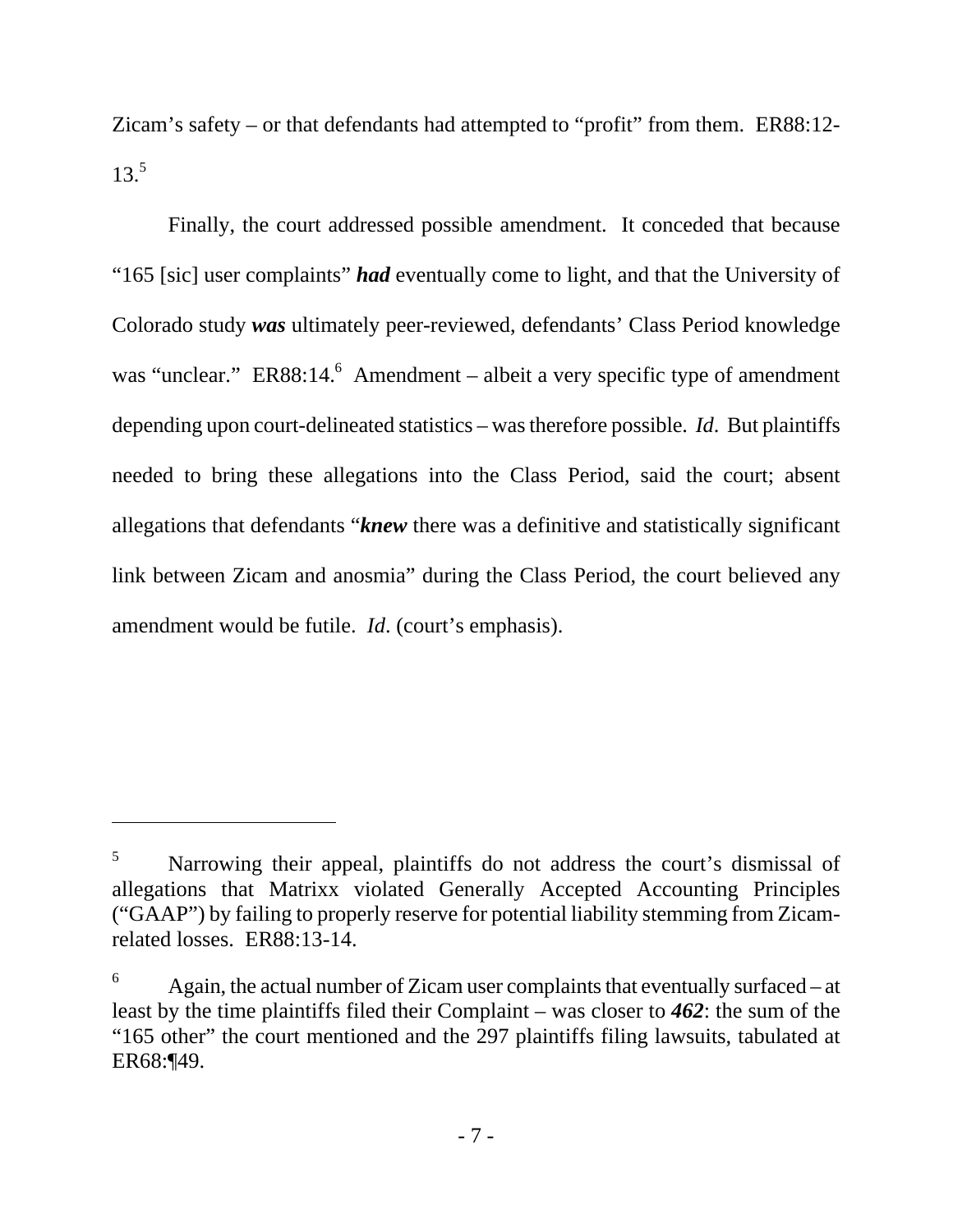### **V. STATEMENT OF FACTS**

#### **A. Matrixx's Core Business: Zicam Cold Remedy**

Matrixx develops, manufactures, and markets over-the-counter pharmaceuticals. ER68:¶2. Matrixx's core brand during the Class Period – through its wholly-owned subsidiary Zicam, LLC – was a line of common-cold products comprising 100% of Matrixx's sales, gross profits, and growth. *Id*. Within that core product line, "Zicam Cold Remedy" accounted for approximately 70% of sales overall. *Id*. The Cold Remedy could be applied in several forms, including a nasal spray and nasal gel. *Id*. Matrixx marketed it as the "only nasal product on the market that has been clinically proven to reduce the duration of the common cold." *Id*.

It is that intranasal version of Zicam Cold Remedy (hereafter "Zicam") that lies at the center of this action.

## **B. Repeated Warnings from Olfactory Medical Researchers and Complaints from Zicam Users Alerted Defendants that Zicam Caused a Horrific Side Effect Called "Ansomia" – Loss of Sense of Smell – in Numerous Users**

As described below, defendants knew both before and during the Class Period that Zicam use was being linked with loss of smell in numerous users. ER68:¶¶24-31, 49.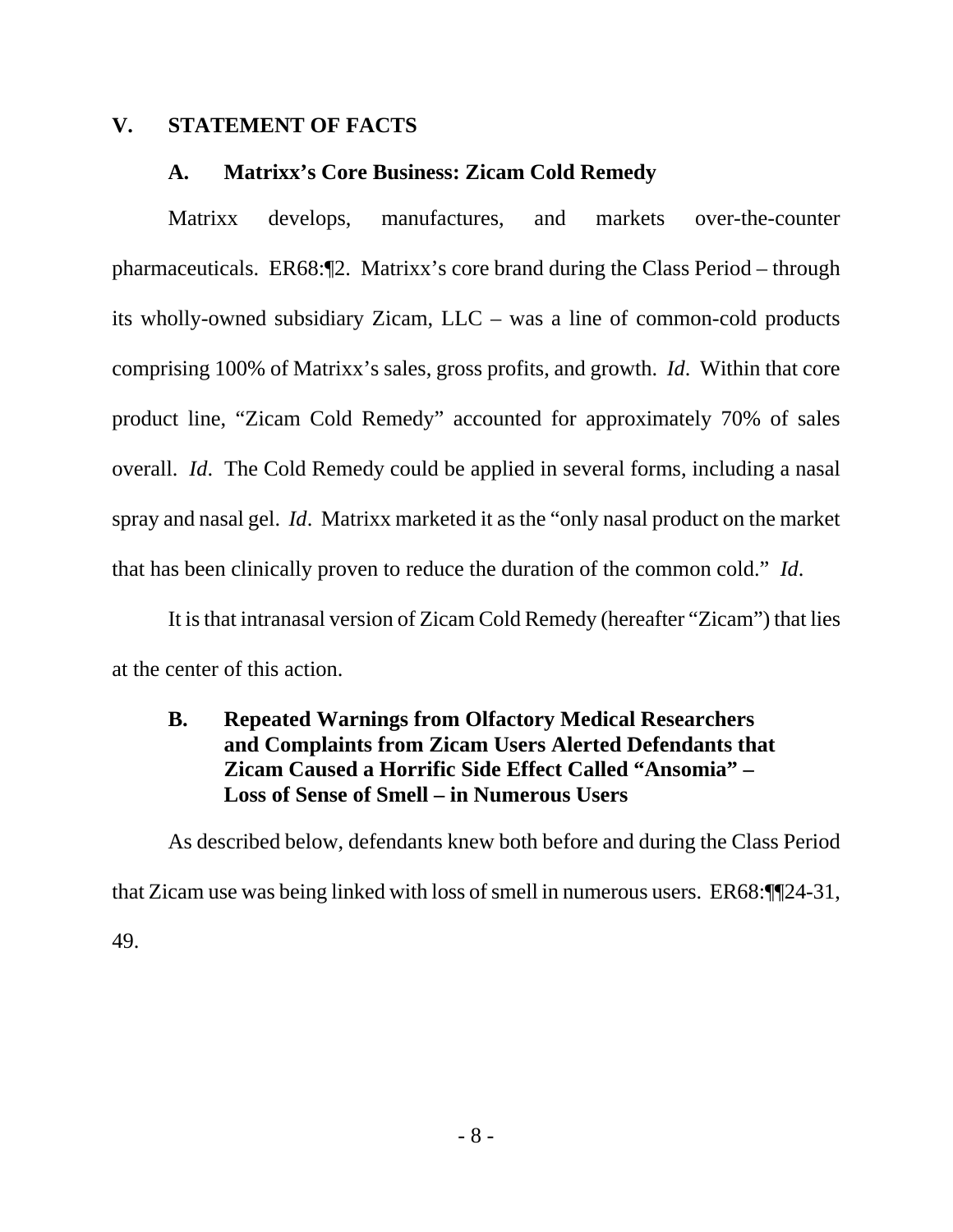## **1. Dr. Alan Hirsch, Neurological Director of the Smell & Taste Treatment and Research Foundation, Warned Matrixx in December 1999 About a Zicam-Anosmia Link**

Dr. Alan Hirsch, M.D. and F.A.C.P., recognized a possible link between Zicam nasal gel and loss of smell in "a cluster" of his patients in 1999. ER68:¶25. In December 1999 – nearly four years before the Class Period began – Dr. Hirsch called Matrixx's customer service line to inquire about the amount of zinc in Zicam's nasal gel. *Id*.

Dr. Hirsch spoke with a "Mr. Laundau" at Matrixx, and told him about at least one patient who had developed anosmia after using Zicam in the absence of a cold. *Id.* He also told Laundau of previous studies demonstrating the problems associated with the intranasal application of zinc. *Id*. Dr. Hirsch volunteered to conduct a clinical study on the possible Zicam-anosmia link, but Laundau turned him down. *Id*.

## **2. Dr. Miriam R. Linschoten, Ph.D., of the University of Colorado's Health Sciences Center and The Rocky Mountain Taste and Smell Center ("RMTSC"), Discussed with Defendant Clarot in September 2002 the Link Between Zicam Use and Anosmia**

Defendant Timothy Clarot, Matrixx's Vice President of Research and Development, actually reached out to Dr. Linschoten in September 2002 concerning Zicam's link with anosmia. ER68:¶26. Clarot had called Dr. Linschoten because one of the several patients she had been treating at the RMTSC for loss of smell following Zicam use had also complained to Matrixx. *Id*. Clarot admitted to Dr. Linschoten that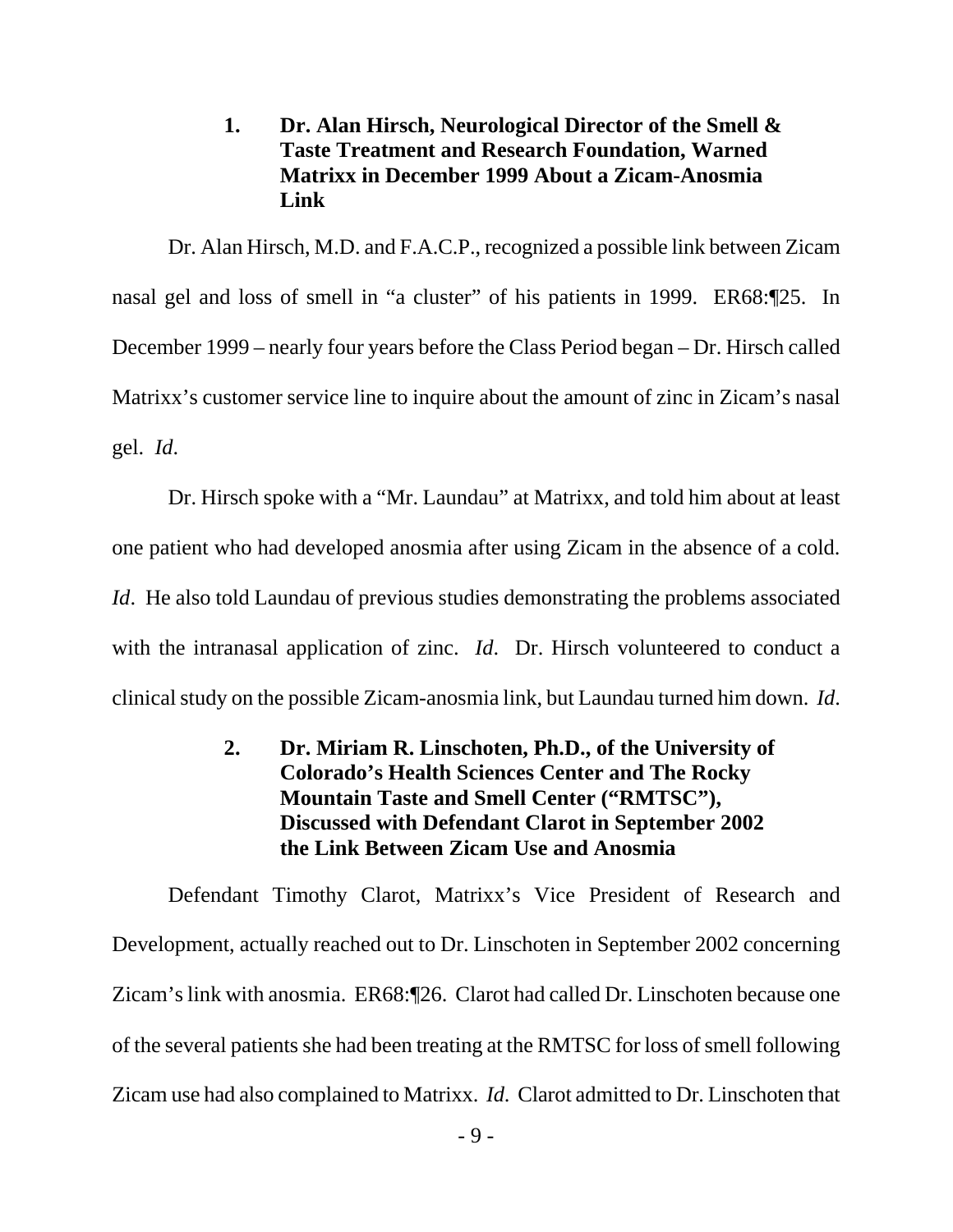Matrixx had also received *additional* complaints from other consumers who experienced loss of smell following their use of Zicam nasal gel. *Id*. In fact, Matrixx had been receiving those complaints as early as 1999. *Id*.

Dr. Linschoten told Clarot of her concerns that the over-the-counter Zicam contained no warnings that it could cause users to lose their sense of smell. *Id.* She further noted previous studies that linked zinc sulfate to loss of smell. *Id*. Dr. Linschoten then offered to send information about those studies to Clarot, *id*., which she did on September 20, 2002. ER68:¶27.

Dr. Linschoten's September 20, 2002, e-mail to Vice President Clarot included abstracts on the link between zinc sulfate and loss of sense of smell – pointing out that zinc's toxicity had been confirmed by studies dating back to the 1930s, as well as from work with fish in the early 1980s. *Id*. Following his receipt of that e-mail, Clarot again telephoned Dr. Linschoten and invited her to participate in upcoming animal studies Matrixx was planning. *Id*. She declined, explaining that her focus was on human research and not animal research. *Id*.

## **3. Dr. Bruce Jafek, in the Department of Otolaryngology at the University of Colorado School of Medicine, Prepared a Medical Conference Presentation in Fall 2003 that Described Ten Cases of Zicam-Linked Anosmia – and in Response Matrixx Sent Him a Warning Letter, Followed by a Second Letter**

As of September 2003 – one month before the Class Period – Dr. Jafek had observed ten patients suffering from anosmia following Zicam use. ER68:¶28.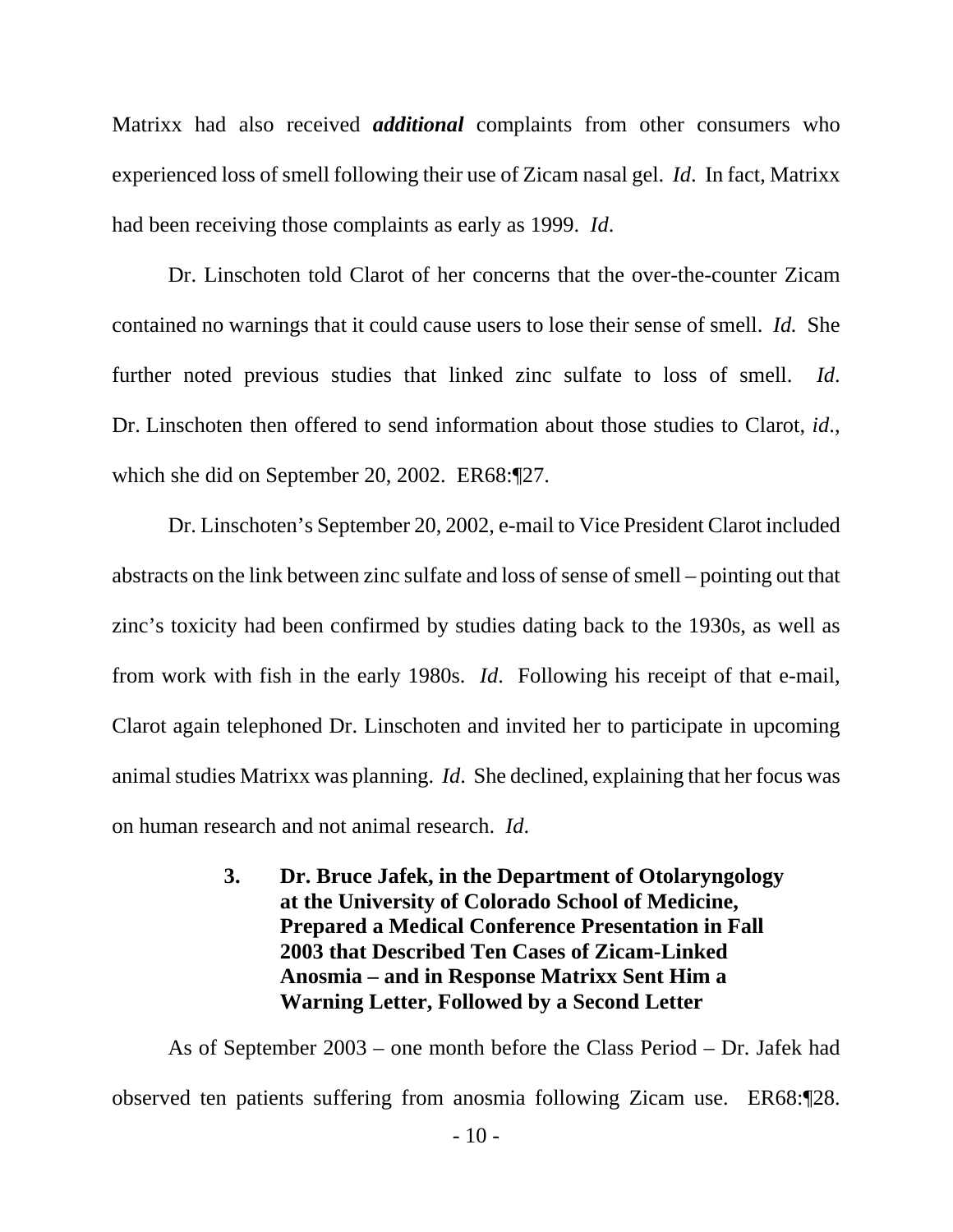Together with Dr. Linschoten and a second colleague (Bruce Murrow, also from Colorado's Department of Otolaryngology<sup>7</sup> (ER68:¶64)), Dr. Jafek planned to submit the trio's findings via a September 20, 2003, poster presentation to the American Rhinologic Society. ER68:¶28. Prior to the September conference, the Society posted the scheduled presentations in abstract form. *Id*. The abstract for the Jafek-Linschoten-Murrow presentation was entitled "Zicam® Induced Anosmia." *Id*.

The trio's research included a detailed description of a 55-year-old man who, prior to using Zicam, had normal taste and smell function. *Id*. Upon spraying Zicam into his nose, however, the subject experienced severe burning that was followed immediately by the loss of his sense of smell. *Id*. The Colorado researchers reported "10 other Zicam users with similar symptoms." *Id*.

Before the researchers could make their presentation to the Society, on September 12, 2003, Matrixx sent a letter to Dr. Jafek – signed by defendant Clarot – informing Dr. Jafek that he could not name either Matrixx or its products in the poster. ER68:¶29. The letter specified that "as a legal matter," Dr. Jafek did "not have their permission to use their company name or product trademarks." ER68:¶¶4, 64. After

-

<sup>7</sup> Otolaryngologists are "physicians trained in the medical and surgical management and treatment of patients with diseases and disorders of the ear, nose, throat (ENT), and related structures of the head and neck." *See* the American Academy of Otolaryngology's Web site at: http://www.entnet.org/healthinfo/ about/otolaryngologist.cfm.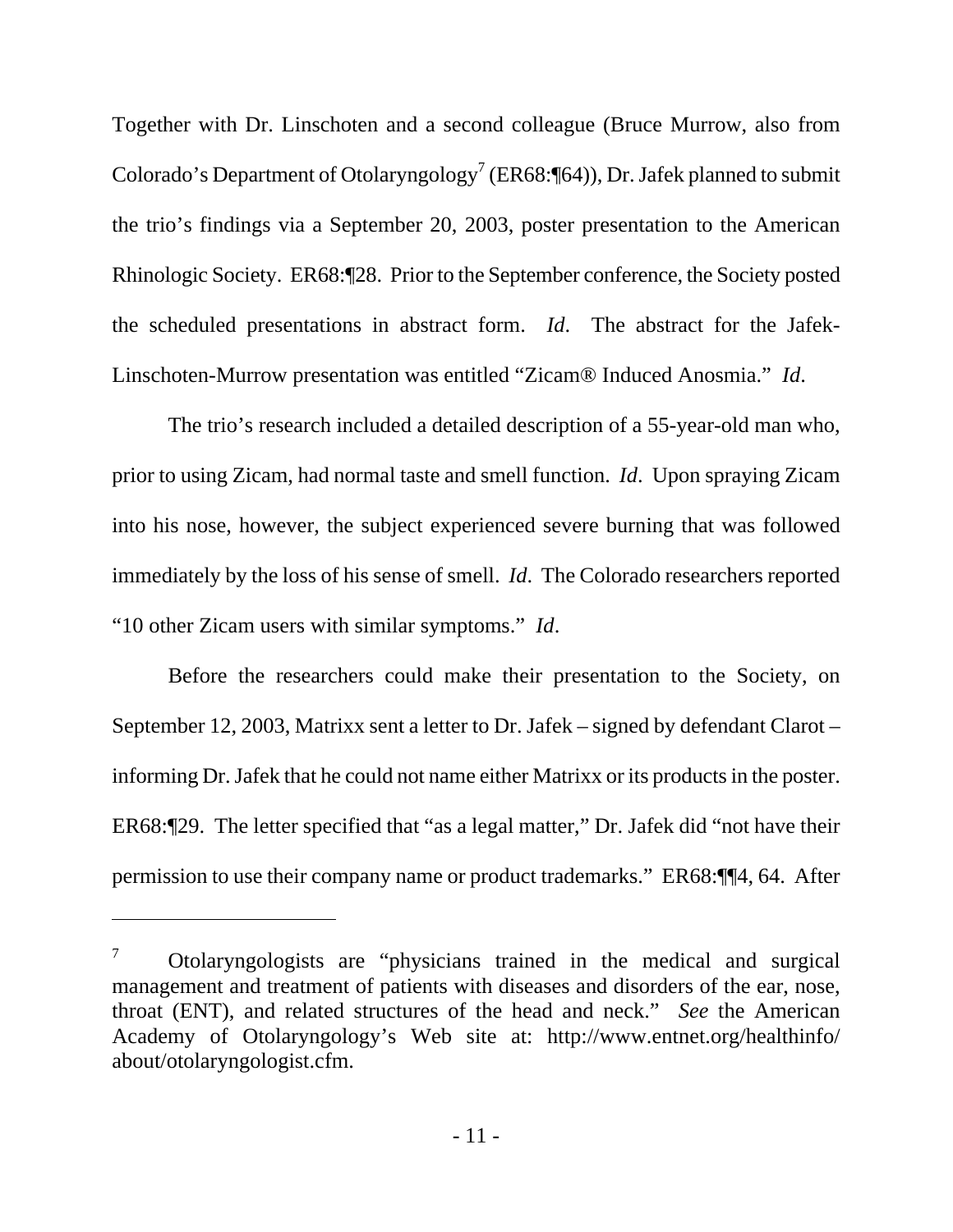consulting with the University of Colorado's attorney, Dr. Jafek sought Matrixx's permission to use the names – which Matrixx denied in a second letter. ER68:¶29. Dr. Jafek then cut out all instances of the word "Zicam" from the poster, and presented it to the American Rhinologic Society in its redacted form. *Id*.

## **4. Numerous Zicam Users File Personal Injury Lawsuits Against Matrixx, Complaining that the Nasal Product Caused Their Loss of Sense of Smell**

Beginning just before and continuing throughout the three-and-a-half-month

Class Period, *nine* Zicam users sued Matrixx for personal injuries – alleging that

Zicam had damaged their sense of smell. ER68:¶49.

- On October 14, 2003, two plaintiffs sued Matrixx in Michigan federal court, in *Christensen, et al. v. Matrixx Initiatives, Inc., et al.*, No. 4:03 cv-0146-HWB (W.D. Mich.). *Id*.
- On December 8, 2003, a plaintiff sued Matrixx in California state court, in *Nelson v. Matrixx Initiatives, Inc., et al.*, No. YC048136 (Cal. Super. Ct. – Los Angeles). *Id*.
- On December 18, 2003, a plaintiff sued Matrixx in Alabama state court, in *Sutherland v. Matrixx Initiatives, Inc., et al.*, No. CV2003-1635-WHR (Ala. Cir. Ct. – Etowah). *Id*. The case was later removed to Alabama federal court (No. 4:2004cv00129 (N.D. Ala.). *Id*.
- On January 23, 2004, five plaintiffs sued Matrixx in Arizona state court, in *Bentley, et al. v. Matrixx Initiatives, Inc., et al.*, No. CV2004-001338 (Ariz. Super. Ct. – Maricopa). *Id*. The number of plaintiffs in *Bentley* eventually grew to 266, through consolidation of later suits. *Id*.

The foregoing four lawsuits are just the Zicam-related personal injury actions

filed *before* the Class Period's end on February 6, 2004, when Matrixx was still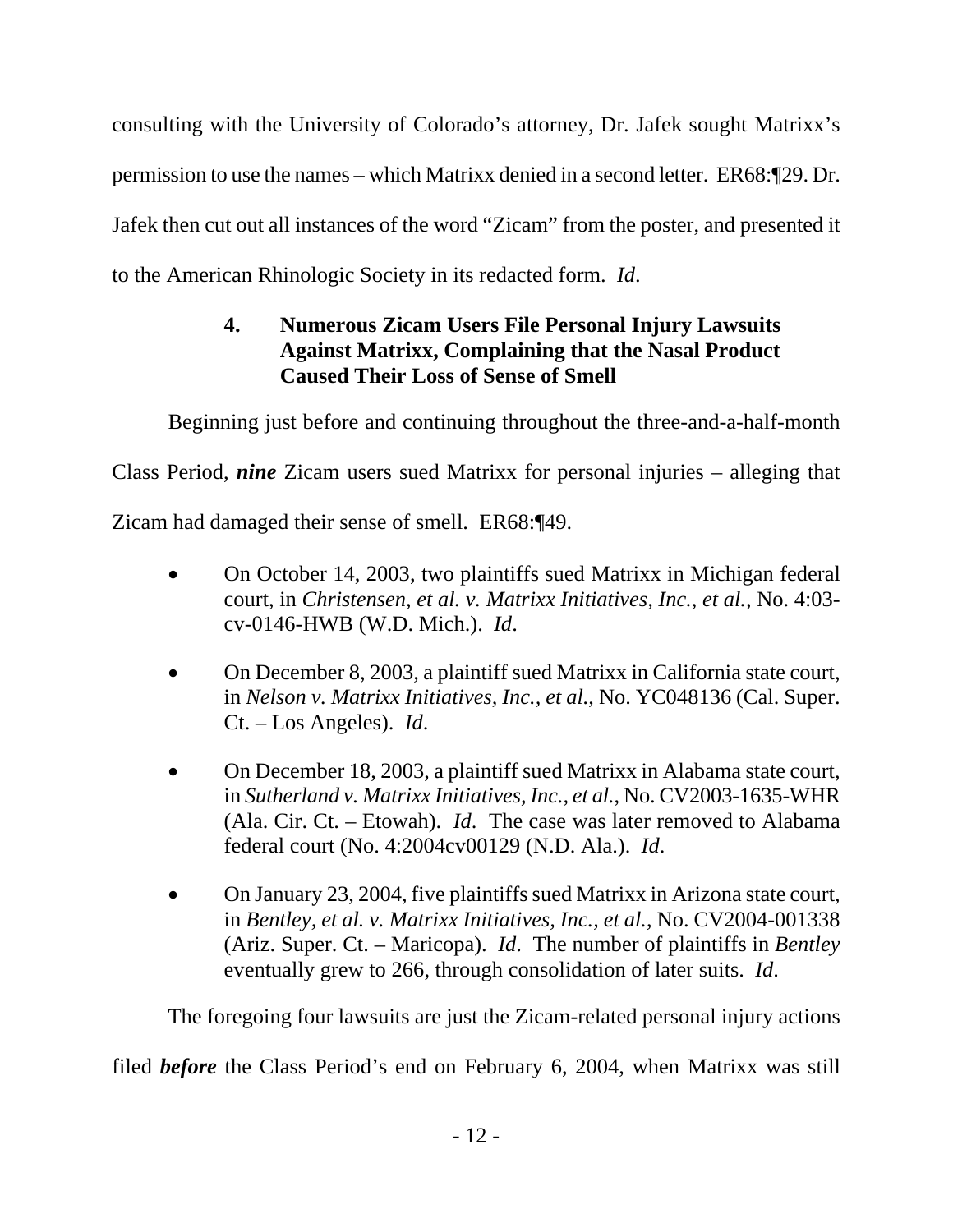insisting Zicam was perfectly safe. ER68:¶44. Matrixx's Securities and Exchange Commission ("SEC") filings later revealed that from late 2003 through October 2004, *over 280 individuals* sued Matrixx, alleging that Zicam had damaged their sense of smell. ER68:¶49. The chart in the Complaint at ¶49 compiles these lawsuits, as well as another half dozen lawsuits in late 2004/early 2005 brought by an additional 12 plaintiffs. *Id*. All told, by February 22, 2005, nearly 300 individuals who were struck with anosmia after using Zicam had sued Matrixx in 26 lawsuits. *Id*.

## **C. Despite Knowing that Zicam Was Blamed for Severely Damaging Some Users' Sense of Smell, During the Class Period Defendants Made a Series of False and Misleading Public Reassurances Concerning Zicam's Supposed Safety, and Falsely Denied any Link to Loss of Sense of Smell**

Despite knowing of Zicam-related anosmia claims dating back to 1999 (as demonstrated in both the Dr. Hirsch telephone call and by Clarot's September 2002 admission to Dr. Linschoten), of the September 2003 Jafek-Linschoten-Murrow presentation to the American Rhinologic Society, and of the burgeoning number of Zicam-related personal injury lawsuits filed against Matrixx, throughout the Class Period defendants issued a series of false and misleading statements concerning Zicam's safety and what the Zicam product line portended for the Company's financial success. ER68:¶¶32-41.

On October 22, 2003, Matrixx issued a press release announcing third-quarter 2003 operational results. ER68:¶32. Defendant Johnson used the occasion to trumpet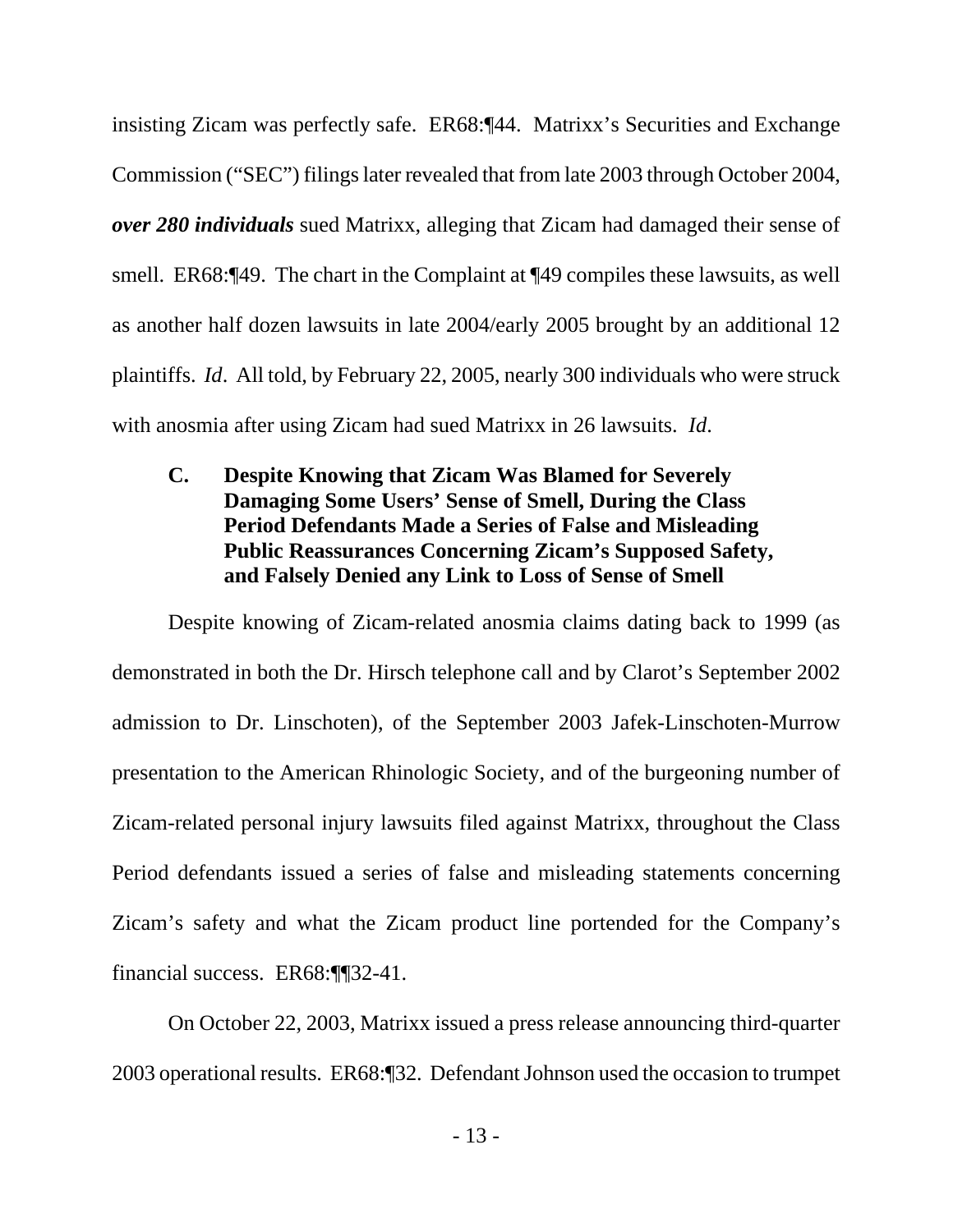the promise of the Zicam brand: It was "poised for growth" in the upcoming cough and cold season for several reasons, including what its efficacy and profitability meant to Matrixx's retail partners: "Additionally, our retail partners have come to rely on the Zicam brand not only as an efficacious product for their customers, but also for the profitability that Zicam branded products produce for their respective bottom-lines." *Id*.

The following day on a conference call, Johnson assured analysts who followed Matrixx that the Company was "extremely encouraged at this point in time" due to the "very strong momentum" heading into the cough and cold season. ER68:¶33. The force driving that momentum was Zicam:

[W]hat lies behind these results is a unique product in the Zicam product line. A product that offers a unique benefit, the ability for consumers to actually reduce the duration and severity of the common cold, not just mask the symptoms.

*Id*. Indeed, Matrixx was "extremely well positioned for a successful 2003/2004 cough/cold season" – so much so that it expected revenues for the full year to dramatically rise "up in excess of 50%." ER68:¶34.

On November 12, 2003, Matrixx formally filed its third-quarter 2003 results on Form 10-Q with the SEC. ER68:¶35. Defendants Johnson and Hemelt signed the filing. *Id*. Although the *Christensen* lawsuit complaining of Zicam-linked anosmia in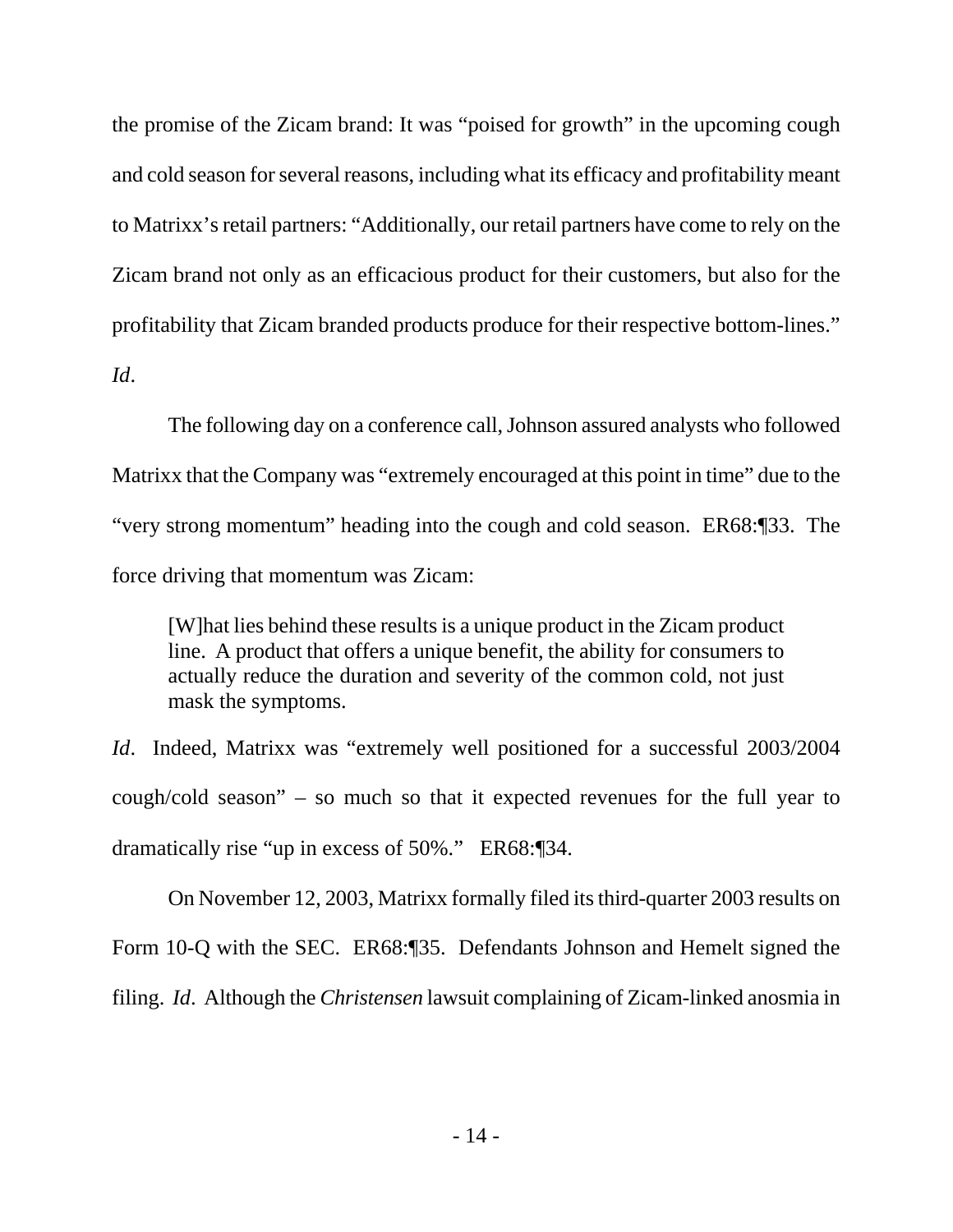two users had already been filed the previous month (ER68:¶49), Matrixx's 10-Q omitted that fact. ER68:¶35.<sup>8</sup>

Instead of disclosing the anosmia reports about which it already knew, Matrixx simply warned of the possible consequences from a product-liability claim against it – even a non-meritorious one:

A product liability claim, even one without merit or for which we have substantial coverage, could result in significant legal defense costs, thereby increasing our expenses and lowering our earnings. Such a claim, whether or not proven to be valid, could have a material adverse effect on our product branding and goodwill, resulting in reducing market acceptance of our products. This in turn could materially adversely affect our results of operations and financial condition.

ER68:¶35. Johnson and Hemelt also signed the quarterly report's certification

pursuant to §302 of the Sarbanes-Oxley Act of 2002, representing that to their

 $\overline{a}$ 

 Moreover, the record shows that during the Class Period, Matrixx *answered* at least two of the Zicam-related anosmia lawsuits. The January 30, 2004, *Dow Jones Newswire* (which defendants placed before the district court at Exhibit 7 to CD74) reported that Matrixx answered the *Christensen* complaint on January 9, 2004, and answered the *Sutherland* complaint on January 22, 2004. *See* CD74/Ex. 7:2.

<sup>8</sup> Matrixx was served with the *Christensen* lawsuit on October 23, 2003 – well before its November 12, 2003, Form 10-Q omitting any mention of the suit. *See* entry Number Three of *Christensen*'s PACER docket, case No. 4:03-cv-0146-HWB, Western District of Michigan. Although this fact is not pleaded in the Complaint, the Court may take judicial notice of the docket entry. *Duckett v. Godinez*, 67 F.3d 734, 741 (9th Cir. 1995). *See* Fed. R. Evid. 201(f) (notice "may be taken at any stage of the proceeding"); *see also* Advisory Committee's note to Fed. R. Evid. 201(f) ("In accord with the usual view, judicial notice may be taken at any stage of the proceedings, whether in the trial court or on appeal.").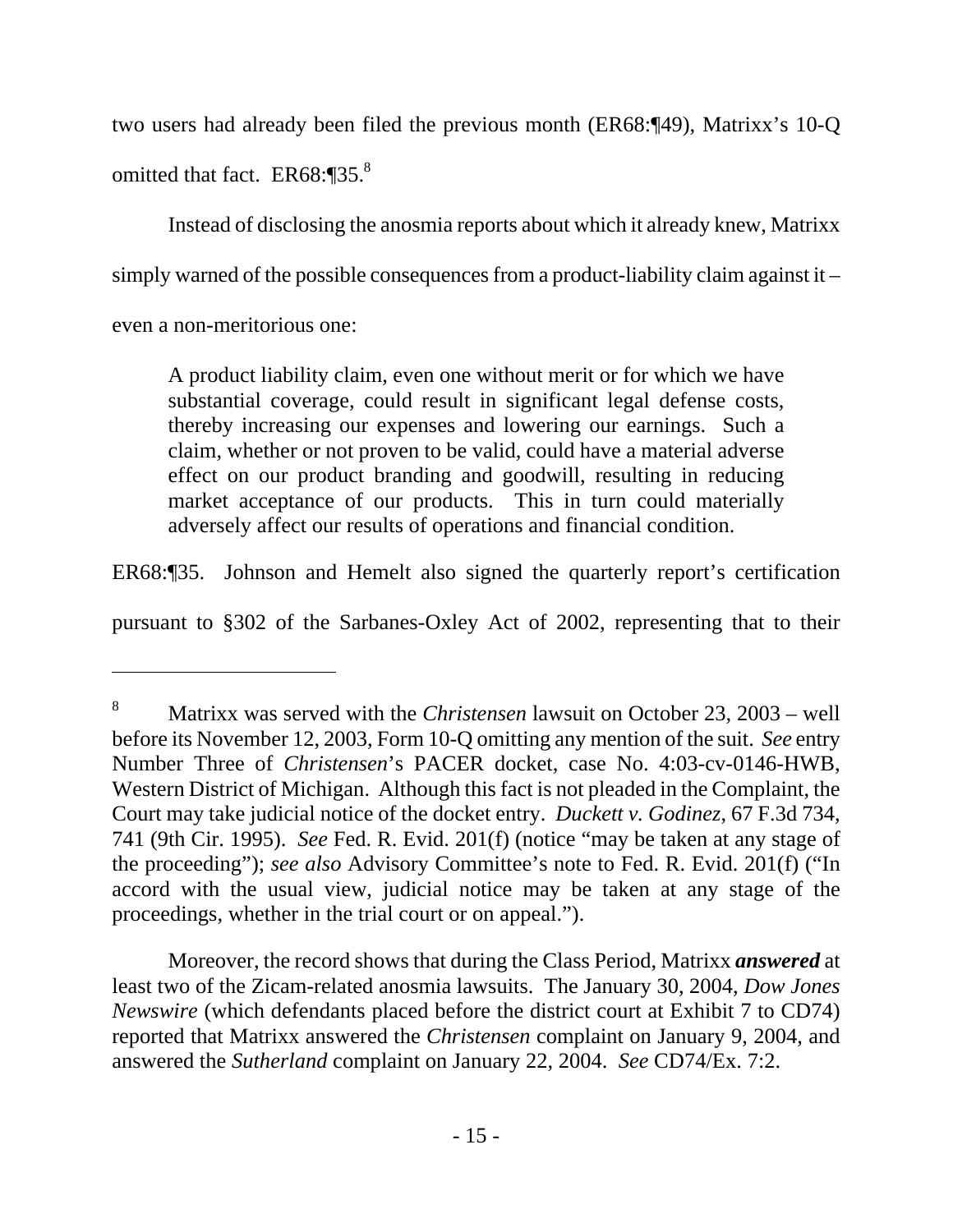knowledge, the report did not contain any untrue statements of material fact "or *omit* to state a material fact necessary to make the statements made" not misleading. ER68:¶36 (emphasis added).

The misleading good news continued. On January 7, 2004, Matrixx issued a press release that noted its "expanded line of Zicam® Cold Remedy Products" and revised its financial guidance for 2003 results even higher. ER68:¶37. Instead of the 50%-plus growth Matrixx had told analysts about back on October 23, 2003, total 2003 revenues were now expected to have grown "by greater than 80 percent." *Id*. The chief reason? People were catching more colds than previously anticipated. *Id*.

A major financial news service put a temporary damper on Matrixx's rosy pronouncements. On January 30, 2004, after the close of ordinary trading, the *Dow Jones Newswires* reported that the Food and Drug Administration ("FDA") was looking into complaints that "an over-the-counter common-cold medicine manufactured" by a Matrixx unit "may be causing some users to lose their sense of smell." ER68:¶40. *Dow Jones* revealed that the allegations had been made in "at least three lawsuits." *Id*. In fact, by the time of the January 30 *Dow Jones* piece, four Zicam-related lawsuits had been filed against Matrixx by nine plaintiffs. ER68:¶49. Following the *Dow Jones* revelation, Matrixx's stock price dropped from \$13.55 per share on January 30 to \$11.97 per share on February 2, 2004. ER68:¶41.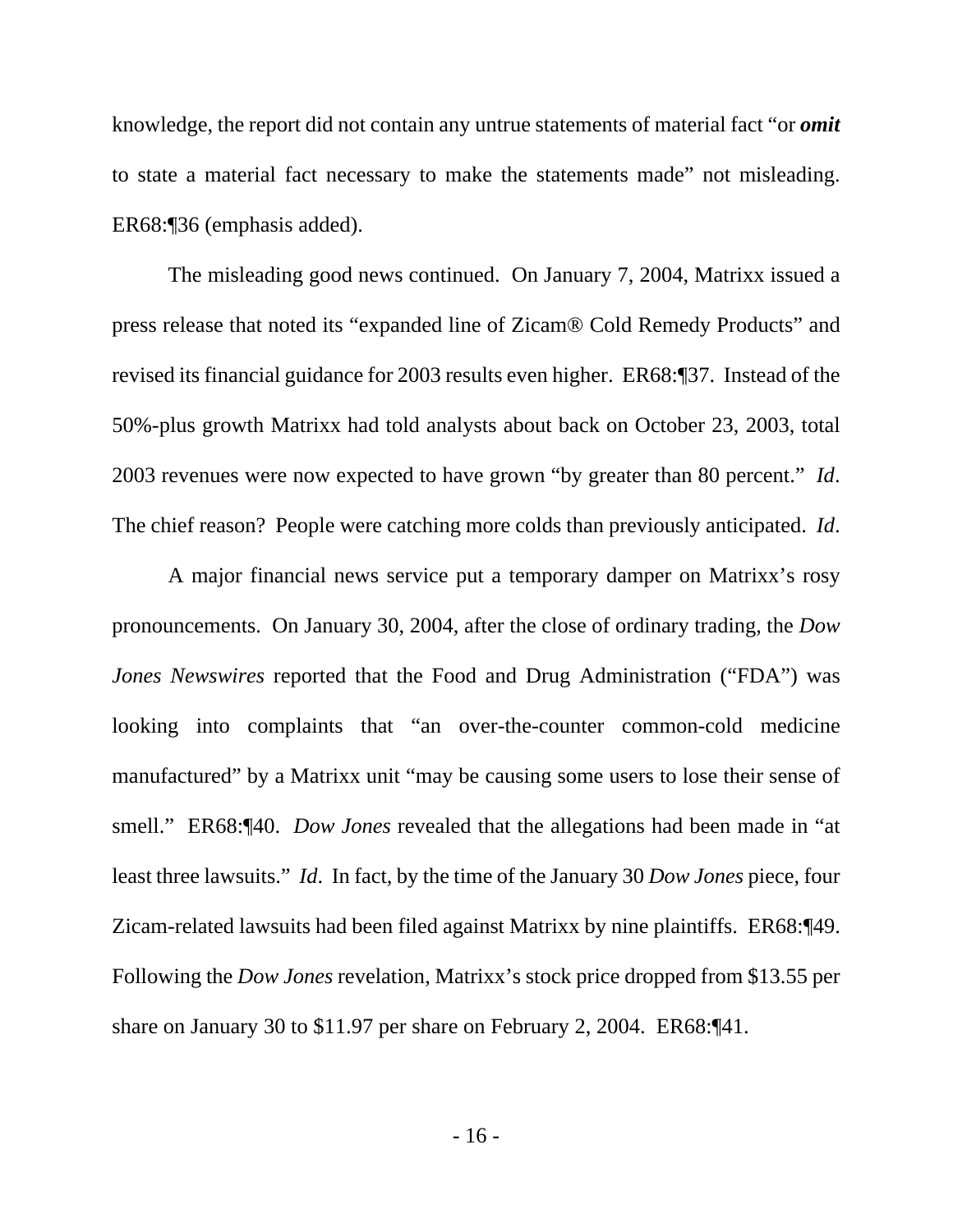Matrixx responded to the *Dow Jones* piece with a February 2, 2004, press release vehemently denying any Zicam-anosmia connection. ER68:¶38. Any statements "alleging that intranasal Zicam products cause anosmia (loss of smell)," blasted Matrixx, "*are completely unfounded and misleading*." *Id*. (emphasis added). Indeed, "*[i]n no clinical trial* of intranasal zinc gluconate gel products *has there been a single report* of lost or diminished olfactory function (sense of smell). Rather, the *safety and efficacy of zinc gluconate for the treatment of symptoms related to the common cold have been well established* in two double-blind, placebo-controlled, randomized clinical trials." *Id*. (emphasis added). Matrixx suggested the blame might lie elsewhere, as a "multitude of environmental and biologic influences are known to affect the sense of smell." *Id*. The chief suspect, Matrixx suggested, was the common cold itself: "As a result, the population most likely to use cold remedy products is already at increased risk of developing anosmia." *Id*.

Following Matrixx's denials, its stock price rose back to \$13.40 on February 3, 2004. ER68:¶41.

### **D. The Dramatic Truth About Zicam's Link to Loss of Sense of Smell Is Revealed to a Nationwide Audience, and Matrixx's Stock Plummets**

On February 6, 2004, the link between Zicam and anosmia was revealed to a nationwide television audience. ER68:¶42. On the nationally broadcast news program *Good Morning America* that day, reporter John Ferrugia told viewers about a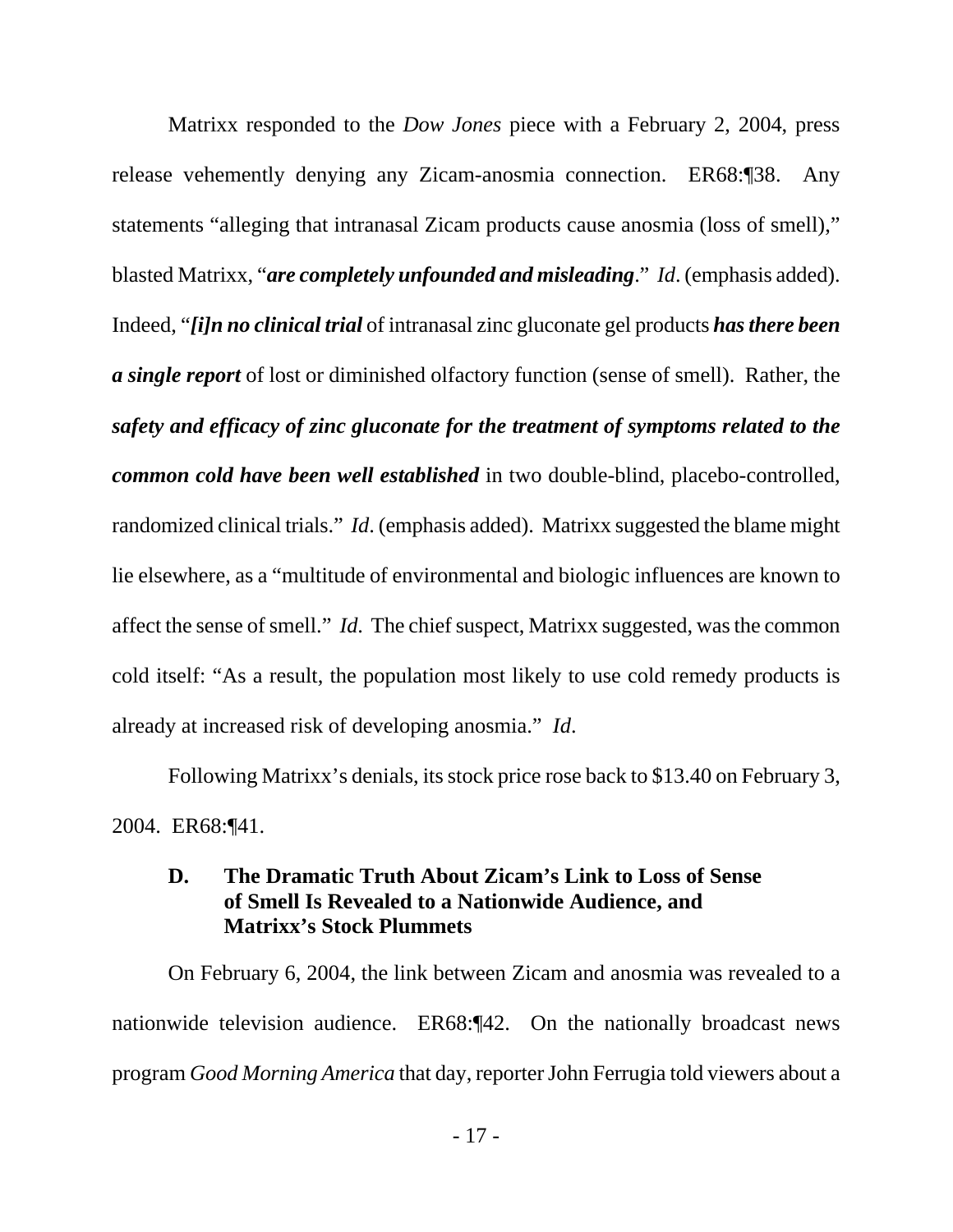woman named "Linda" who claimed that Zicam gel had caused her anosmia. *Id*. Ferrugia noted that Linda's claim was not an isolated one: "Dr. Bruce Jafek has discovered more than a dozen patients with the same troubles as Linda . . . after using the Zicam product." *Id*. The reporter tallied the burgeoning number of lawsuits against Matrixx alleging Zicam-caused anosmia: "Well, in fact, there have been, so far, four lawsuits." *Id*. But those four were not the only ones on the horizon, as "[o]thers are being prepared, anywhere from California to Michigan." *Id*.

Following the *Good Morning America* piece, Matrixx's common stock plummeted from the previous day's \$13.05 per share to close at \$9.94 on February 6, on unusually heavy trading volume. ER68:¶43. Investors saw nearly one-quarter of Matrixx stock's value erased, for the plunge represented a one-day drop of 23.8%. *Id*.

## **E. Epilogue: Defendants' Post-Class Period Admissions Contradicted Their Earlier Representations, While the Numbers of Zicam-Related Anosmia Sufferers Climbed Higher and the** *American Journal of Rhinology* **Published the University of Colorado Researchers' Findings**

In a stunning turnaround from its insistence two weeks earlier that any alleged links between Zicam and anosmia were "completely unfounded and misleading," on February 19, 2004, Matrixx publicly admitted that it simply *did not know* whether or not Zicam could cause loss of a sense of smell. ER68:¶¶45-46.

The admission came in a Form "8-K" filed with the SEC, in which Matrixx explained that it had convened a two-day meeting of "physicians and scientists to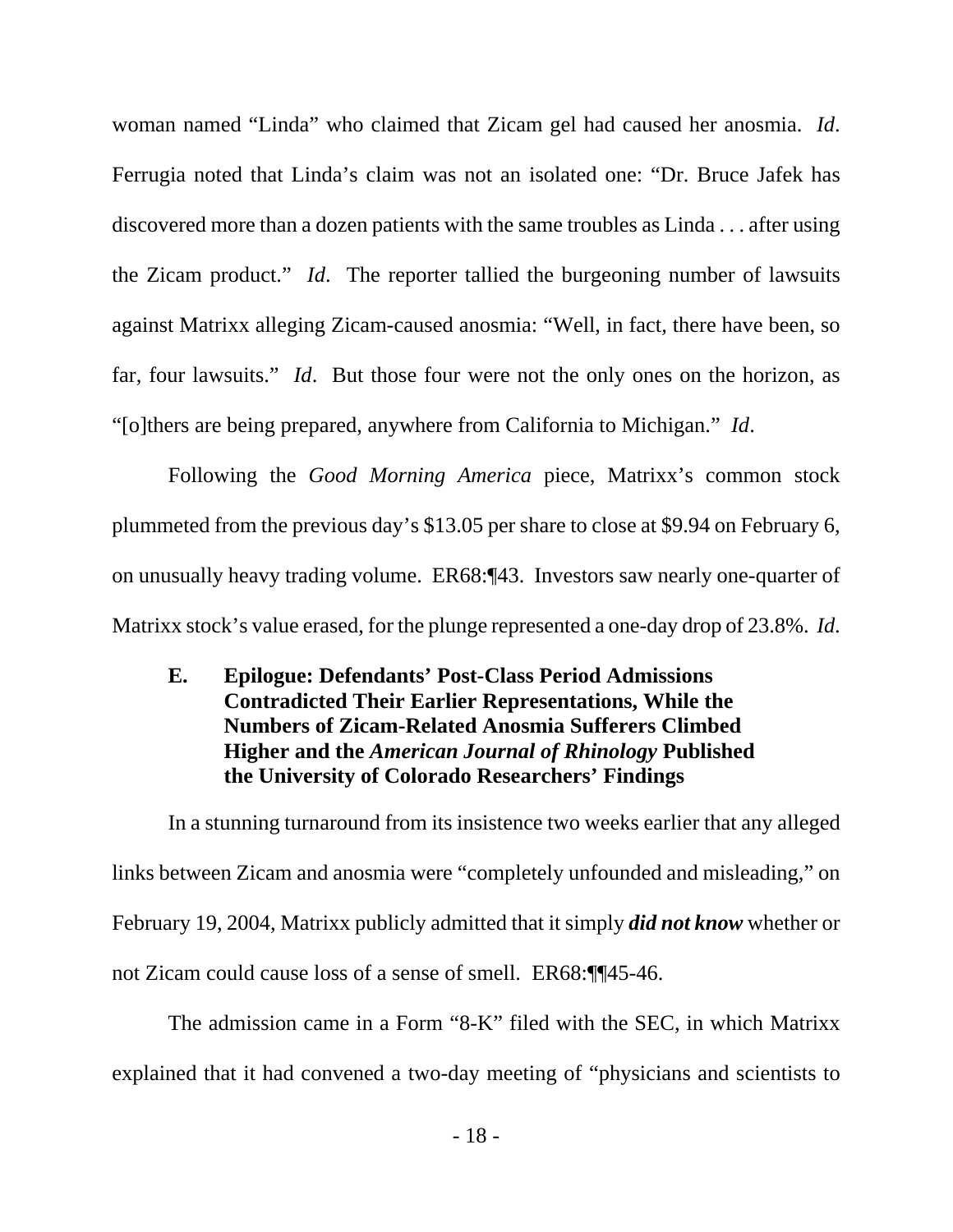review current information on smell disorders" as a direct response to "a poster presentation at the American Rhinological Society in September 2003." ER68:¶45. The Matrixx-convened panel concluded that there was "*insufficient evidence at this time to determine if zinc gluconate*, when used as recommended, *affects a person's ability to smell*." ER68:¶46 (emphasis added).

Reporter John Ferrugia, who had earlier reported on the Zicam-anosmia link for *Good Morning America*, filed a piece on Web site *TheDenverChannel.com* (an ABC News affiliate) pointing out the contradiction. ER68:¶47. His article, entitled "Zicam Admits No Studies Done on Loss of Smell," reported that Matrixx had recently formed a medical advisory panel, and that "[t]he makers of the nationally advertised cold remedy Zicam *now admit that they don't know* if their nasal gel could cause loss of smell." *Id*. (emphasis added). "Matrixx Initiatives[] first told us its studies showed the product [was] safe, but it will now begin animal and human testing to determine whether its zinc compound could be harmful when sprayed in the nose, causing some to lose their sense of smell." *Id*. "All along, Matrixx Initiatives, the maker of Zicam, said the product was safe. But now it admits there are no studies dealing with the issue." *Id*. Matrixx expected that the results of the planned "'animal and human studies'" on Zicam and anosmia would not be available for another 12 months, reported Ferrugia. *Id*.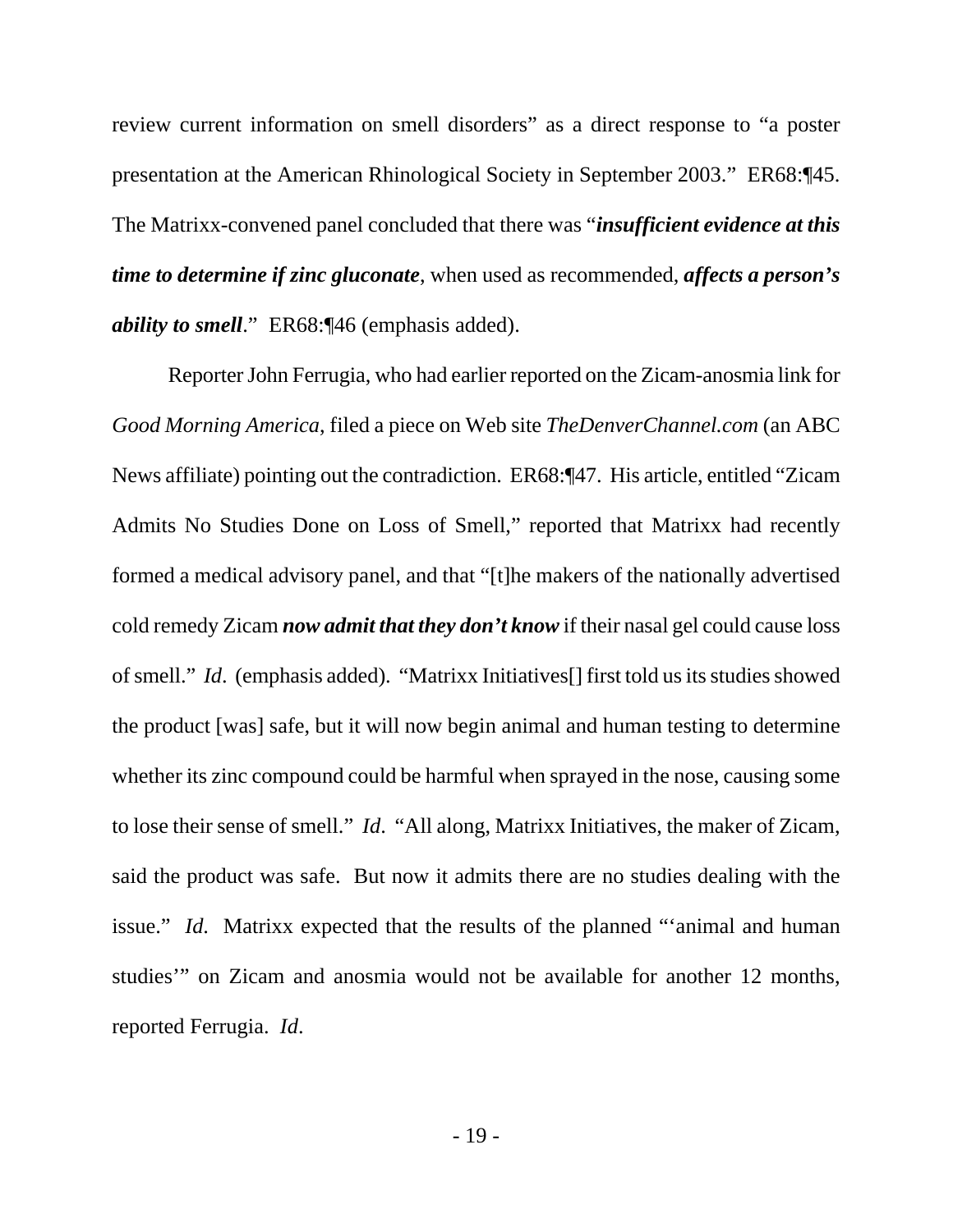"'It seems to me that those studies should have been done before they put the product on the market,'" Dr. Jafek told Ferrugia. ER68:¶47. He was also concerned about consumers who may be still at risk, Dr. Jafek said, because Matrixx was insisting on leaving Zicam nasal gel on store shelves until the studies' completion. *Id*. "'It would seem that it would either be reasonable to remove the product from the market pending the additional study recommended by the scientific panel or at least put a warning label so people can be aware of this problem,'" said Dr. Jafek. *Id*. He provided his own warning to consumers: "'If you want to use this product to possibly shorten duration or severity of your cold, do so but be aware that it may cause a loss of smell.'" *Id*.

By April 2004, Dr. Jafek had evaluated *over 100 cases* of anosmia following Zicam use. ER68:¶30. Dr. Linschoten estimates she has been in contact with approximately *65 patients* who lost their sense of smell following application of Zicam nasal gel. *Id*. She has "no doubt" that the Zicam had an "immediate effect" upon the patients, for they complained of an "immediate, severe burning" following their Zicam application, followed by a loss of sense of smell. *Id*. While some patients partially regained their sense of smell after several months, none has completely recovered. *Id*. And, adding to the 9 plaintiffs who had sued Matrixx during the Class Period, another 288 plaintiffs filed Zicam-related lawsuits against Matrixx throughout 2004 and early 2005. ER68:¶49.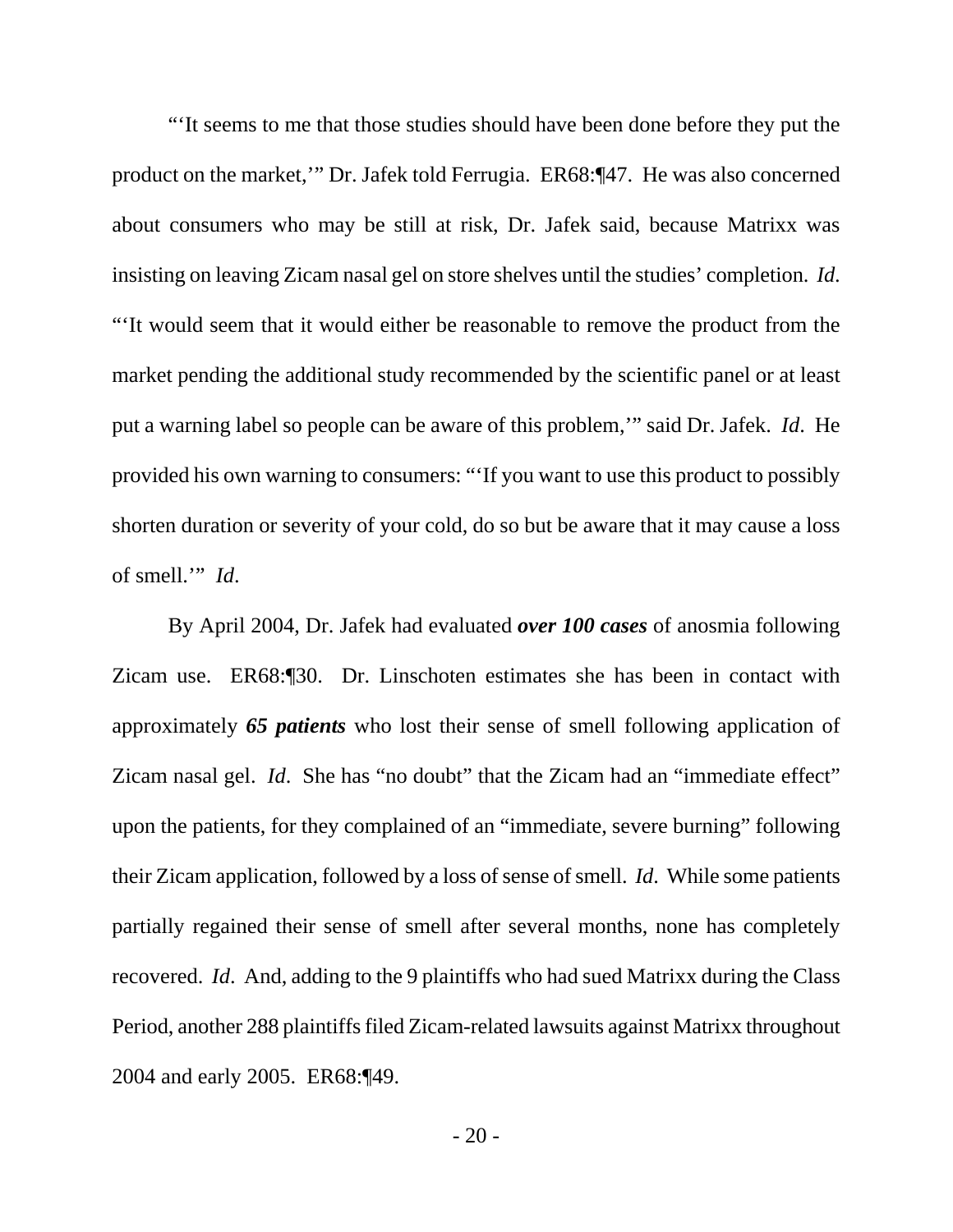In its May/June 2004 issue, the *American Journal of Rhinology* published the University of Colorado researchers' findings that "[z]inc ions are toxic to olfactory epithelium," and that "[r]eports of severe hyposmia with parosmia or anosmia appear to be related to the intranasal use of zinc gluconate [Zicam Cold Remedy]."  $ER68:$  [30.<sup>9</sup>]

### **VI. SUMMARY OF ARGUMENT**

-

Under this Court's *de novo* review, the Complaint alleges with sufficient particularity defendants' false and misleading statements and omissions, as well as the myriad facts bolstering a strong inference of defendants' actual knowledge and deliberate recklessness. The Complaint alleges a paradigmatic case of securities fraud, for defendants deliberately misled investors about the strong (but undisclosed) link between Matrixx's core Zicam product and a terrible side effect being reported to defendants via myriad channels.

The district court dismissed this case on the ground that the numerous adverse reports defendants had received were immaterial as a matter of law, because they did not rise to the level of "statistical significance." Just what number of lost-sense-ofsmell complaints *would* be statistically significant, the district court never said. It said

<sup>9</sup> The *American Journal of Rhinology* "publishes peer reviewed original articles, review manuscripts and abstracts of important world-wide research publications on the nose." *See* http://www.oceansidepubl.com/rhinology.html.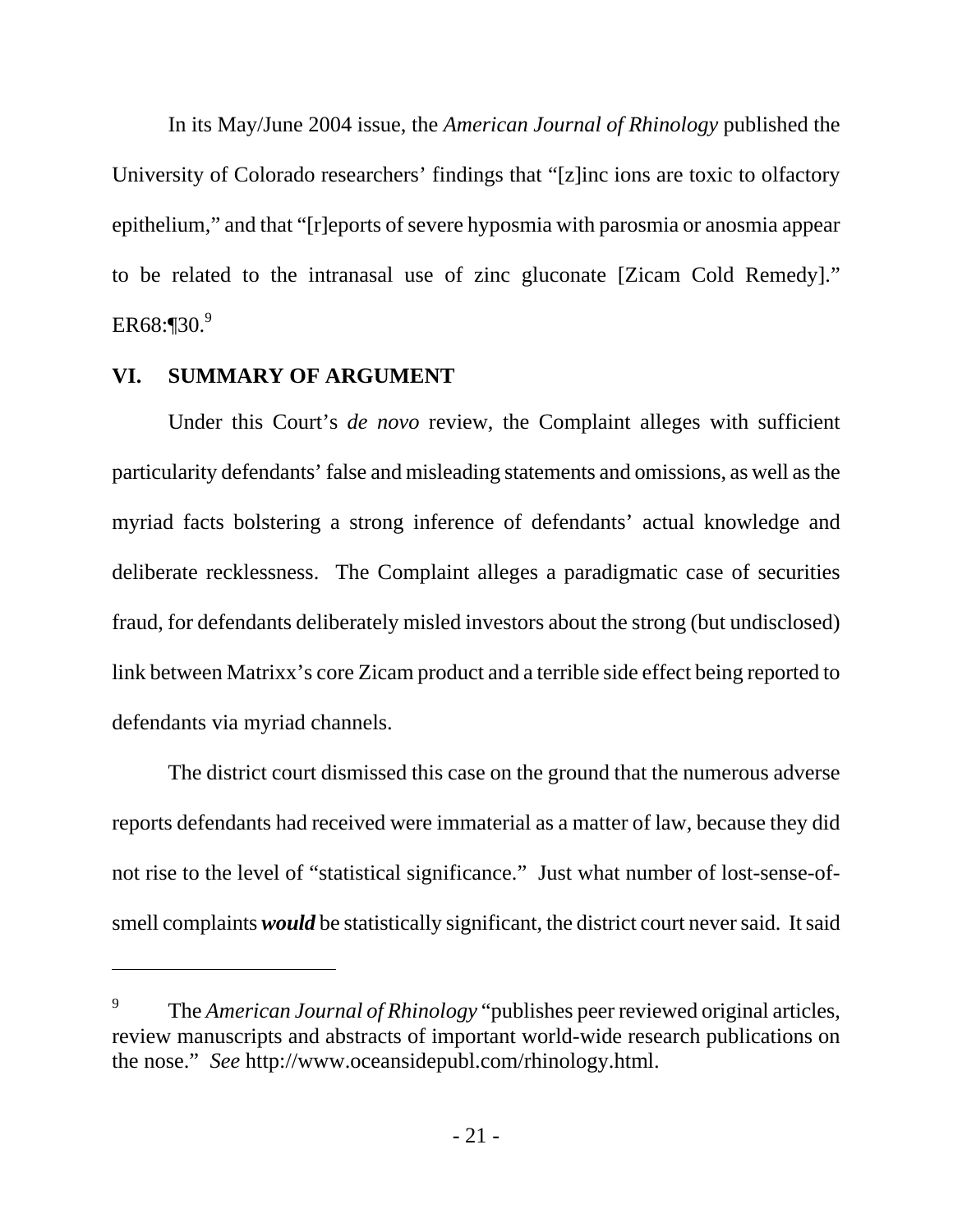there were simply not enough, relying upon the Second Circuit's holding in *Carter-Wallace II*, 220 F.3d 36, that the number of reports linking a specific adverse reaction to the drug Felbatol did not rise to a statistically significant level until the reports reached a certain number; *see also In re Carter-Wallace, Inc.* ("*Carter-Wallace I*"), 150 F.3d 153, 157 (2d Cir. 1998) (company's statements did not become materially misleading until it knew of statistically significant number of drug-reaction reports).

The district court erred, for it erected the sort of artificial, bright-line materiality test forbidden both by Supreme Court authority as well as Circuit precedent. *See Basic Inc. v. Levinson*, 485 U.S. 224, 236 (1988); *see also Am. West*, 320 F.3d at 934 ("we decline to adopt a bright-line rule" for materiality). Whether the numerous reports to defendants of lost sense of smell following Zicam use rose to a material level should not have been decided by the court on a Rule 12(b)(6) motion. Rather, the inquiry required a delicate assessment of the inferences reasonable shareholders would draw from the facts – which assessment is peculiarly suited for a trier of fact. *Am. West*, 320 F.3d at 934.

In addition to its bright-line materiality error, the court further erred because it misunderstood – and thus misapplied – the concept of "statistical significance." "Statistical significance" is a technical term that concerns only whether an observed relationship is real, or is the product of random error. It requires a formal study, and calculations utilizing test populations, hypotheses, and levels of significance. But the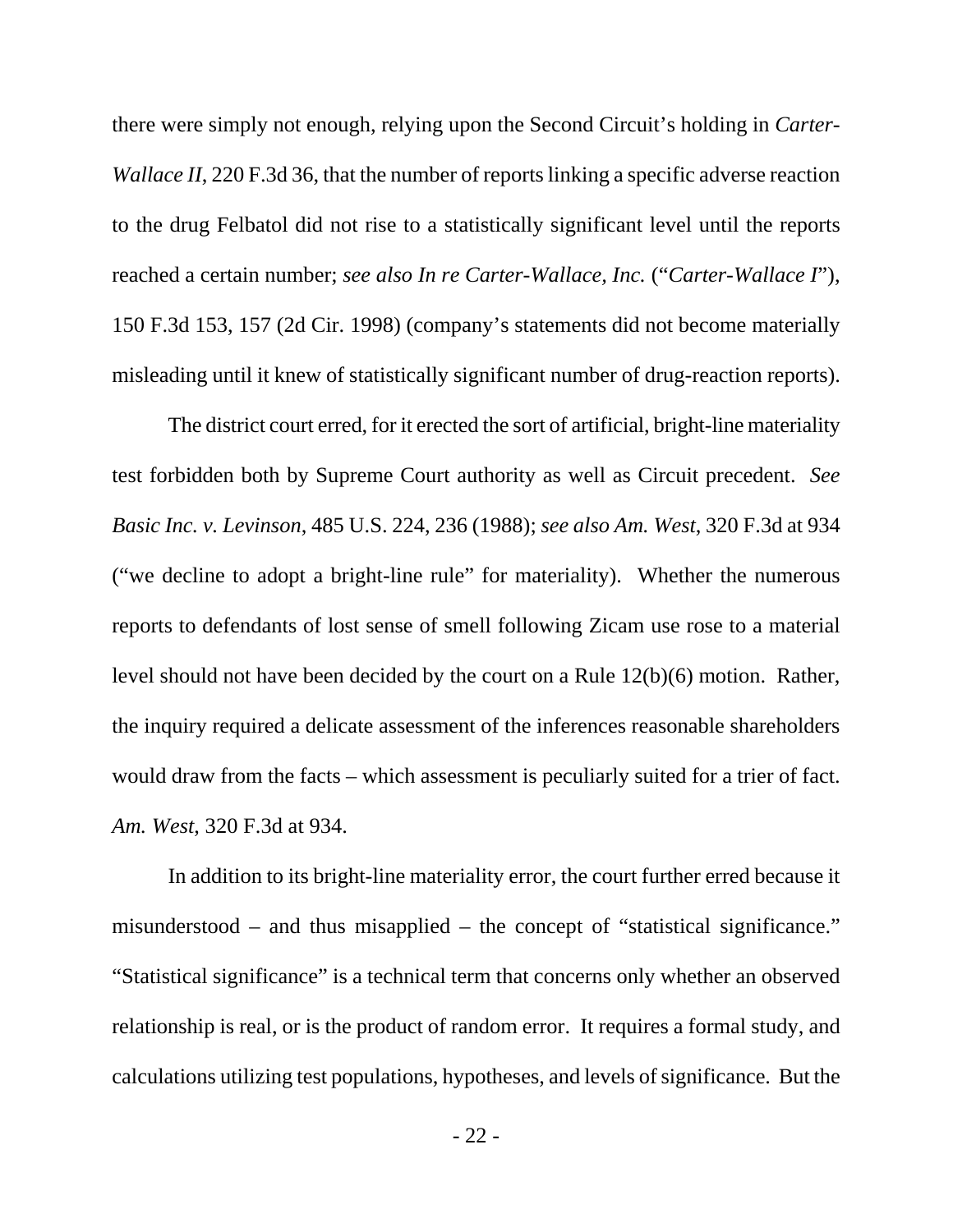district court did not even purport to conduct a proper test. Instead, it used the term "statistical significance" to denote what it believed would be a sufficiently high number of anosmia complaints. Ironically, the *Carter-Wallace II* panel made the same mistake – picking out of thin air the number of adverse reports that needed to be communicated to defendants before they were obligated to disclose the damaging truth.

Finally, even if the *Carter-Wallace II* panel's (purported) employment of statistical significance was proper at the pleading stage of a securities-fraud action, the panel's ultimate conclusion actually supports plaintiffs here. The *Carter-Wallace II* defendants had initially received just four adverse reports linked to Felbatol, among a much larger number of unrelated reports. Later, when another six adverse reports linked to Felbatol appeared, the number of adverse events *had* become statistically significant. *Carter-Wallace II*, 220 F.3d at 40-41. In contrast, the *over 20* adverse reports defendants received here each concerned the same, unique reaction – loss of sense of smell – and each was allegedly caused by Zicam.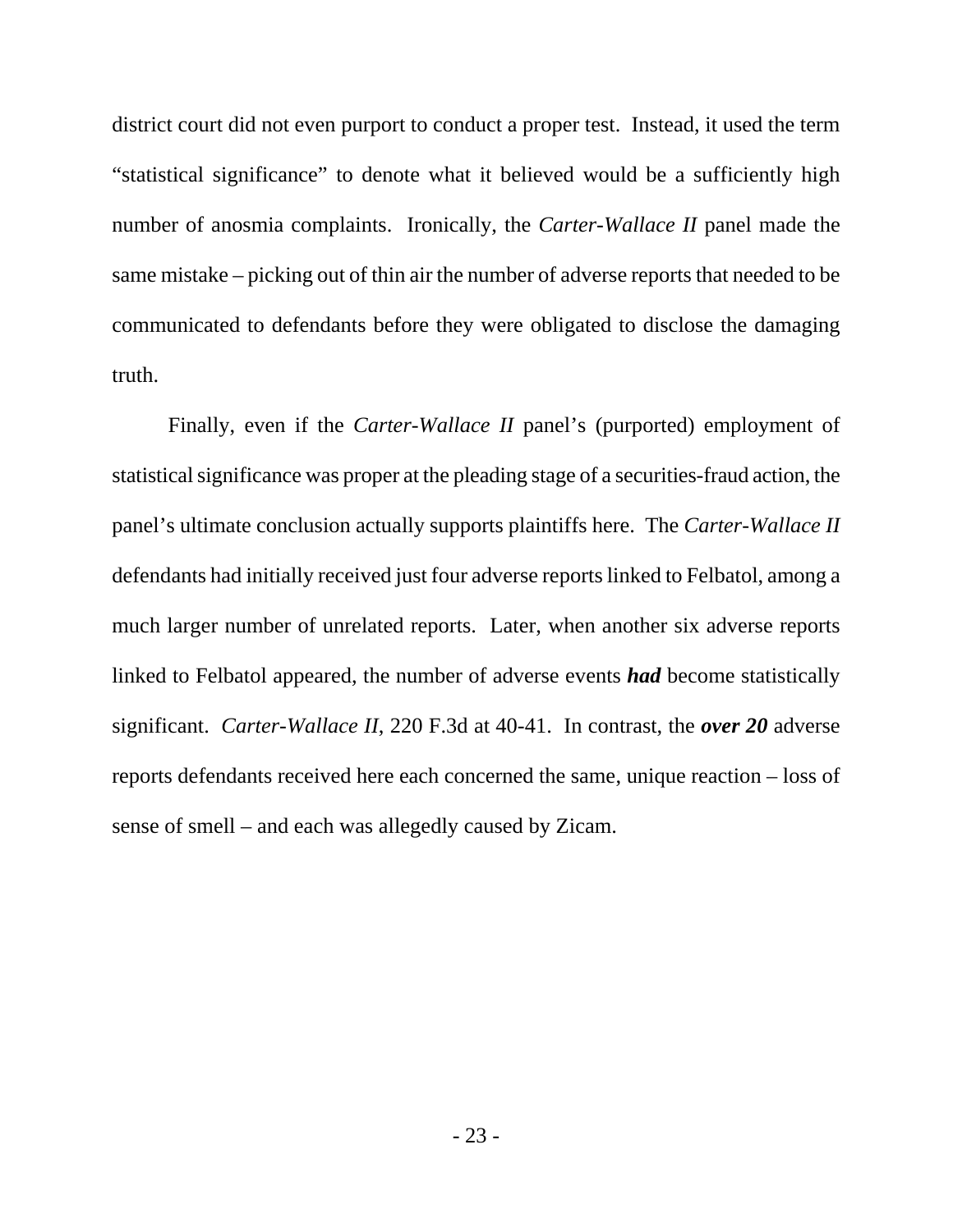#### **VII. ARGUMENT**

## **A. Given the Sheer Amount of Adverse Information Communicated to Defendants Concerning the Link Between Zicam and Anosmia, Their Class Period Statements and Omissions Were Knowingly or Recklessly False and Misleading**

Exchange Act §21D(b)(1) says that whenever plaintiffs allege defendants made false or misleading statements, or omitted information necessary to make their statements not misleading, the complaint shall "specify each statement alleged to have been misleading" and the "reasons why the statement is misleading." 15 U.S.C. §78u- $4(b)(1)$ .

Moreover, plaintiffs must plead with particularity facts raising a strong inference of the defendants' state of mind, or scienter. 15 U.S.C. §78u-4(b)(2). "In this Circuit, the required scienter is 'deliberate or conscious recklessness."' *Am. West*, 320 F.3d at 937 (quoting *In re Silicon Graphics Sec. Litig.*, 183 F.3d 970, 979 (9th Cir. 1999)). This Court holds that scienter allegations must be collectively considered. *Id*. at 938; *see also Nursing Home Pension Fund, Local 144 v. Oracle Corp.*, 380 F.3d 1226, 1234 (9th Cir. 2004).

As described in the Statement of Facts *supra* and argued below, the Complaint easily met these requirements, and the district court committed reversible error in holding otherwise.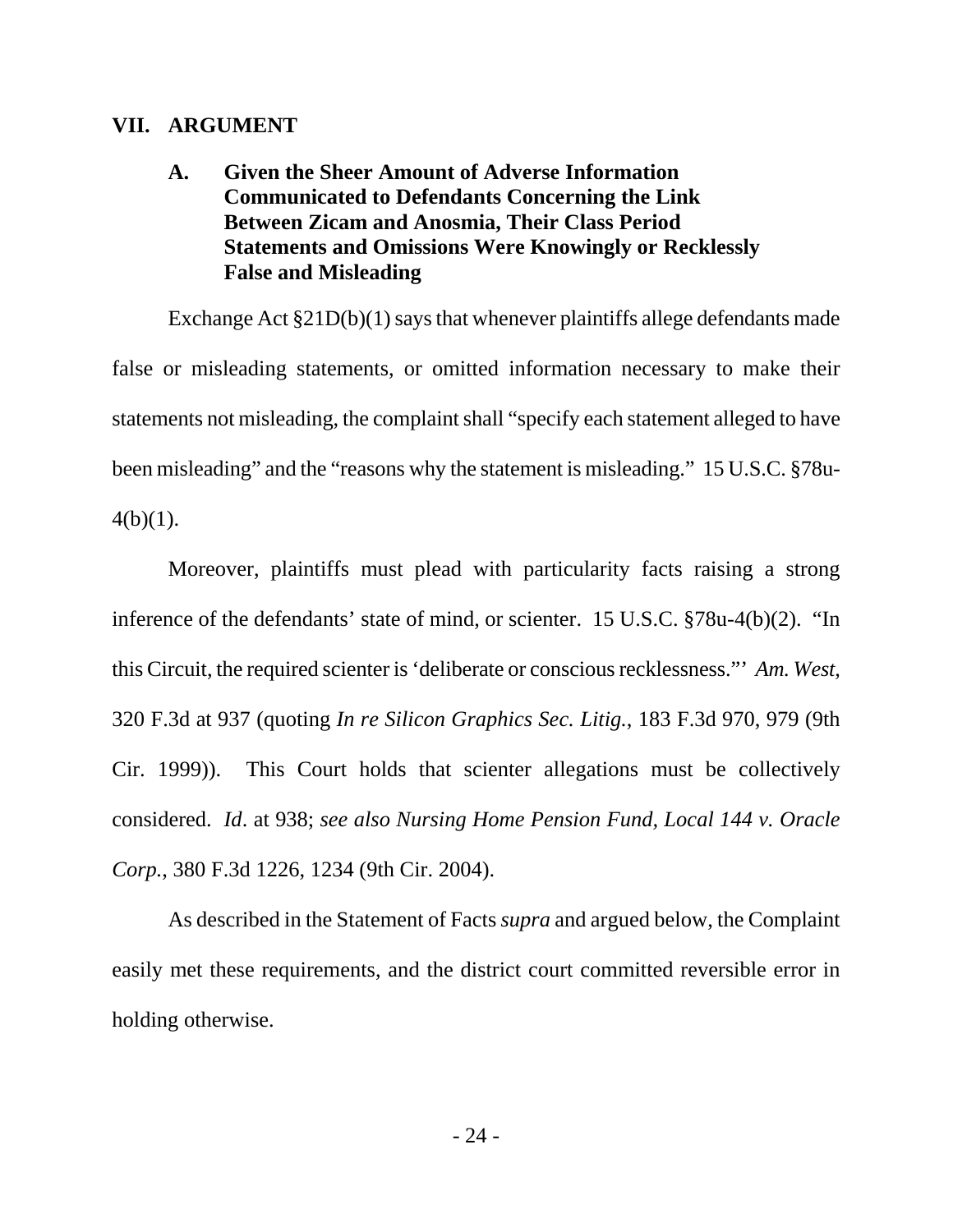### **1. The Complaint Alleges with Particularity Defendants' False and Misleading Statements and Omissions**

Defendants' false statements relating to Zicam concerned three areas: (i) that Zicam was an efficacious product that would drive the momentum of Matrixx's rising revenues (ER68:¶¶32-34, 37); (ii) that *if* product-liability claims – even nonmeritorious ones – *were* to arise from use of a Matrixx product, serious financial consequences could follow (ER68:¶35); and (iii) that any statements alleging that intranasal Zicam products caused anosmia were "completely unfounded and misleading," as no clinical trial of Zicam had resulted in a single report of lost or even diminished sense of smell. ER68:¶38.

Given the right set of facts, falsity is not difficult to plead. Allegations of "'specific problems undermining a defendant's optimistic claims suffice to explain how the claims are false.'" *Cooper v. Pickett*, 137 F.3d 616, 626 (9th Cir. 1998) (quoting *Fecht v. Price Co.*, 70 F.3d 1078, 1083 (9th Cir. 1995)). The "specific problem" undermining defendants' statements here could not have been more stark: at the time they spoke, *Zicam was causing an alarming number of its users to lose their sense of smell*. ER68:¶¶24-31, 49.

The allegation of that specific, undisclosed problem must be accepted as true at this stage. *Am. West*, 320 F.3d at 935 ("the District Court failed to accept Plaintiffs' allegations as true"). That allegation suffices on its own to explain how defendants' Class Period Zicam-related statements were false and misleading. *Cooper*, 137 F.3d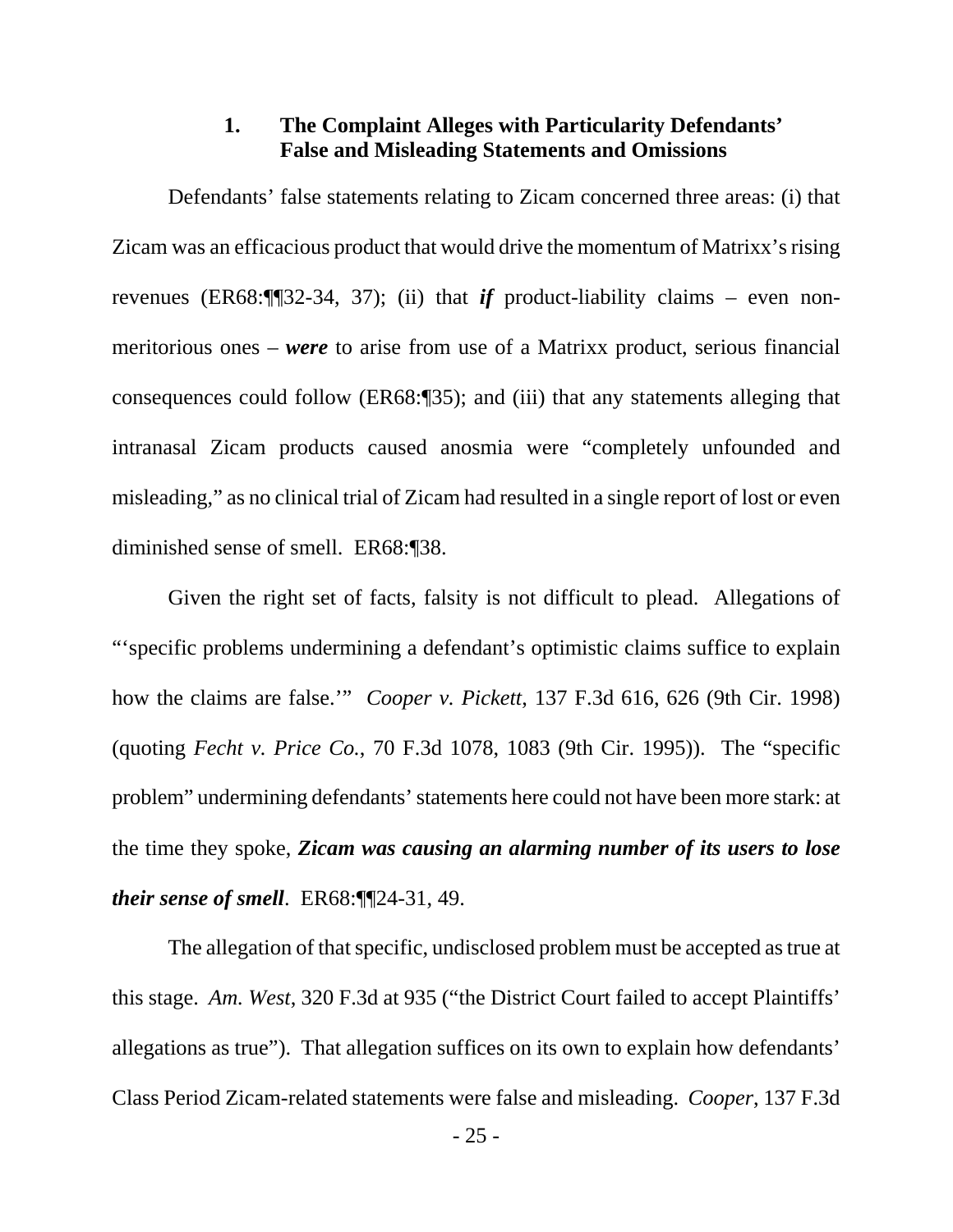at 626; *Hanon v. Dataproducts Corp.*, 976 F.2d 497, 502 (9th Cir. 1992) (product's undisclosed technical problems undermined defendants' claims of "strong interest" and "high acclaim"). Plaintiffs pleaded with particularity that, because Zicam was actually harming consumers who were squirting it into their nasal passages, the product was *not* efficacious, and could *not* be relied upon to continue driving Matrixx's revenues to dizzying increases. ER68:¶¶32-34, 37. Similarly, because Zicam was causing some users to lose their sense of smell, Matrixx's top executives could *not* have been "extremely encouraged" or realistically claiming "very strong momentum" heading into a cold and cough season (ER68:¶33) – when, ironically, increasing numbers of Zicam users meant that even more people would be exposed to the risk of anosmia.

But plaintiffs were able to plead much more than the plain fact that Zicam could cause anosmia. They also alleged a barrage of complaints coming into Matrixx before and during the Class Period, both from numerous Zicam users who allegedly experienced the horrors of anosmia as a result of the zinc-based product, as well as from those users' doctors who were researchers in the field.

For example, there was the initial "cluster" of patients observed by Dr. Alan Hirsch in 1999, prompting his telephone call to Matrixx in December of that year. ER68:¶25. Dr. Hirsch told Matrixx about at least one of those injured patients. *Id*.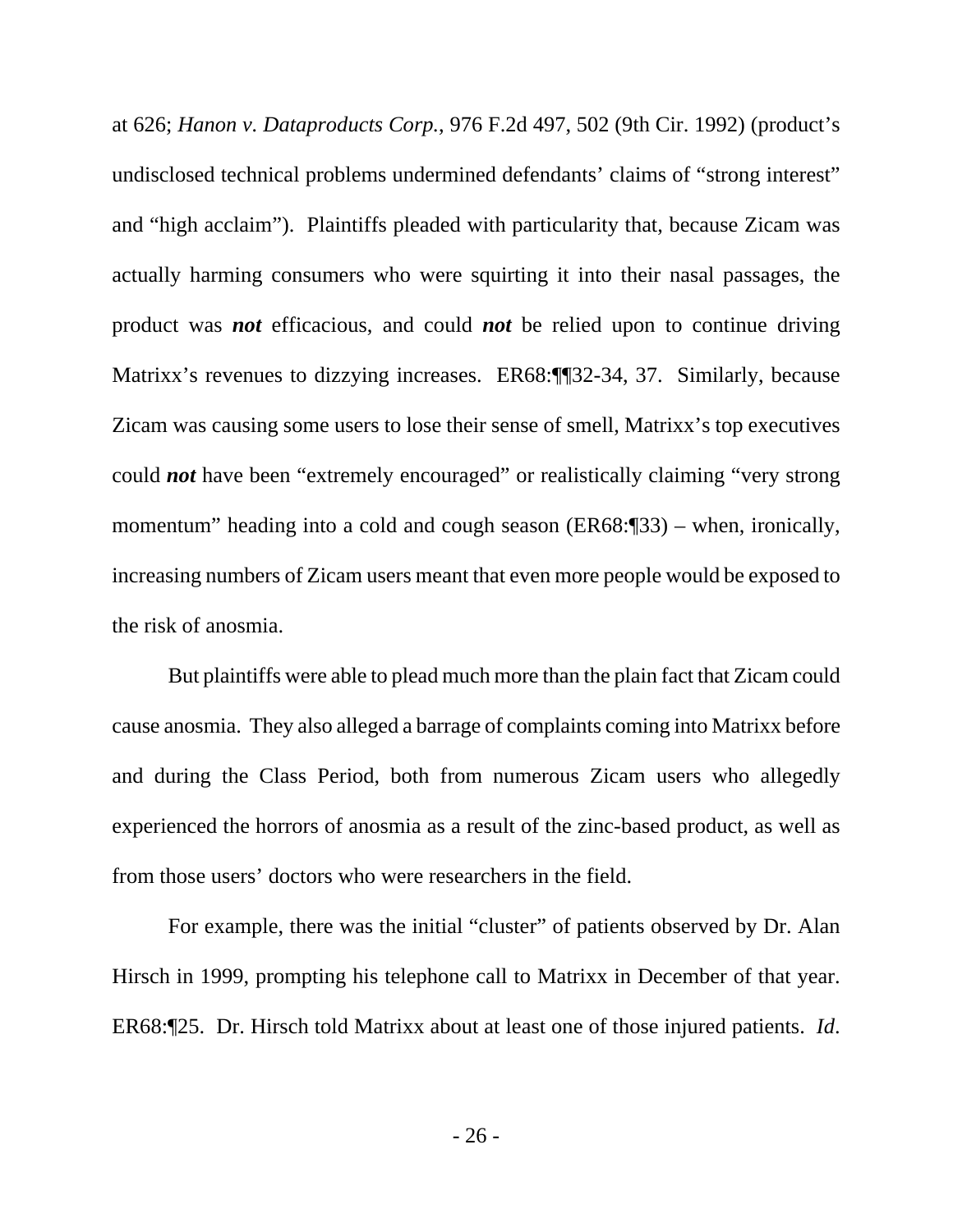Dr. Hirsch even volunteered to conduct a clinical study on the issue, but was turned down. *Id*.

There were also the "several" patients of Dr. Linschoten who suffered Zicaminduced anosmia prior to September 2002, and her conversation that month with defendant Clarot on the issue. ER68:¶26. Importantly, it was Clarot who had first reached out to Dr. Linschoten, not the other way around – for one of Dr. Linschoten's patients at the RMTSC *had also complained to Matrixx*. *Id*. In his conversation with Dr. Linschoten, Clarot made the startling admission that Matrixx had already been receiving lost-sense-of-smell complaints from other Zicam users dating back to 1999. *Id.* Dr. Linschoten later e-mailed Clarot several abstracts on the link between zinc sulfate and anosmia – and pointed out that zinc's toxicity had been confirmed in studies dating back to the 1930s. ER68:¶27. Clarot responded by inviting Dr. Linschoten to participate in upcoming animal studies. *Id*. In short, Matrixx's Director of Research and Development was undeniably aware of Zicam's alleged link to anosmia.

But there were even more injured Zicam users who came to Matrixx's attention during the Class Period. There was the group of patients that Dr. Jafek observed at the University of Colorado – the same group featured in the research contained in the September 2003 poster presentation submitted to the American Rhinologic Society, that was later published in the *American Journal of Rhinology*. ER68:¶¶28, 30. And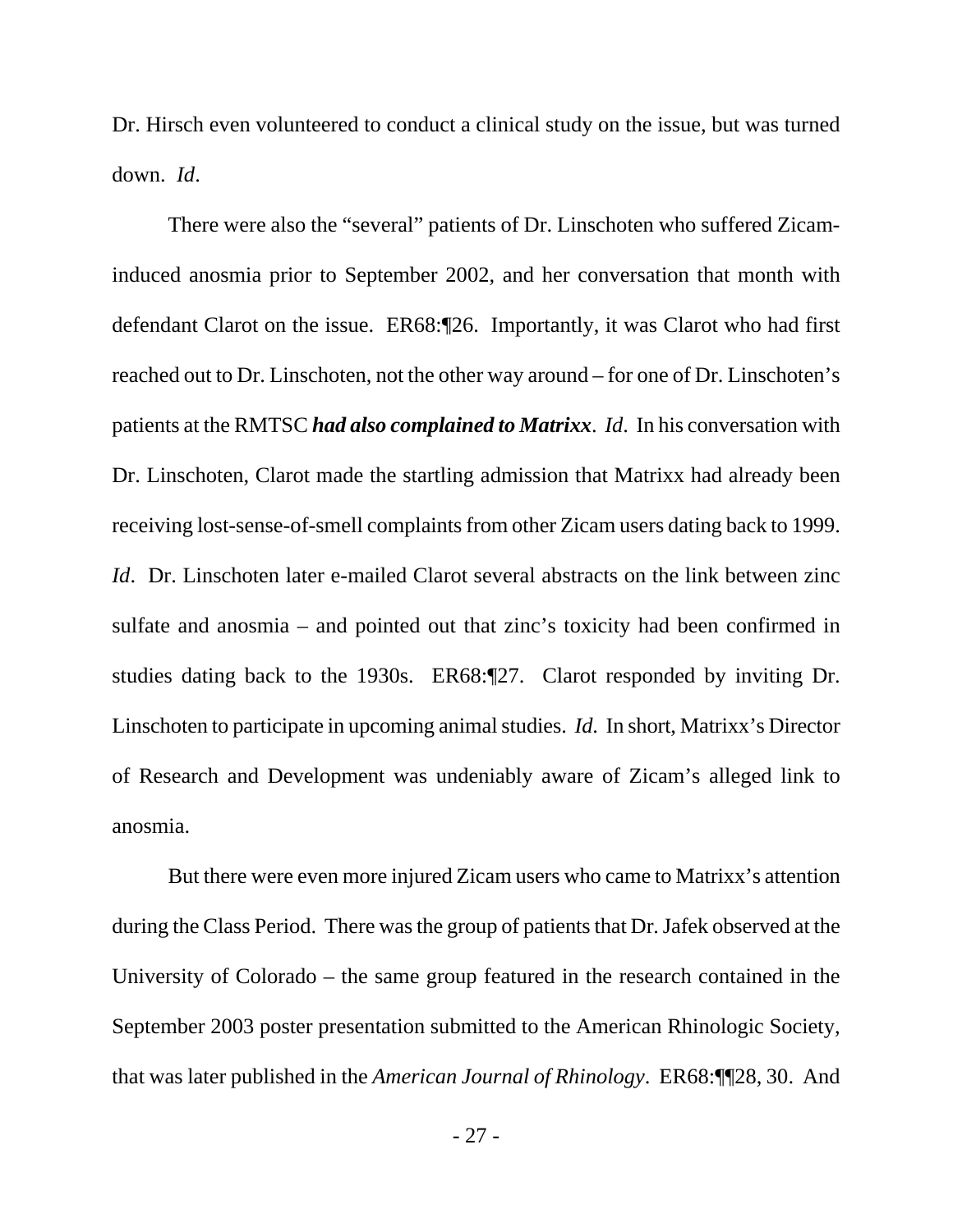even those patients were not the end of the procession of Zicam-injured users – there were also the nine plaintiffs who filed four lawsuits against Matrixx during the Class Period. ER68:¶49. Given the quantifiable numbers of complaints by Zicam users and several medical professionals dating back to 1999 and continuing up through the Class Period, Matrixx's dogged insistence in its January 2, 2004, press release that any allegations of Zicam-induced anosmia were "completely unfounded" (ER68:¶38) was patently misleading.<sup>10</sup>

Misleading, as well, was Matrixx's feeble warning in its November 2003 SEC filing that a product-liability claim – even a non-meritorious one – *could* have a "material adverse effect" on its brands and goodwill. ER68:¶35. The statement was doubly false: Not only did Matrixx fail to acknowledge that it had already been sued by two plaintiffs in the *Christensen* lawsuit, but its warning omitted the fact that the University of Colorado study of numerous Zicam-anosmia complaints meant that it was highly likely more lawsuits were coming. *Id*. In other words, Matrixx told investors that future product liability suits – even those without merit – could be a big

 $\overline{a}$ 

 $10$  In addition to Matrixx itself, each of the three individual officer defendants are responsible for the press release's contents under this Circuit's "group publication" rule. It is reasonable to infer that a corporation's annual reports, press releases, or other forms of "group published" information are the collective actions of its officers and directors. *Blake v. Dierdorff*, 856 F.2d 1365, 1369 (9th Cir. 1988); *Wool v. Tandem Computers, Inc.*, 818 F.2d 1433, 1440 (9th Cir. 1987).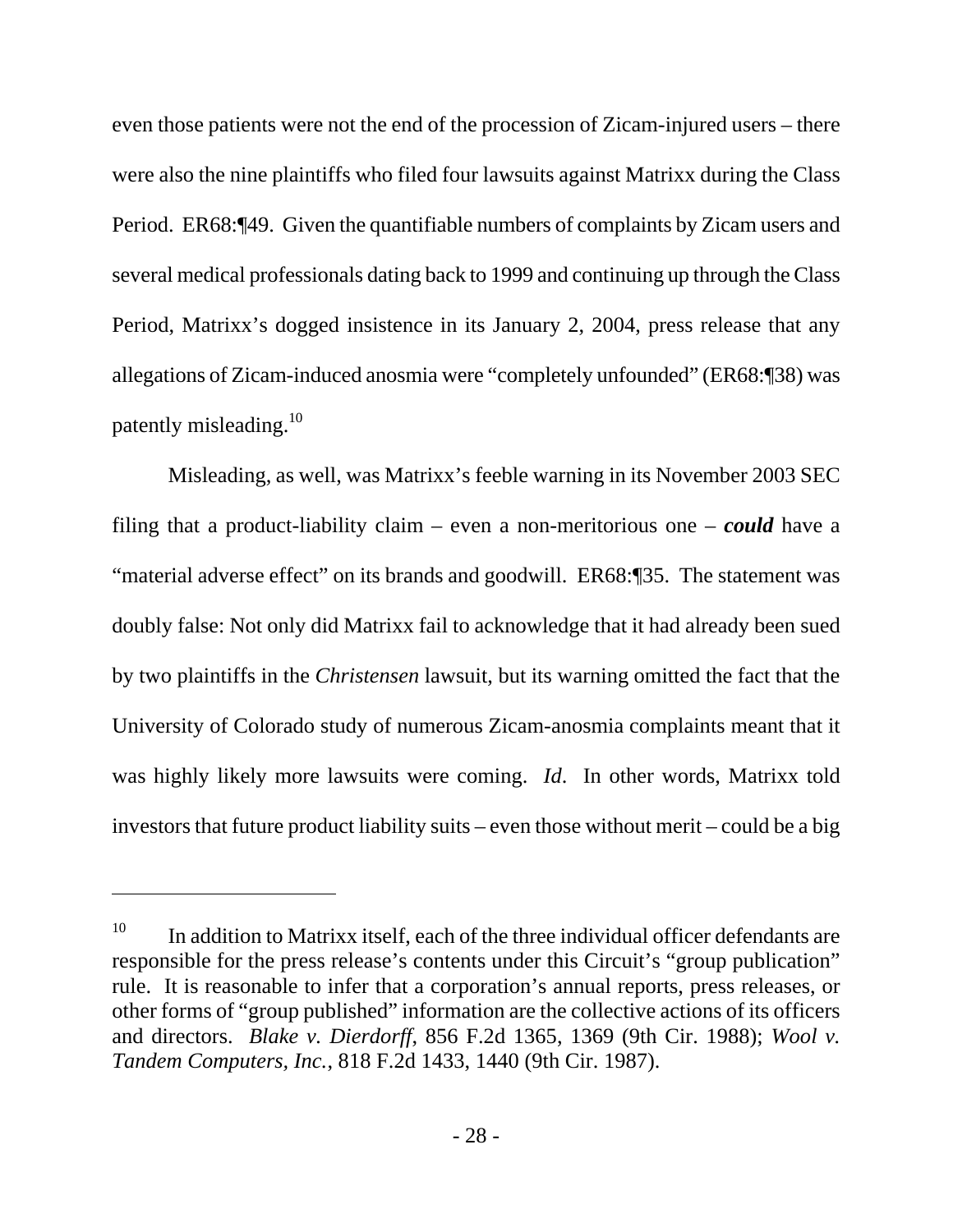problem, *at a time when the problem already existed*. "'To warn that the untoward may occur when the event is contingent is prudent; to caution that it is only possible for the unfavorable events to happen when they have already occurred is deceit.'" *In re Convergent Techs. Sec. Litig.*, 948 F.2d 507, 515 (9th Cir. 1991) (quoting *Huddleston v. Herman & MacLean*, 640 F.2d 534, 544 (5th Cir. 1981), *aff'd in part and rev'd in part on other grounds*, 459 U.S. 375 (1983)); *accord In re Westinghouse Sec. Litig.*, 90 F.3d 696, 709-10 (3d Cir. 1996). Defendants knew that Zicam was already in trouble when they all spoke in that filing. *Wool*, 818 F.2d at 1440.<sup>11</sup>

Finally, Matrixx's attempt at damage control following the January 30, 2004, *Dow Jones Newswire* piece was particularly misleading due to the Company's strong implication that day that it had conducted clinical tests for anosmia, and come up empty-handed. ER68:¶38. Matrixx asserted that "*[i]n no clinical trial* of intranasal zinc gluconate gel products *has there been a single report* of lost or diminished olfactory function (sense of smell)." *Id*. (emphasis added). "Rather, *the safety and efficacy of zinc gluconate* for the treatment of symptoms related to the common cold

-

<sup>&</sup>lt;sup>11</sup> Even if this Court does not credit the "group-publication" inference, defendants Johnson and Hemelt (in addition to Matrixx itself) are responsible for the misstatements and omissions, for they signed the document. ER68:¶35. *See Howard*, 228 F.3d at 1061.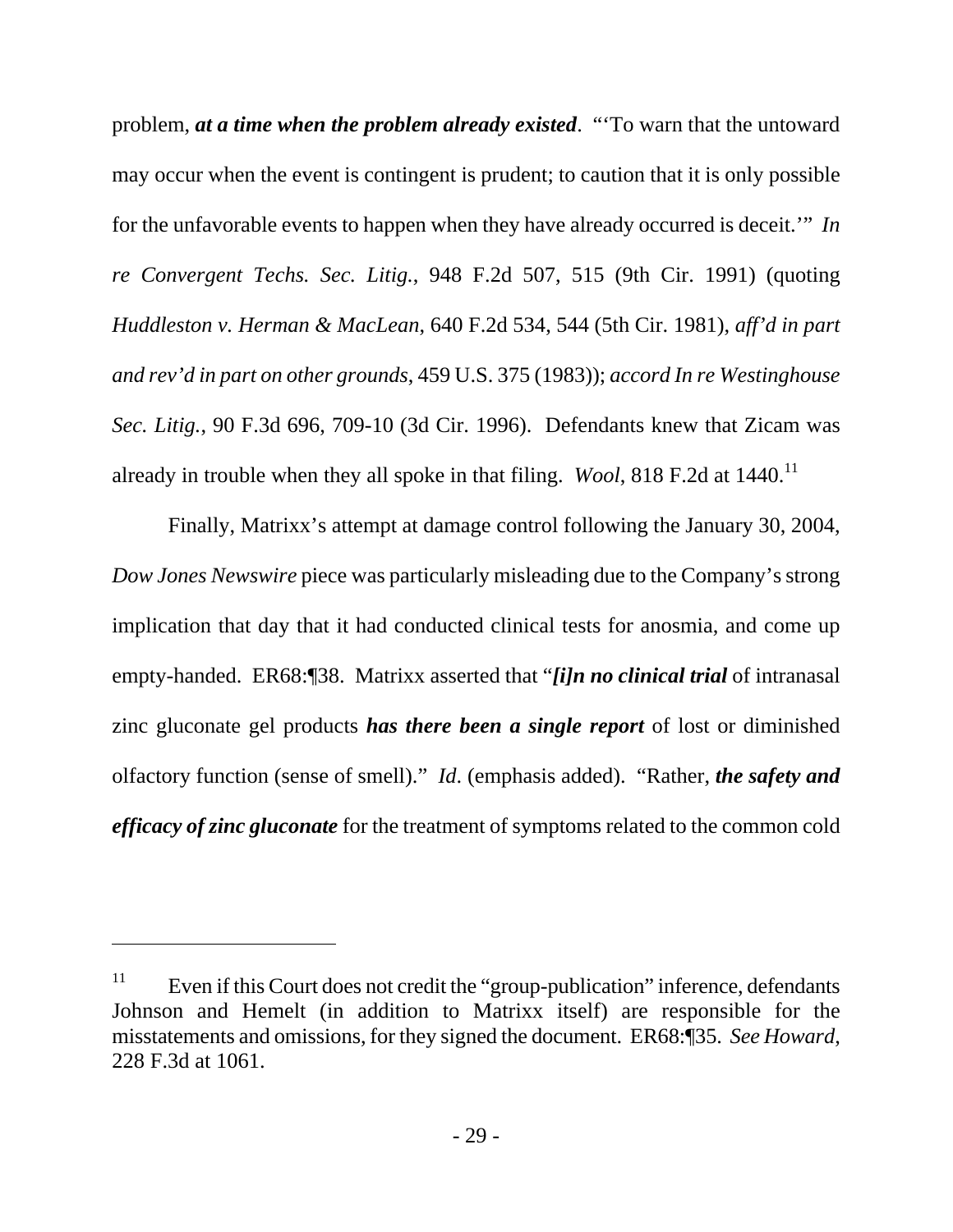*have been well established in two* double-blind, placebo-controlled, randomized *clinical trials*." *Id*. (emphasis added).

Clearly, the carefully worded statements implied that Matrixx had *specifically* tested for a Zicam-anosmia connection at least twice. The investing public certainly thought so: After Matrixx made the disavowals, its stock price rose from \$11.97 per share on February 2 back to \$13.40 on February 3. ER68:¶41. And a national news outlet two weeks later expressed outrage at the misdirection. ER68:¶47 ("Zicam Admits No Studies Done on Loss of Smell").

But, while it may have been true that neither clinical trial had yielded an anosmia reaction, even literally "true" statements can mislead, and thus be actionable, under the securities laws. *In re GlenFed, Inc. Sec. Litig.*, 42 F.3d 1541, 1551 (9th Cir. 1994) (en banc); *accord Kaplan v. Rose*, 49 F.3d 1363, 1372 (9th Cir. 1994). As this Court has long recognized, "'Some statements, although literally accurate, can become, through their context and manner of presentation, devices which mislead investors.'" *Convergent*, 948 F.2d at 512 (citation omitted). "'For that reason, the disclosure required by the securities laws is measured not by literal truth, but by the ability of the material to accurately inform rather than mislead prospective buyers.'" *Id.* (citation omitted). Given Matrixx's absolute knowledge of the numerous alleged Zicam-anosmia reports *outside* of the context of clinical trials, it was false and misleading to split hairs and focus investors' attention on "clinical trial" results.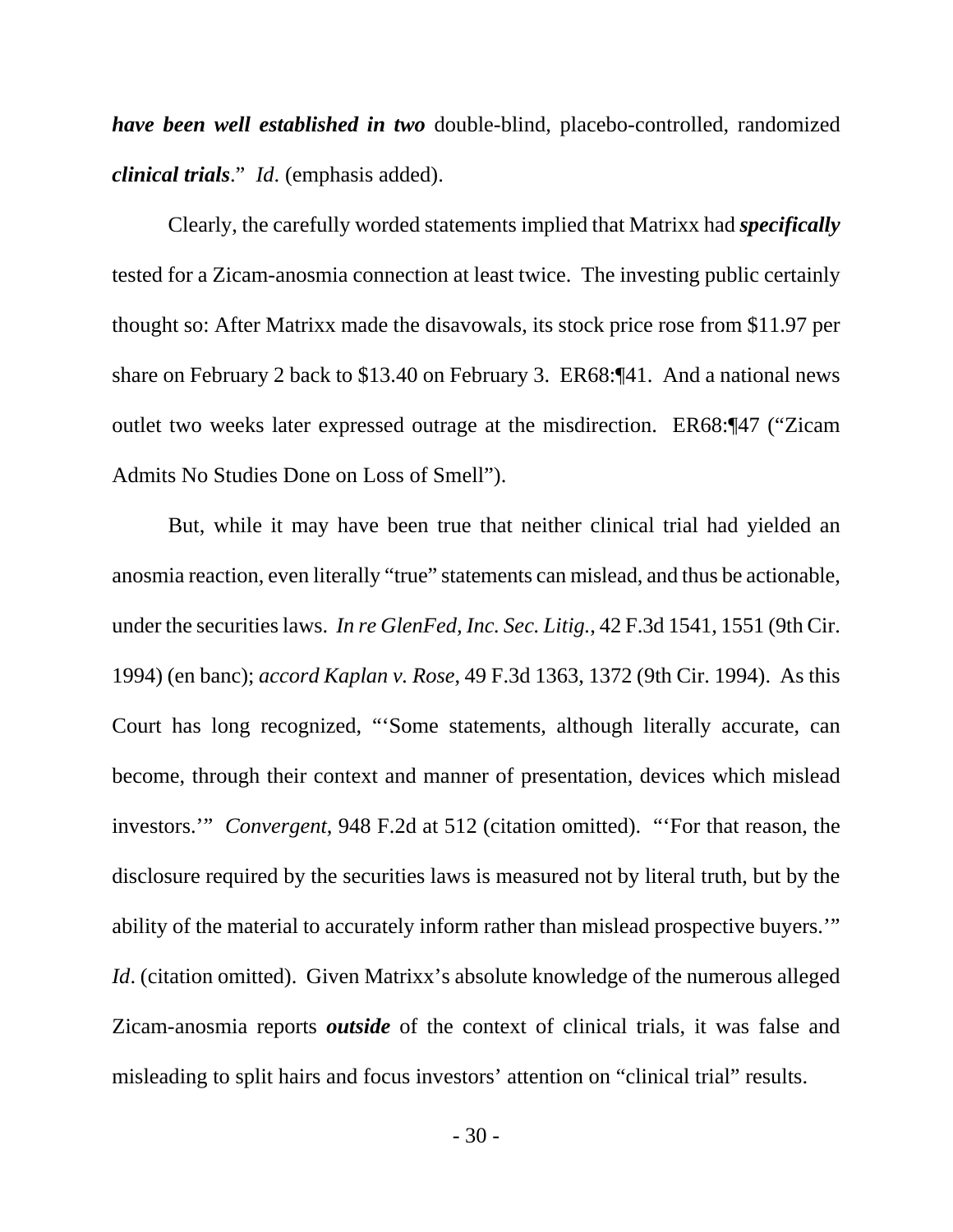## **2. The Complaint's Allegations, Viewed Both in Combination and in Plaintiffs' Favor, Support a Strong Inference that Defendants Knew Their Zicam-Related Statements (and Omissions) Were False and Misleading**

Whether falsity and scienter have been adequately pleaded can be collapsed into a single inquiry, because their analyses frequently involve the same set of facts. *Am. West*, 320 F.3d at 932. Under this analysis, the same particularized facts in §VII.A.1., *supra*, that illustrate the falsity of defendants' Class Period statements discussing Zicam also establish defendants' knowledge that those statements were false or misleading.

To briefly recap: When defendants spoke to the market about Zicam in late 2003-early 2004, they already *knew* (but deliberately concealed) the following:

- Matrixx had been receiving complaints of Zicam-caused anosmia from consumers dating back to 1999. ER68:¶26.
- Dr. Alan Hirsch had contacted Matrixx in December 1999 to inquire about the amount of zinc in Zicam's nasal gel, after seeing a potential link between Zicam and anosmia in a "cluster" of his patients. ER68:¶25. He specifically told Matrixx about at least one patient who developed anosmia after using Zicam. *Id*. Dr. Hirsch also told Matrixx about previous studies demonstrating the problems associated with the intranasal applications of zinc. *Id*.
- Matrixx's own Vice President of Research and Development, defendant Timothy Clarot, contacted an outside researcher in the taste-and-smell field (Dr. Miriam Linschoten) in September 2002 concerning Zicam's possible link with anosmia, because one of the several patients Dr. Linschoten was treating for Zicam-induced anosmia had also complained directly to Matrixx. ER68:¶26. Dr. Linschoten relayed to Clarot her concerns that Zicam – as an over-the-counter (*i.e.*, non-prescription)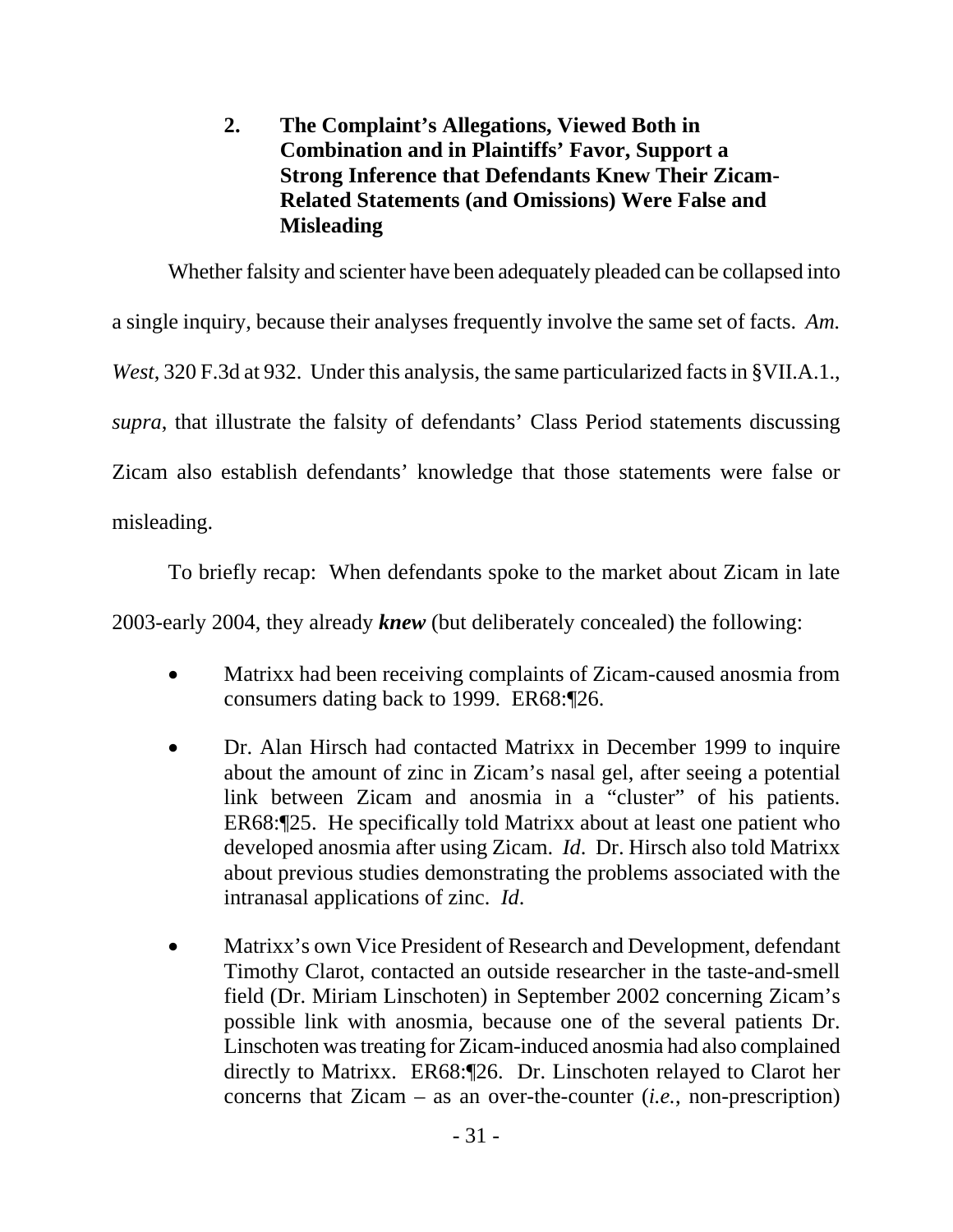medicine – contained no warnings about possible anosmia from its use. *Id*. She then e-mailed to Clarot on September 20, 2002, more information on zinc studies dating back to the 1930s. ER68:¶27. Clearly, Matrixx took Dr. Linschoten seriously – for Clarot telephoned her again and invited her to participate in upcoming animal studies. *Id*.

- Dr. Bruce Jafek, a researcher in the University of Colorado's Department of Otolaryngology – along with Dr. Linschoten and Bruce Murrow – had prepared a poster presentation for a September 2003 conference of the American Rhinologic Society discussing *ten patients* who suffered anosmia following Zicam use. ER68:¶28. Matrixx responded by sending a letter to Dr. Jafek warning him not to include the name of either Matrixx or its products in the actual poster – and followed that letter up with a second one. ER68:¶29.
- Before and during the Class Period, nine Zicam users sued Matrixx for personal injuries in four separate lawsuits, alleging Zicam had damaged their sense of smell. ER68:¶49. Matrixx even answered at least two of the lawsuits during the Class Period. *See supra* n.8.
- By late January 2004, the FDA was looking into complaints that Zicam caused anosmia among some users. ER68:¶40.

The fact that defendants made statements about Zicam "when they knew facts suggesting the statements were inaccurate or misleadingly incomplete is *classic evidence* of scienter." *Aldridge v. A.T. Cross Corp.*, 284 F.3d 72, 83 (1st Cir. 2002) (emphasis added); *see also Fla. State Bd. of Admin. v. Green Tree Fin. Corp.*, 270 F.3d 645, 665 (8th Cir. 2001) (collecting cases).

In addition to the foregoing allegations, the inference of defendants' knowledge is further strengthened by other facts in the Complaint. These facts, too, need to be considered in the aggregate, under a totality-of-the-circumstances analysis. *Am. West*, 320 F.3d at 938.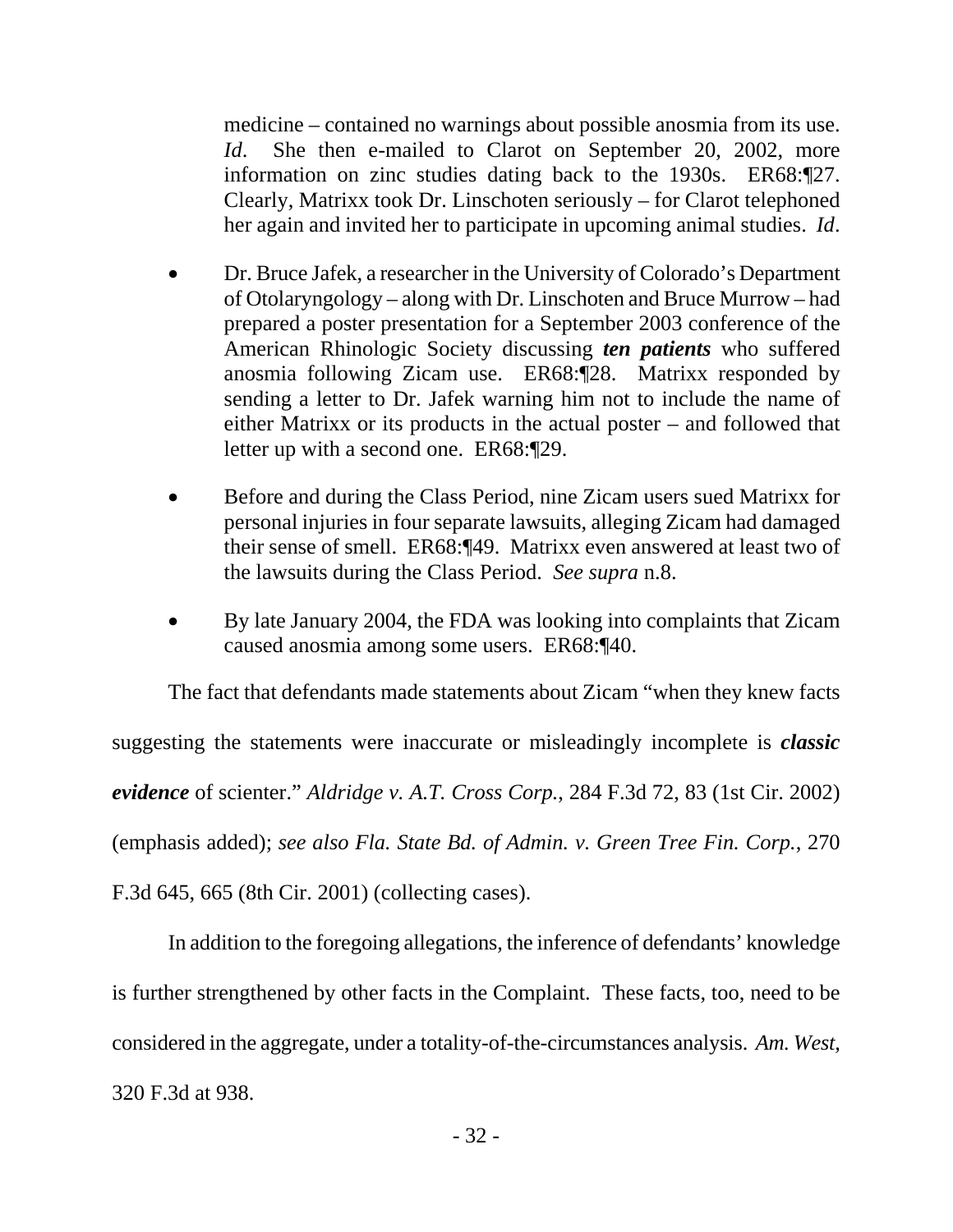For instance, Zicam's importance to Matrixx as the predominant seller in the Company's *core* product line adds to the circumstantial evidence of defendants' scienter. *See id*. at 943-44; *Aldridge*, 284 F.3d at 84; *Novak v. Kasaks*, 216 F.3d 300, 308 (2d Cir. 2000). Matrixx's common-cold products comprised 100% of the Company's sales, gross profits, and growth – and within that core product line, "Zicam Cold Remedy" accounted for approximately 70% of sales overall. ER68:¶2. Defendants themselves portrayed Zicam as the product line powering Matrixx's financial engine. ER68:¶¶32-34, 37. They also warned investors that just one lawsuit – even a non-meritorious one – could have crippling effects upon the Company. ER68:¶35.

Plainly, then, Zicam's success – or lack thereof – was prominent in Matrixx's executive suites. That prominence bolsters the strong inference that defendants knew of the Zicam-anosmia link. *Am. West*, 320 F.3d at 943-44 & n.21; *In re Northpoint Commc'ns Group, Inc., Sec. Litig. & Consol. Cases*, 221 F. Supp. 2d 1090, 1104 (N.D. Cal. 2002) ("upon the laying of a proper factual foundation . . . it may be inferred that facts critical to a business's core operations or an important transaction are known to a company's responsible officers"). As this Court noted in an analogous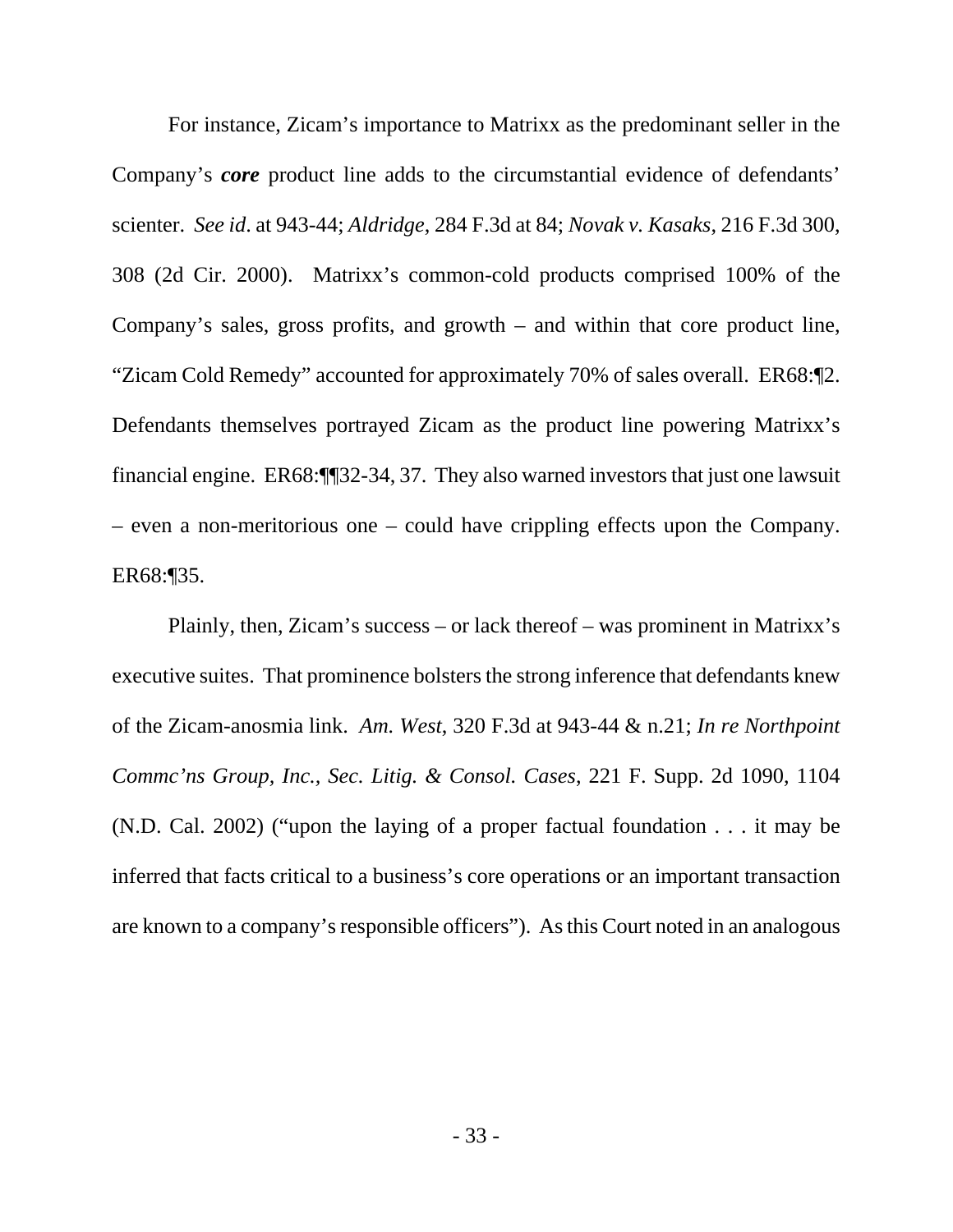context, it would be "absurd to suggest" that defendants did not discuss the alarming reports coming into Matrixx. *Am. West*, 320 F.3d at 943 n.21.12

Further bolstering the inference of scienter is defendants' post-Class Period revelation of a damning truth, so close on the heels of contrary misstatements. *Fecht*, 70 F.3d at 1083; *see also Yourish v. Cal. Amplifier*, 191 F.3d 983, 997 (9th Cir. 1999) (temporal proximity between misstatements/omissions and a later disclosure may "*bolster* a complaint," even if not sufficient alone) (Court's emphasis). Recall, as late as February 2, 2004, Matrixx was reassuring the market that "[i]n *no clinical trial*" of their Zicam intranasal zinc gluconate gel products "*has there been a single report* of lost or diminished olfactory function (sense of smell)." ER68:¶38 (emphasis added). Rather, the product's "*safety and efficacy* . . . have been well established in two double-blind, placebo-controlled, randomized clinical trials." *Id*. (emphasis added).

Yet within two weeks of those statements implying there had been clinical trials expressly testing for anosmia, Matrixx admitted in an SEC filing that it simply *did not know* whether or not Zicam *could* cause loss of a sense of smell. ER68:¶¶45-46.

-

<sup>12</sup> *See also Nathenson v. Zonagen Inc.*, 267 F.3d 400, 425 (5th Cir. 2001) (product's importance to the defendant among the "special circumstances" showing scienter); *In re PeopleSoft, Inc., Sec. Litig.*, No. C 99-00472 WHA, 2000 U.S. Dist. LEXIS 10953, at \*10 (N.D. Cal. May 26, 2000) ("'facts critical to a business's core operations or an important transaction generally are so apparent that their knowledge may be attributed to the company and its key officers'") (citation omitted).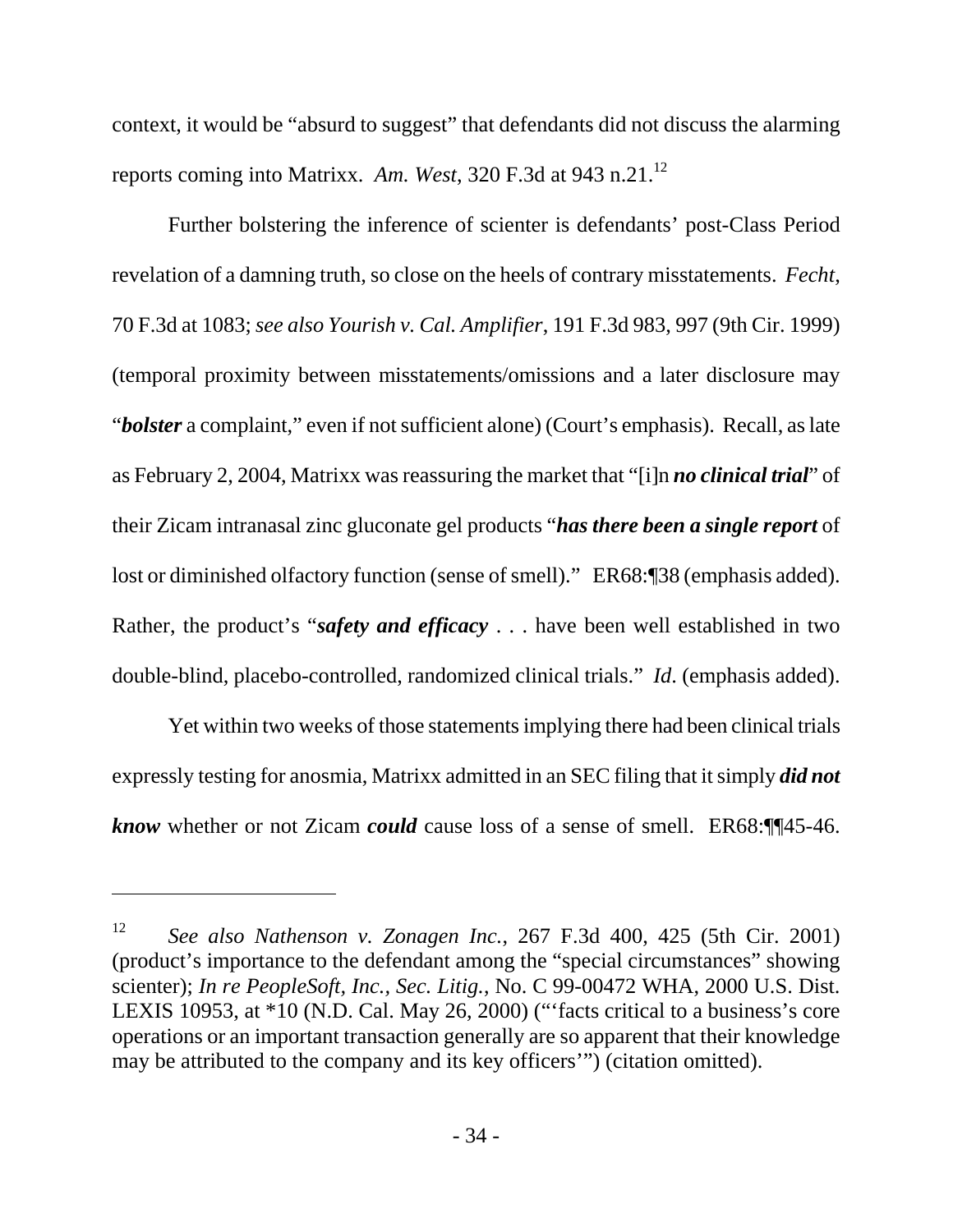Indeed, it was only in response to the September 2003 Jafek-Linschoten-Murrow poster presentation that Matrixx finally convened a panel to investigate the Zicamanosmia link – and that panel admitted that there was "*insufficient evidence at this time to determine if* zinc gluconate, when used as recommended, affects a person's ability to smell." ER68:¶46 (emphasis added). Given that lack of certainty, Matrixx now had to conduct even further studies – both "animal and human" – on the issue. ER68:¶47.

Finally, the inferences arising from the post-Class Period (a) research article in the peer-reviewed *American Journal of Rhinology*, and (b) onslaught of Zicamanosmia product-liability lawsuits against Matrixx are at least relevant to what defendants knew during the Class Period. *E.g.*, *Rothman v. Gregor*, 220 F.3d 81, 92 (2d Cir. 2000) (evidence from 13 months past the class period, taken with other allegations, bolsters strong inference of defendants' knowledge); *Novak*, 216 F.3d at 312-13 (actions directly following class period "tend[] to support the plaintiffs' contention" of class period incidents). As plaintiffs' counsel explained at the district court hearing, the article that ultimately appeared in the peer-reviewed journal contained the same research that appeared in the earlier poster presentation. Transcript at 35:18-36:12. The Complaint's allegations are consistent with that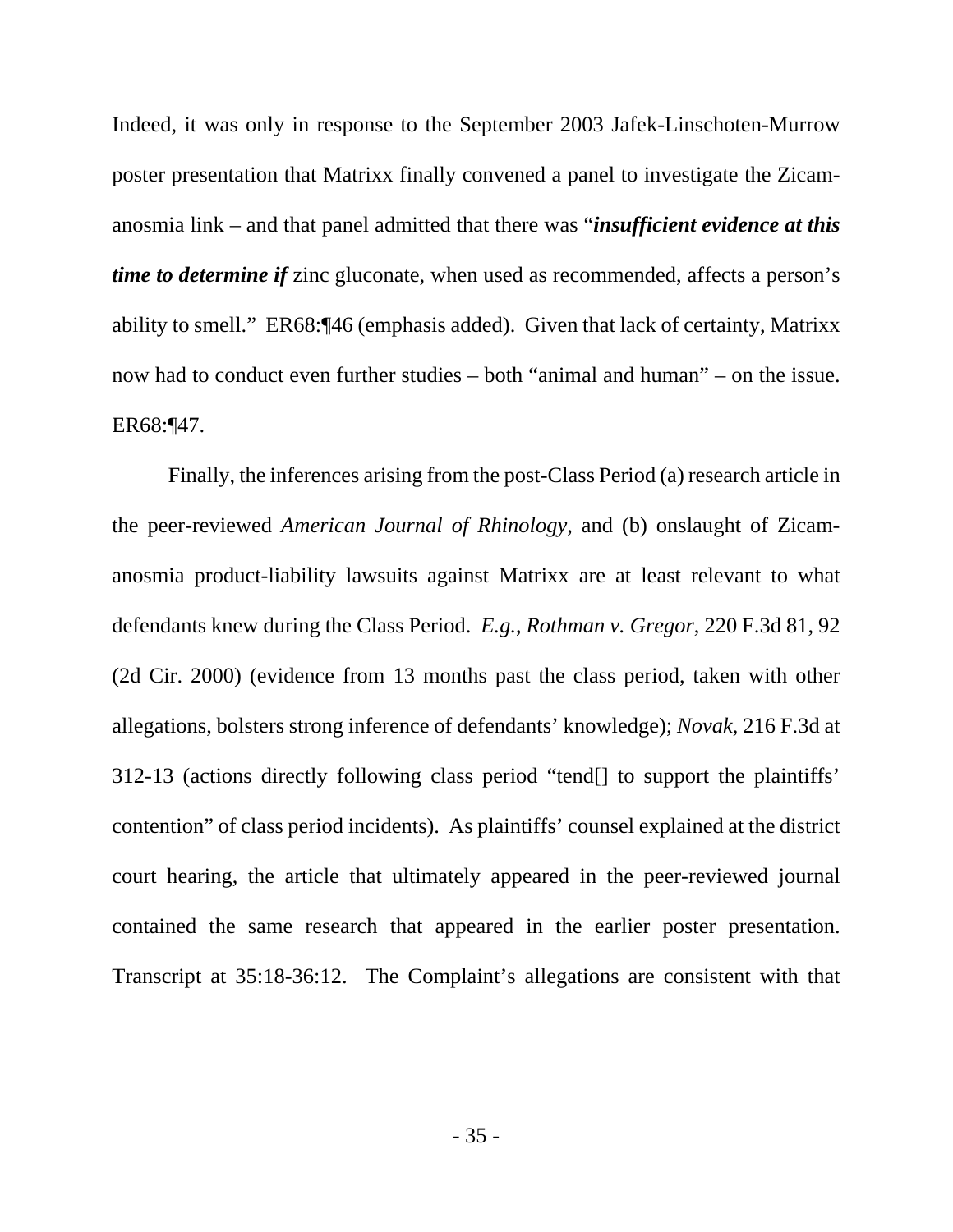explanation. ER68:¶¶30, 64 (Colorado researchers' findings "were later published" in the *American Journal of Rhinology*).<sup>13</sup>

And although 22 of the Zicam lawsuits alleged in the Complaint were not filed until after the Class Period, surely their sheer number raises *some* inference that the injured consumers were complaining to Matrixx well before then. *See, e.g.*, *Plotkin v. IP Axess Inc., Etc.*, 407 F.3d 690, 698 (5th Cir. 2005) ("later-emerging facts can, in some circumstances, provide warrant for inferences about an earlier situation"). The district court conceded as much. *See* ER88:6 (partly denying motion to strike allegations of post-Class Period lawsuits as the later "lawsuits may very well be relevant to Defendants' knowledge of user complaints"). Indeed, the inference becomes much stronger in light of Dr. Linschoten's recollection that defendant Clarot

l

 $13$  The district court abused its discretion, then, by striking the Complaint's allegations describing the Colorado researchers' post-Class Period publication of the same research that Matrixx responded to during the Class Period. The court thought that the researchers' "ultimate conclusions, published post-Class Period" were not relevant to what defendants knew *during* the Class Period (ER88:6), but in light of the allegation that the research was the *same*, that conclusion is insupportable. *E.g.*, *Delno v. Mkt. St. Ry. Co.*, 124 F.2d 965, 967 (9th Cir. 1942) ("Discretion . . . is abused when the judicial action is arbitrary, fanciful or unreasonable . . . [or] where no reasonable man [or woman] would take the view adopted by the trial court."). Surely no reasonable observer would think that a longer article, published in a peer-reviewed medical journal, on the identical subject of a medical poster presentation some months earlier, was totally irrelevant.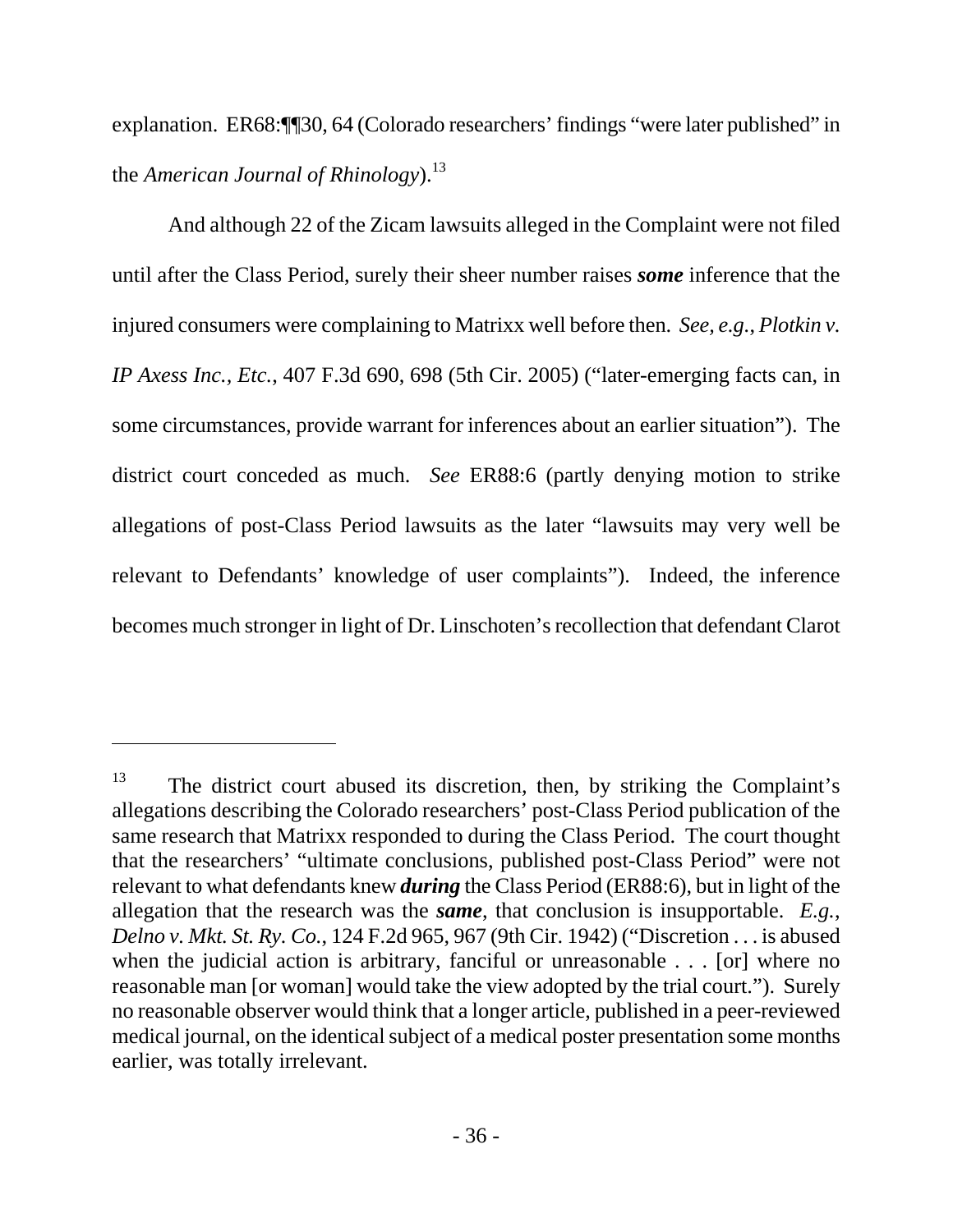admitted to her in September 2003 that Matrixx had received Zicam-anosmia complaints dating *back to 1999*. ER68:¶26.

Despite all of the foregoing allegations strongly supporting scienter, the district court ruled that defendants could not have known that their Class Period statements were false. ER88:12-13. Focusing mainly on Matrixx's September 12, 2003, warning letter to Dr. Jafek, the district court said plaintiffs' argument that the letter showed defendants' knowledge "is not well taken." ER88:13. Nor could the court see any scienter on defendants' part because they had not "profited" from their misstatements (*id*.) – presumably by selling inflated stock.

The court's scienter analysis is seriously flawed in several respects.

First, by focusing on (1) the Jafek letter and (2) defendants' ostensible lack of motivation, the court discounted the numerous other pieces of scienter evidence discussed *supra* – and which, considered in their totality, form a mosaic of scienter – if not scienter compromising actual knowledge, at the very least deliberate recklessness, in continuing to tout the efficacy of Zicam in the face of contrary facts.

Second, the court erred by completely discounting *any* inference in plaintiffs' favor concerning defendants' knowledge arising out of Matrixx's September 12, 2003, letter to Dr. Jafek that warned against using the Matrixx or Zicam names in the American Rhinologic Society presentation later that month. The court thought an equally reasonably inference was that defendants were "appropriately protecting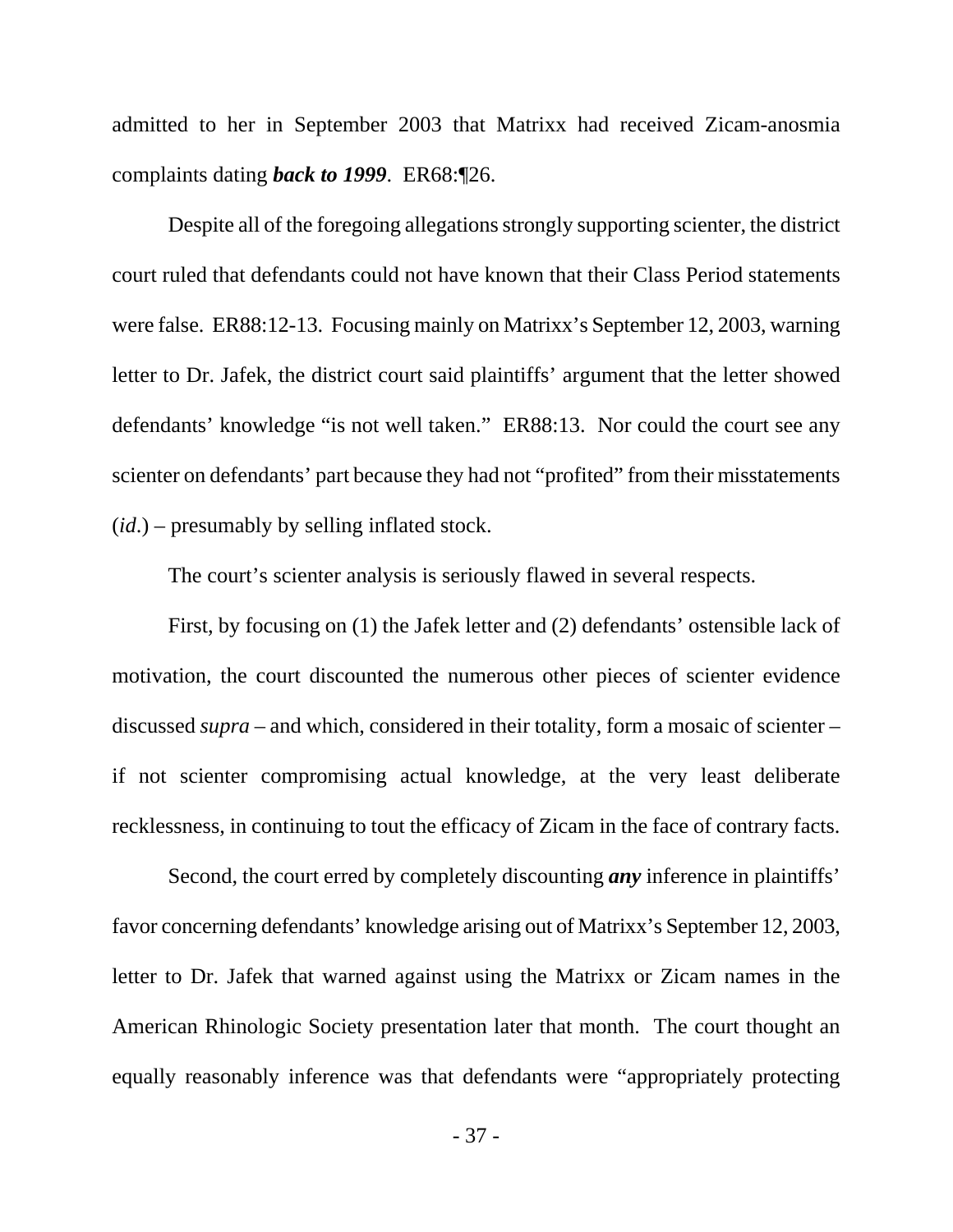Zicam's good name and marketability." ER88:13. But that analysis is incomplete, for it acknowledges only that Matrixx was trying to protect its Zicam brand – and itself – by shooting a warning shot over the Colorado researchers' bow.

But the court's reasoning erroneously assumes that Matrixx was *justified* in seeking to squelch truthful information about Zicam – ignoring the Complaint's allegations showing that Matrixx knew by then that Zicam's "good name" was fast becoming tarnished. It is important to remember that Matrixx already knew that several researchers in the field had linked its core product with anosmia in at least ten patients. *See* CD74/Ex.1 at 1 ("We recently learned that you and your colleagues may be planning to make" the September poster presentation to the American Rhinologic Society.). Moreover, even prior to Matrixx's learning of the upcoming Jafek-Linschoten-Murrow poster presentation, the Company *already knew* that Zicam users had been complaining since 1999 about the same thing. ER68:¶26. Considered in plaintiffs' favor, the letter strongly supports an inference of an attempt at a Matrixx *coverup* – not a legitimate attempt at correcting misinformation.

Finally, the district court's single-minded focus on just what motivated defendants in the absence of profit-taking is simply wrong. While a defendant's "motive" to commit fraud may help bolster the scienter allegations against it, it is not required. This Court has rejected the district court's reasoning in at least two cases.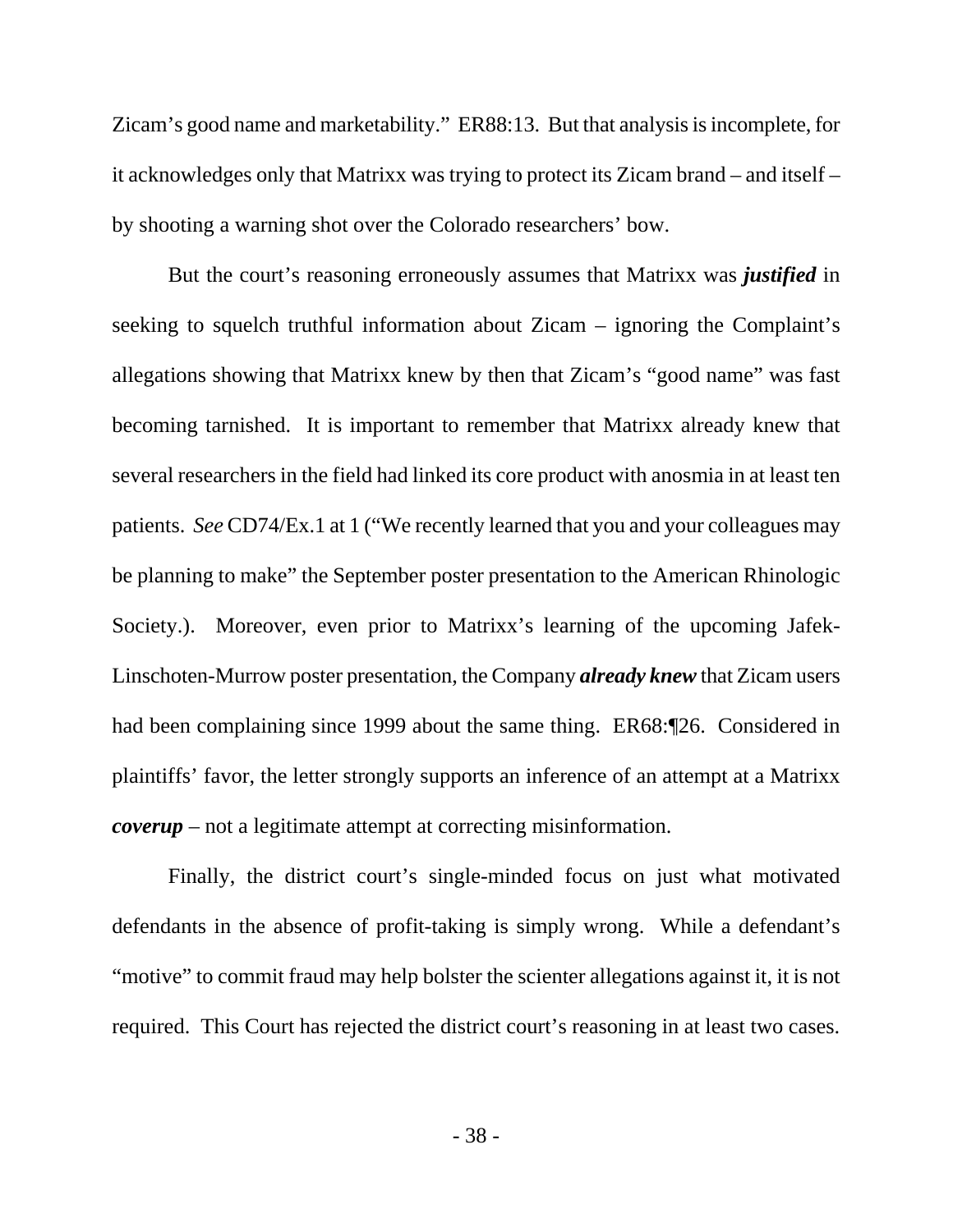In *Hanon*, among defendants' evidence (proffered on summary judgment) of their "good faith belief" in the "accuracy" of allegedly misleading statements was the fact that the corporation's "officers did not sell their stock during the class period." 976 F.2d at 507. "This may all be true," noted this Court, but plaintiffs' countervailing evidence that the defendants were aware of undisclosed problems with the product sufficed to raise a genuine issue of material fact on the issue of defendants' scienter. *Id*.

More recently, in the *Am. West* decision, this Court rejected the idea that the scienter element of a securities-fraud claim requires that a defendant profit from the fraud: "Scienter can be established even if the officers who made the misleading statements did not sell stock during the class period." 320 F.3d at 944 (citing *Hanon*, 976 F.2d at 507). Thus, while the district court here thought it dispositive that none of the defendants attempted to profit from their public statements, "the lack of stock sales by a defendant is not dispositive as to scienter." *Id*.; *see also Ganino v. Citizens Utils. Co.*, 228 F.3d 154, 170 (2d Cir. 2000) ("Of course, if the court decides on remand that the Complaint successfully pleaded the defendants engaged in conscious or reckless misbehavior, it need not also consider the motive and opportunity prong of scienter.").

At bottom, while no single allegation *proves* that during the Class Period defendants knew that Zicam caused anosmia, in combination the numerous allegations certainly raise a strong *inference* of defendants' deliberate recklessness or actual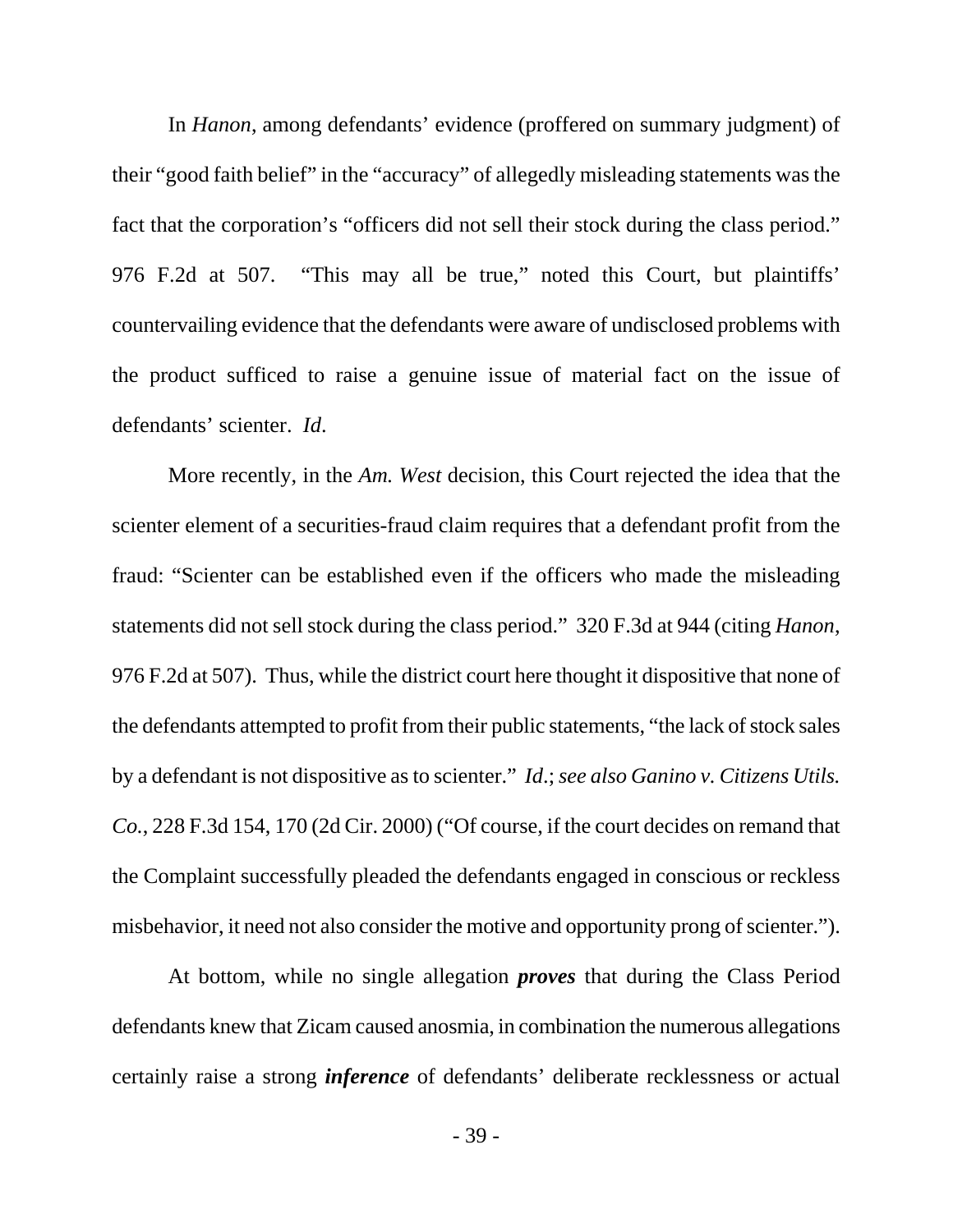knowledge. That strong inference is all that is required at this stage of the proceedings. *Am. West*, 320 F.3d at 945-46.

## **B. The District Court Erred in Erecting a Bright-Line Rule of Materiality Built upon the Unsupportable Conclusion that the Numerous Complaints Known to Defendants Were Not "Statistically Significant"**

The district court's dismissal revolved around a central theme: Defendants had no duty to speak truthfully about the numerous cases of Zicam-related anosmia that had been reported to them until the number of injury reports reached some material, "statistically significant" level. ER88:8-12. Looking to the "similar context" of the drug-safety allegations in *Carter-Wallace II*, 220 F.3d 36, the district court explained that adverse information relating to a product's safety "is not material unless such reports provide reliable statistically significant information that a drug is unsafe." ER88:8.

As explained *infra*, the district court was wrong on several levels. First, in a securities-fraud case, especially at the motion-to-dismiss stage, the materiality of omitted information is a fact-intensive inquiry for trial considered from the viewpoint of a reasonable investor – not by importing some arbitrary measure of "statistical significance" from the field of statistics. *E.g.*, *Basic*, 485 U.S. at 231-32. Second, the district court was confused – as was the *Carter-Wallace* panel – about the entire notion of "statistical significance," and its conclusion was unsupportable under any reasonable understanding of that calculation. Finally, even if *Carter-Wallace II* did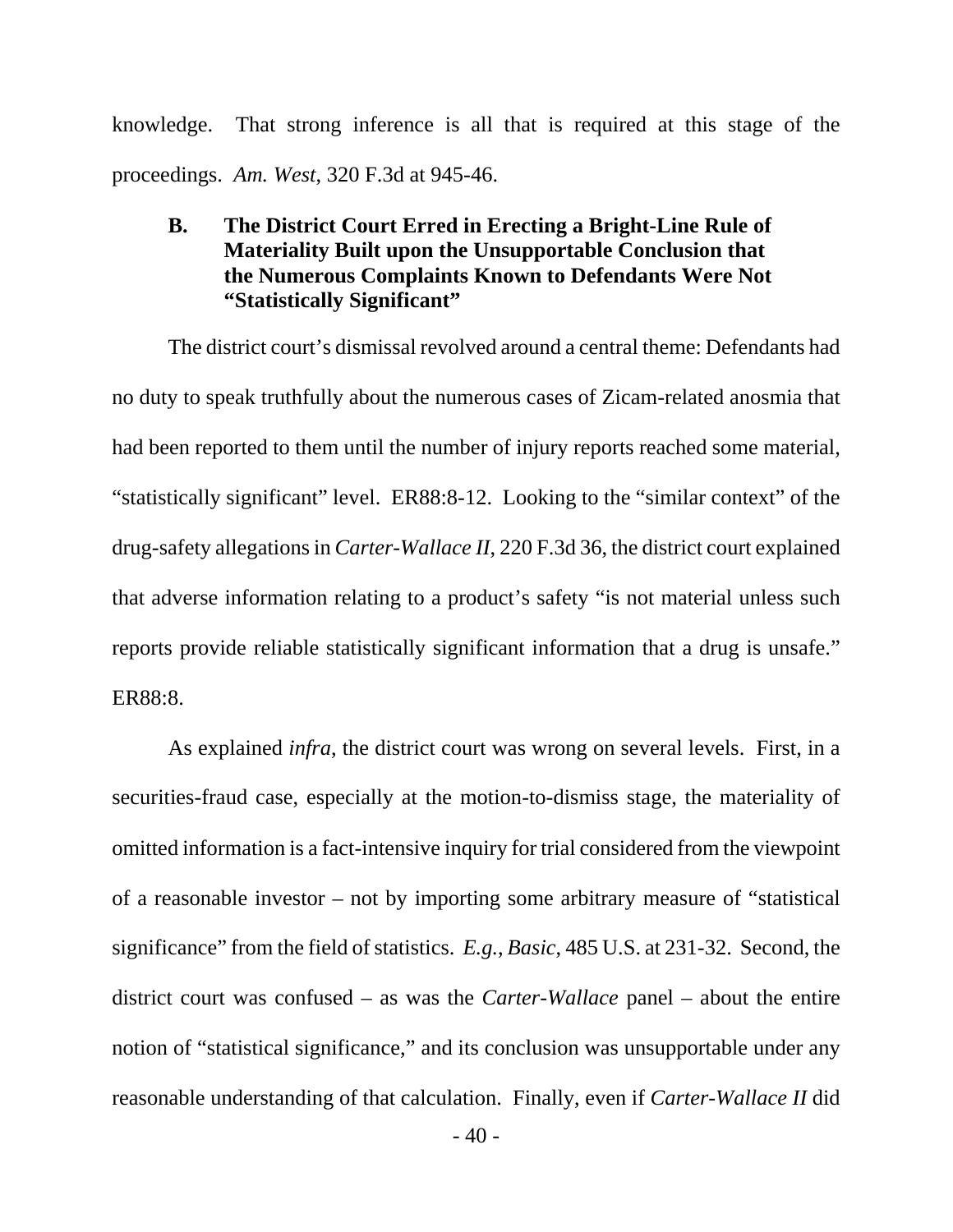set forth a relevant yardstick of "statistical significance" in the context of drug-product complaints, the numbers of documented complaints in this case vastly exceeded the level held to be statistically significant there.

## **1. The District Court Erred by Holding that the "Materiality" of the Undisclosed Zicam-Anosmia Information Could Be Resolved Under a Bright-Line Legal Test, Rather than as a Disputed Fact for Trial**

The district court erred in imposing a bright-line criterion on the omitted Zicamanosmia link known to defendants before that information could be considered "material" under the federal securities laws.

As a threshold matter, the district court did not cite – nor are plaintiffs aware of – *any* decisions from this Court requiring that the negative, undisclosed facts known to defendants in a securities-fraud suit be "statistically significant" before becoming "material."<sup>14</sup> Nor are plaintiffs aware of any decisions looking at materiality from the *defendants'* subjective viewpoint.

l

<sup>&</sup>lt;sup>14</sup> At ER88:10, the court lumped in with its "statistically significant" cases a citation to the unpublished decision of *DeMarco v. DepoTech Corp.*, 32 Fed. App'x 260 (9th Cir. 2002), but under this Court's rules, the memorandum disposition is not binding precedent. *See* Circuit Rule 36-3. Moreover, *DeMarco* does not even mention statistical significance; it simply holds that defendants' knowledge of certain adverse reports could not be ascertained due to plaintiffs' failure to allege that knowledge with particularity. 32 Fed. App'x at 262. Here, given the September 2003 warning letter to Dr. Jafek, the product liability lawsuits filed against Matrixx, and the September 2002 Clarot conversations with Dr. Linschoten, there is no doubt that defendants were aware of the adverse Zicam reports.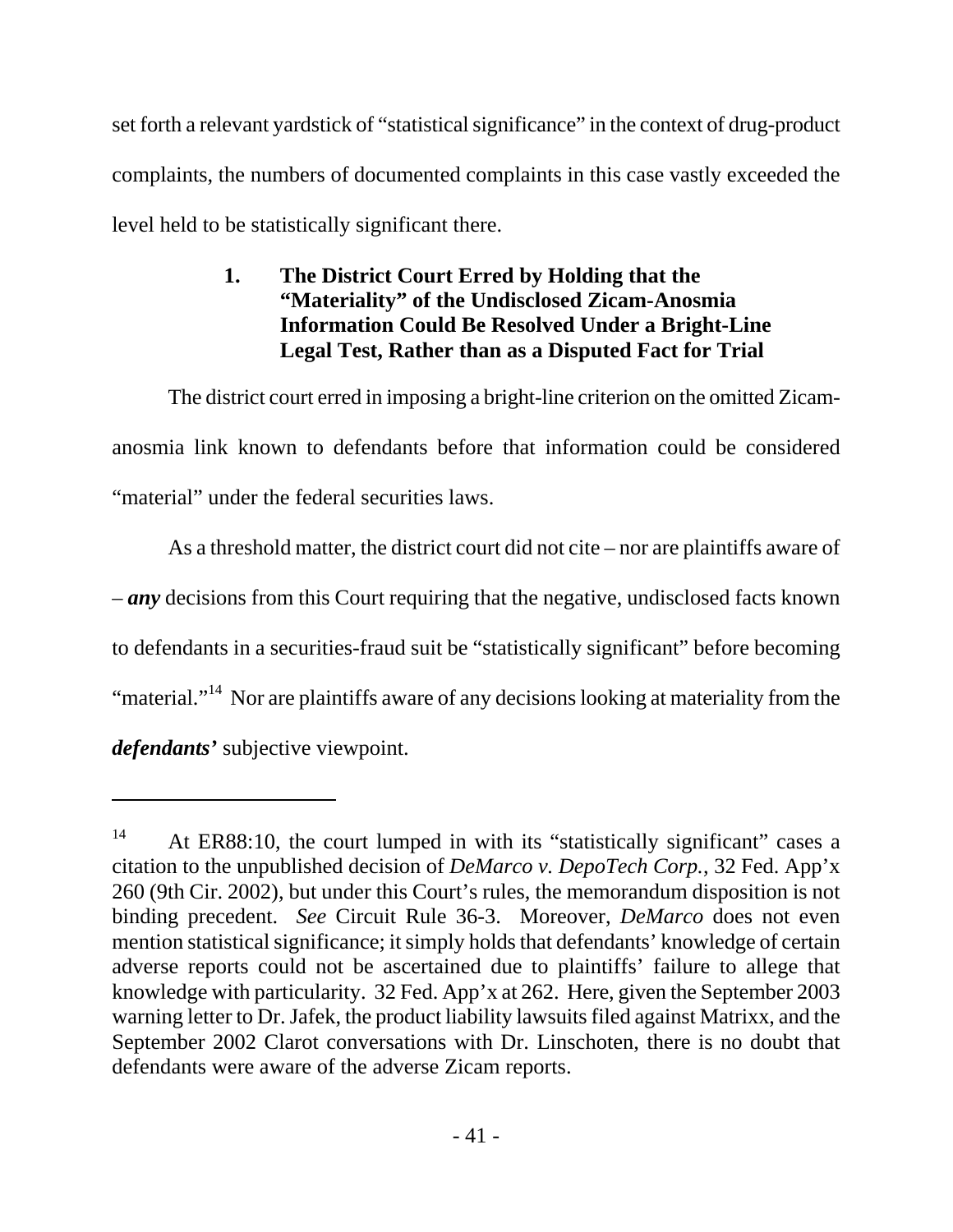That absence of authority is unsurprising, for it has been long-settled that materiality is looked at objectively, from the perspective of the injured *investors*: A fact is "material" whenever there is any substantial likelihood "'that a reasonable shareholder would consider it important,'" or that it "'would have been viewed by the reasonable investor as having significantly altered the "total mix" of information made available.'" *Basic*, 485 U.S. at 231-32 (quoting *TSC Indus. v. Northway, Inc.*, 426 U.S. 438, 449 (1976)); *Am. West*, 320 F.3d at 934. Moreover, the determination is often ill-suited for decision as a matter of law, on a motion to dismiss, for the "determination requires delicate assessments of the inferences a 'reasonable shareholder' would draw from a given set of facts and the significance of those inferences to him, and these assessments are peculiarly ones for the trier of fact." *TSC*, 426 U.S. at 450; *accord Provenz v. Miller*, 102 F.3d 1478, 1489 (9th Cir. 1996); *Am. West*, 320 F.3d at 934; *Asher v. Baxter Int'l*, 377 F.3d 727, 735 (7th Cir. 2004) (Easterbrook, J.) ("inappropriate to entertain" defendants' immateriality argument at the pleading stage), *cert. denied*, 544 U.S. 920 (2005).

The district court's "statistical significance" criterion for materiality contradicted these precedents. It erected an artificial, bright-line test that ignored the complex factual inquiries inherent in any valid materiality analysis. "Any approach that designates a single fact or occurrence as always determinative of an inherently fact-specific finding such as materiality, must necessarily be over- or underinclusive."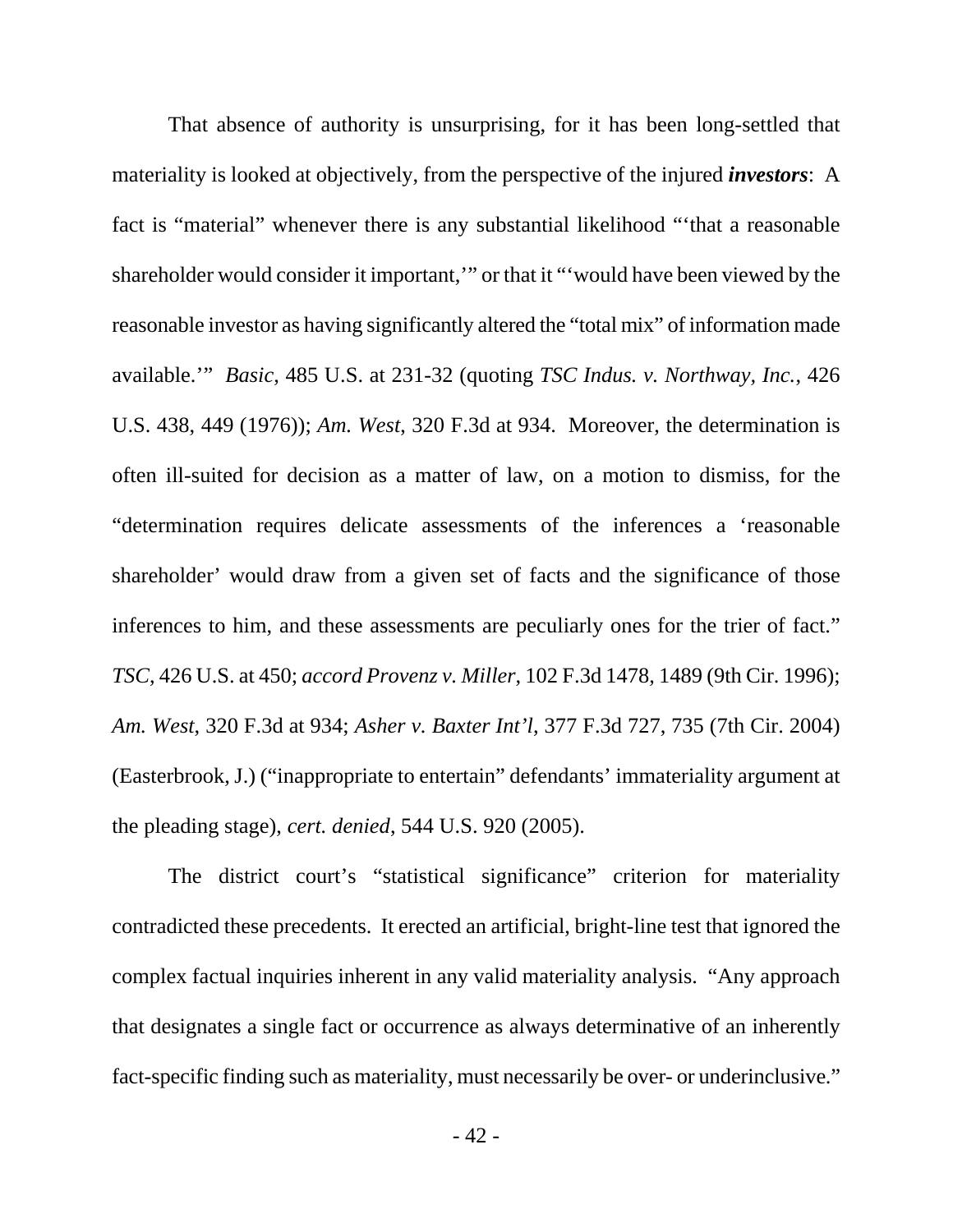*Basic*, 485 U.S. at 236; *Am. West*, 320 F.3d at 934 ("we decline to adopt a bright-line rule" for materiality); *Ganino*, 228 F.3d at 162 ("ample authority" for position that exclusive reliance "on a single numerical or percentage benchmark to determine materiality was error".

## **2. The District Court Misunderstood – and Then Misapplied – the Concept of "Statistical Significance"**

The district court depended heavily upon the Second Circuit case of *Carter-Wallace II* to support its central theme that unless a "statistically significant" number of adverse reports were communicated to defendants, the undisclosed information was immaterial as a matter of law. ER88:8-12.

*Carter-Wallace* was a securities-fraud action involving a pharmaceutical company and its epilepsy drug Felbatol. *Carter-Wallace II*, 220 F.3d 36; *Carter-Wallace I*, 150 F.3d 153. Plaintiffs there alleged that defendants' awareness, over a period of 10 months, of some 57 "adverse medical reports" concerning Felbatol users had triggered the company's duty to disclose those reports to investors. *Carter-Wallace II*, 220 F.3d at 38.

The Second Circuit disagreed, explaining that most of the adverse reports were *unrelated to Felbatol use*, and thus not "statistically significant." *Id*. at 41. Only 6 of the 57 reports concerned "aplastic anemia," a frequently fatal form of acquired bone marrow failure. *Id*. at 38. "The other illnesses, although serious and even fatal in some instances, *were never linked* to Felbatol." *Id*. at 41 (emphasis added). Once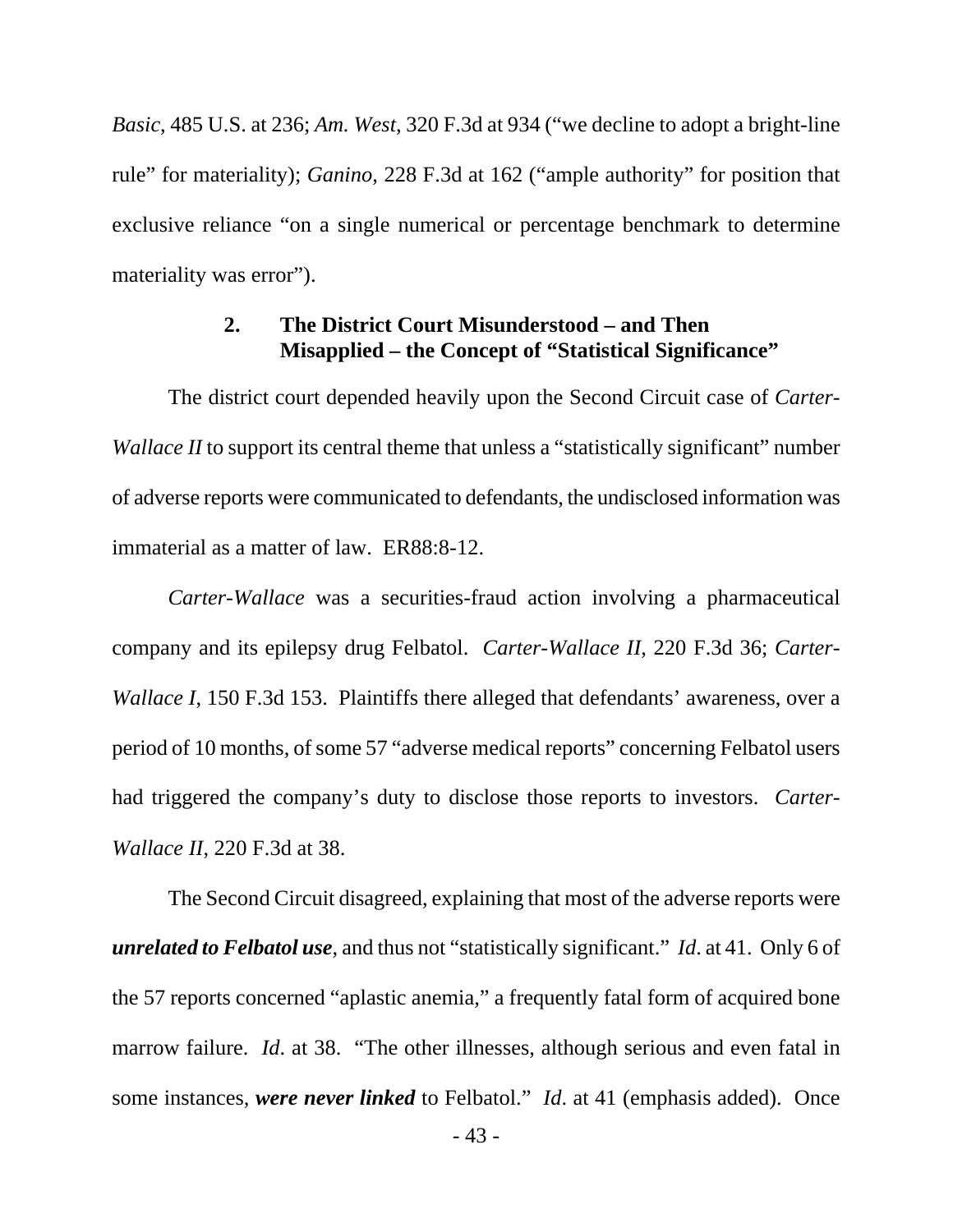Carter-Wallace had received four additional reports of aplastic anemia deemed related to Felbatol, however, the number of adverse incidents – a total of ten – *had* risen to what the panel deemed a statistically significant level. *Id*. at 40-42. It was on that date, held the Second Circuit, that the company "acted reasonably once the linkage was established between aplastic anemia and Felbatol." *Id*. at 42.

Although, like *Carter-Wallace II*, the district court here repeatedly used the term "statistical significance" to denote what it believed to be a sufficiently high number of anosmia complaints, the term actually has a quite different meaning. Statistical significance is "a technical term that *concerns only* whether an observed relationship is real or is the product of chance variation or the effect of an intervening variable." Melvin Aron Eisenberg, *Bad Arguments in Corporate Law*, 78 Geo. L.J. 1551, 1555 (1990) (emphasis added). In other words, statistical significance "means that an observed difference cannot be attributed to chance alone, that something besides random error is afoot." Jack F. Williams, *Distrust: The Rhetoric and Reality of Means-Testing*, 7 Am. Bankr. Inst. L. Rev. 105, 131 n.105 (1999).15

-

<sup>15</sup> *See also* online encyclopedia Wikipedia, at http://en.wikipedia.org/wiki/Statistical\_significance (an observed result is said to be "significant if it is unlikely to have occurred by chance"); *accord* Web site of "StatPac" survey software, at http://www.statpac.com/surveys/statisticalsignificance.htm (when a statistic is deemed "significant, it simply means that you are very sure that the statistic is reliable").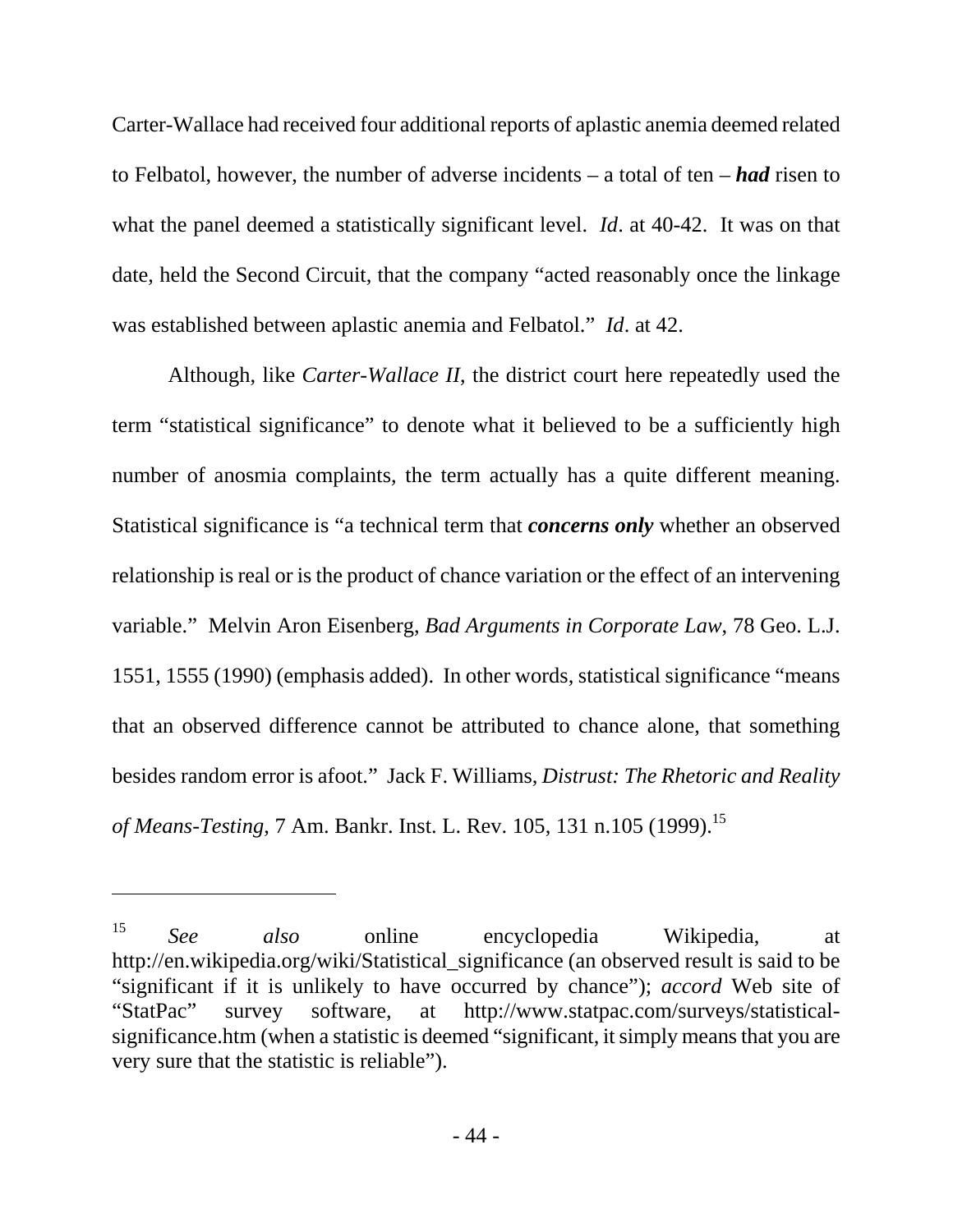A true application of statistical significance to this case by the district court would have required a formal study to assess whether the observed phenomena at its heart – the numerous cases of anosmia following Zicam use – were something other than purely random events. Valid assessments of statistical significance "can only come from formal trials or studies." Sarah M.R. Cravens, *The Usage and Meaning of "Clinical Significance" in Drug-Related Litigation*, 59 Wash & Lee L. Rev. 553, 580- 81 (2002).<sup>16</sup> Dependable conclusions do not result from a court plucking some arbitrary number of complaints from thin air. Indeed, even a trained professional's own experience and expertise observing individuals and groups is no substitute for formal trials. *Id*. at 580. In those trials, sample sizes, "p-values," and "null hypotheses" must all be taken into account. *See, e.g.*, *Confronting the New Challenges of Scientific Evidence*, 108 Harv. L. Rev. 1481, 1540-41 (1995).

The district court considered none of this, however. It simply made its confident proclamation that the number of Zicam-using anosmia sufferers was not

 $\overline{a}$ 

<sup>16</sup> *See also* http://www.statpac.com/surveys/statistical-significance.htm ("Whenever we perform a significance test, it involves comparing a test value that we have calculated to some critical value for the statistic.").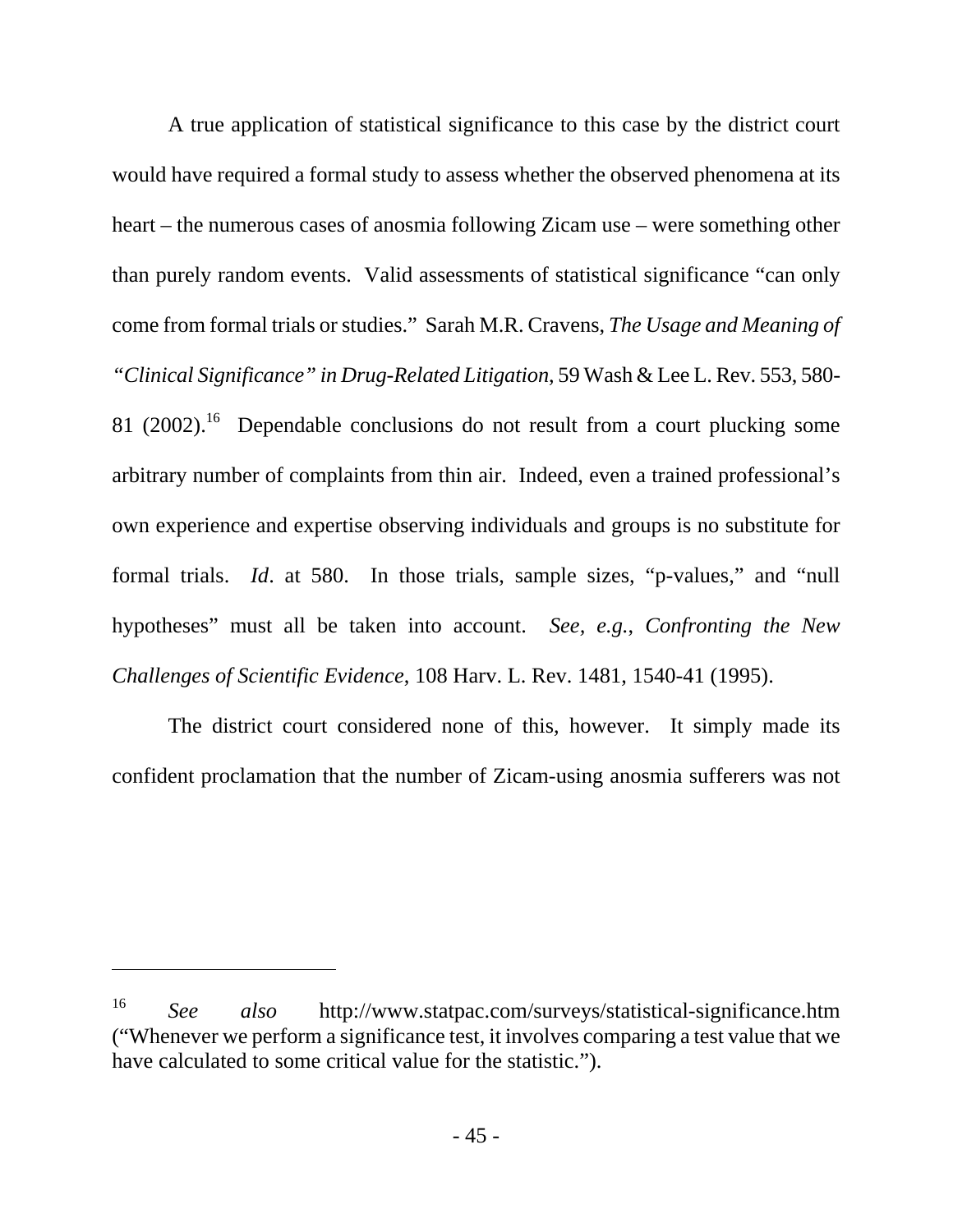statistically significant as a matter of law. ER88:8-12. That holding was insupportable, for the court never conducted a test of statistical significance.<sup>17</sup>

Even if the district court had somehow correctly divined that the 20-plus reported cases of Zicam-induced anosmia known to defendants during the Class Period (*see* p. 51, *infra*) would be statistically *in*significant in a valid formal trial, that still would not mean that they were irrelevant to defendants' knowledge. Statistically significant differences "may or may not be *practically or legally significant*." Williams, *supra*, 7 Am. Bankr. Inst. L. Rev. at 131 n.105 (emphasis in original); *see also* Richard Lempert, Symposium on Law and Economics: *Statistics in the Courtroom: Building on Rubinfeld*, 85 Colum. L. Rev. 1098, 1099 (1985) ("Statistical significance and substantive significance do not necessarily coincide; the likelihood of a statistically significant relationship varies both with sample size and the appropriateness of the statistical procedures.").

After all, the standard of proof in this civil action is a simple preponderance of the evidence – and "[w]hether a correlation between a cause and a group of effects is more likely than not – particularly in a legal sense – is a different question from that answered by tests of statistical significance, which often distinguish narrow

-

 $17$  Interestingly, the court never stated how many adverse reports to Matrixx it thought *would* be statistically significant – just that the ones alleged were not enough.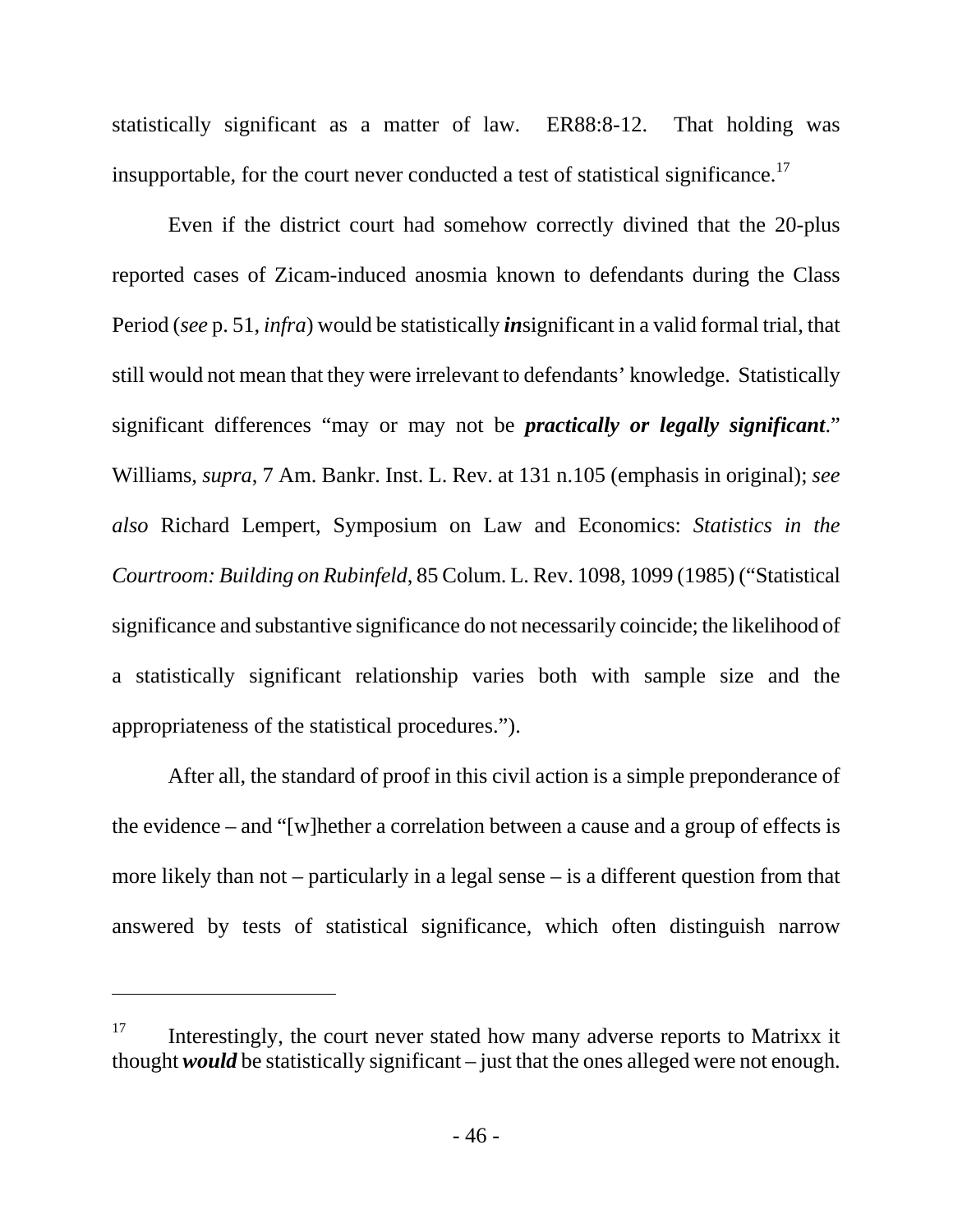differences in degree of probability." *Allen v. United States*, 588 F. Supp. 247, 417 (D. Utah 1984), *rev'd on other grounds*,  $816$  F.2d 1417 (10th Cir. 1987).<sup>18</sup> "Failure to show that a disparity or association is statistically significant . . . means only that the null hypothesis cannot be rejected, not that it is true." *Confronting the New Challenges of Scientific Evidence*, *supra*, 108 Harv. L. Rev. at 1543-44; *see also Allen*, 588 F. Supp. at 417 ("The cold statement that a given relationship is not 'statistically significant' cannot be read to mean 'there is no probability of a relationship.'").

In the case at bar, a valid assessment of "statistical significance" would have estimated the probability that the myriad reports of anosmia in the Zicam-using population were either utterly random events (the "null hypothesis"), or in fact perhaps linked to the intranasal Zicam. Whether or not the number of anosmia complaints received by the Matrixx defendants rose to a level requiring truthful disclosures in their public statements presents a clear question of fact. *E.g.*, *Green Tree*, 270 F.3d at 666 ("Whether defendants could have believed during the class period that the reserves were an adequate response is a question of fact that cannot

-

<sup>18</sup> *See also* Michael D. Green, *Expert Witnesses and Sufficiency of Evidence in Toxic Substances Litigation: The Legacy of Agent Orange and Bendectin Litigation*, 86 Nw. U. L. Rev. 643, 686, 696-97 (1992) ("Peremptorily rejecting all studies that are not statistically significant would be a cursory and foolish judgment, particularly if there are multiple studies tending to show a consistent effect.").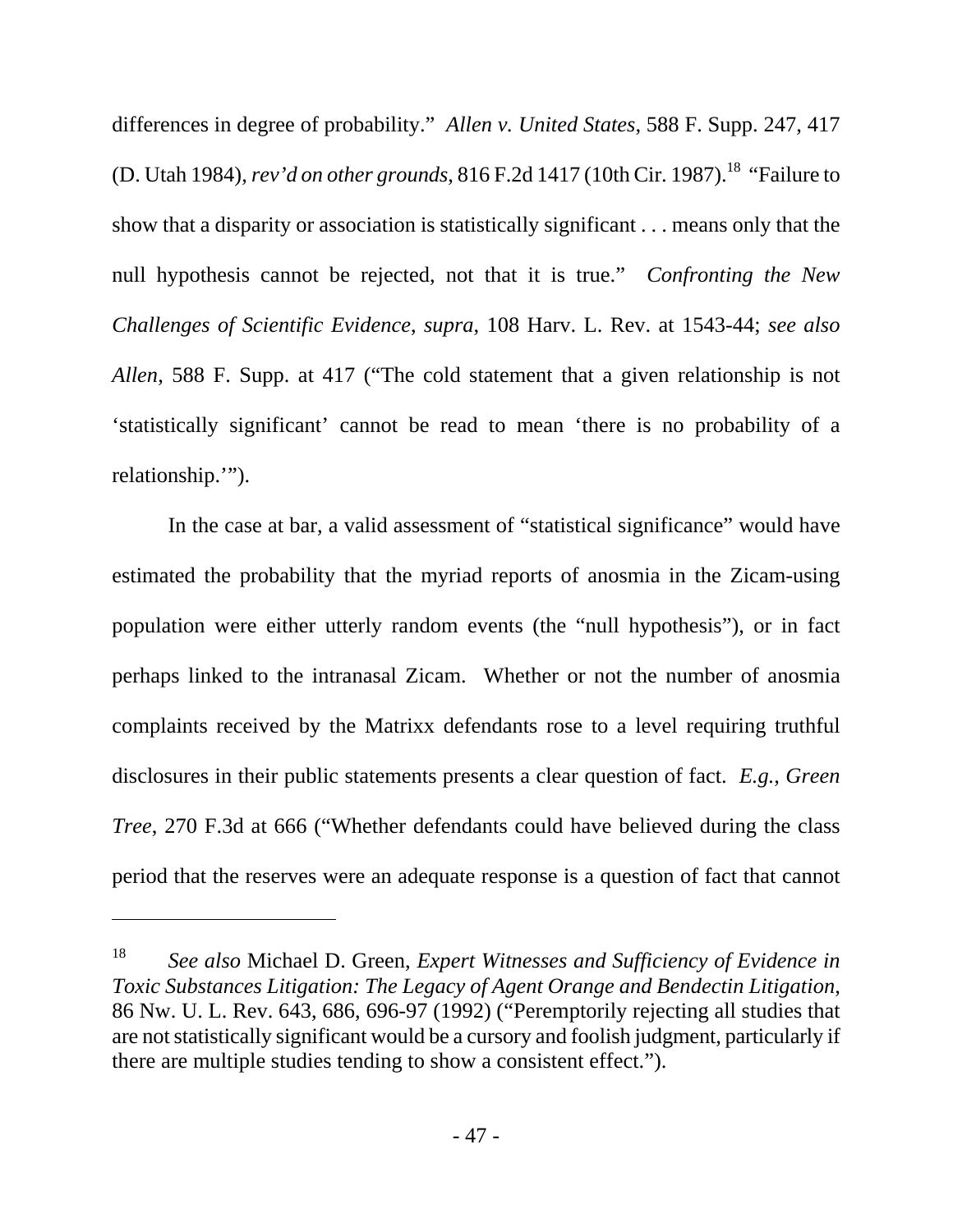render the complaints inadequate, lest the heightened pleading requirements of the Reform Act replace the function of a trial.").

It was a question ill-suited for the district court to decide, as a matter of law, in the absence of a rigorous assessment of statistical significance.

## **3. Even Assuming** *Arguendo* **that the Second Circuit's Requirement of "Statistical Significance" Was Proper, the District Court Misread** *Carter-Wallace II***'s Conclusion – for the Opinion's Result Actually Supports Plaintiffs Here**

Based on the foregoing, the district court's reliance on what it considered "statistical significance" cannot be justified. Nor can the Second Circuit's panel in the *Carter-Wallace* decisions – for that panel made the same mistake as the district court here, in announcing a "statistically significant" benchmark without doing a proper statistical analysis first. But even if this Court were to accept the Second Circuit's abbreviated discussion of "statistical significance" in *Carter-Wallace I* and *II*, that lawsuit's facts and that panel's reasoning end up supporting plaintiffs here. The district court ruled otherwise because it misread the opinion.<sup>19</sup>

 $\overline{a}$ 

<sup>19</sup> Although the district court relied mainly upon the *Carter-Wallace II* panel's view of "statistical significance" to hold the numerous, adverse reports here immaterial, it also cited some other decisions that it said followed *Carter-Wallace II*'s "reasoning." ER88:9-10. Each is readily distinguishable. The Third Circuit in *Oran v. Stafford*, 226 F.3d 275 (3d Cir. 2000), found allegedly adverse reports immaterial because, *inter alia*, the company's stock price did not react to their disclosure. *Id*. at 283. This Court has expressly rejected *Oran*'s reasoning on the point, however. *See*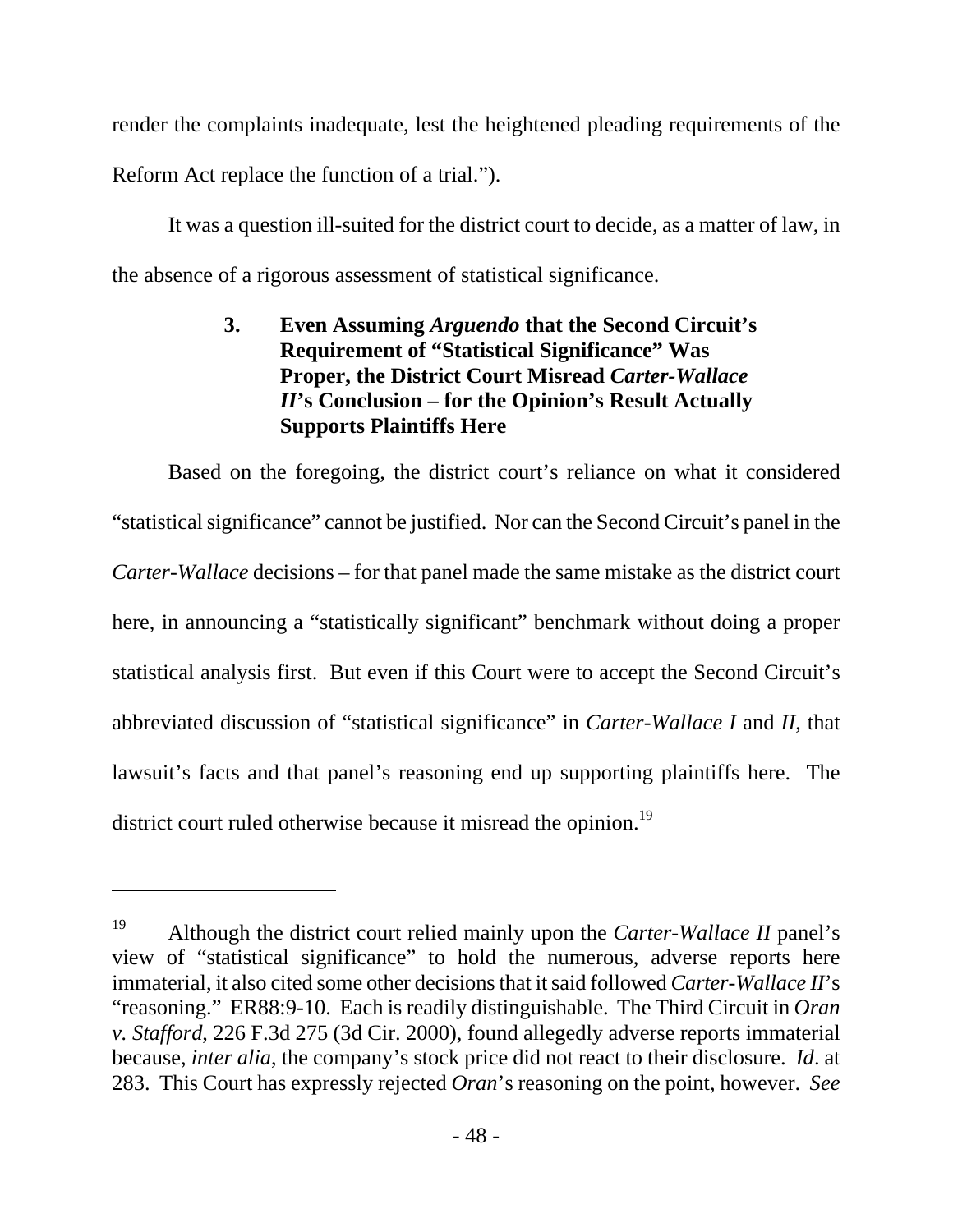As noted *supra*, the Second Circuit held that it was not until one specific point was reached in the summer of 1994 that a series of seemingly random adverse events associated with the Felbatol drug coalesced into an actual link showing defendants' knowledge. *Carter-Wallace II*, 220 F.3d at 40-41. In July 1994 Carter-Wallace "received four additional reports of aplastic anemia" (*id*. at 38) – bringing to *ten* the total number of aplastic anemia reports known to defendants. *Id*.; *see also Carter-Wallace I*, 150 F.3d at 155 ("On August 1, 1994, after four additional deaths were reported in July – amounting to a total of ten deaths – Carter-Wallace and the FDA

-

*Am. West*, 320 F.3d at 934 ("Defendants urge us to adopt [*Oran*'s] per se rule . . . . However, we decline to do so because adoption of such a rule would contravene" the Supreme Court's holdings in *Basic* and *TSC*.). Although the court in *In re Alliance Pharm. Corp. Sec. Litig.*, 279 F. Supp. 2d 171, 189 (S.D.N.Y. 2003), said that *Carter-Wallace II* "implicitly recognized" that not every adverse effect in a clinical trial is automatically material, plaintiffs here never suggested any such bright-line rule. Moreover, the *Alliance* defendants made *no* statements of the results or progress of a clinical trial, other than to note truthfully that the drug in question was still being evaluated. *Id*. That circumspection was not present here, where defendants insisted that any talk of a link between Zicam and anosmia was completely unfounded, that Zicam's safety and efficacy were well-established, and strongly implied that Matrixx had conducted two trials testing for anosmia. The remaining decisions, both unpublished, are similarly inapposite to the court's materiality holding here. *See In re Bayer AG Sec. Litig.*, No. 03 Civ. 1546 (WHP), 2004 U.S. Dist. LEXIS 19593, at \*29 (S.D.N.Y. Sept. 30, 2004) (acknowledging that even under *Carter-Wallace II*, when adverse reports are sufficiently serious and frequent as to affect future earnings, companies *are* obligated to disclose them); *see also Padnes v. Scios Nova Inc.*, No. C 95-1693 MHP, 1996 U.S. Dist. LEXIS 22858 (N.D. Cal. Sept. 18, 1996) (plaintiffs conceded that defendants' summaries of drug study were factually accurate; defendants under no obligation to second-guess the study's methodology).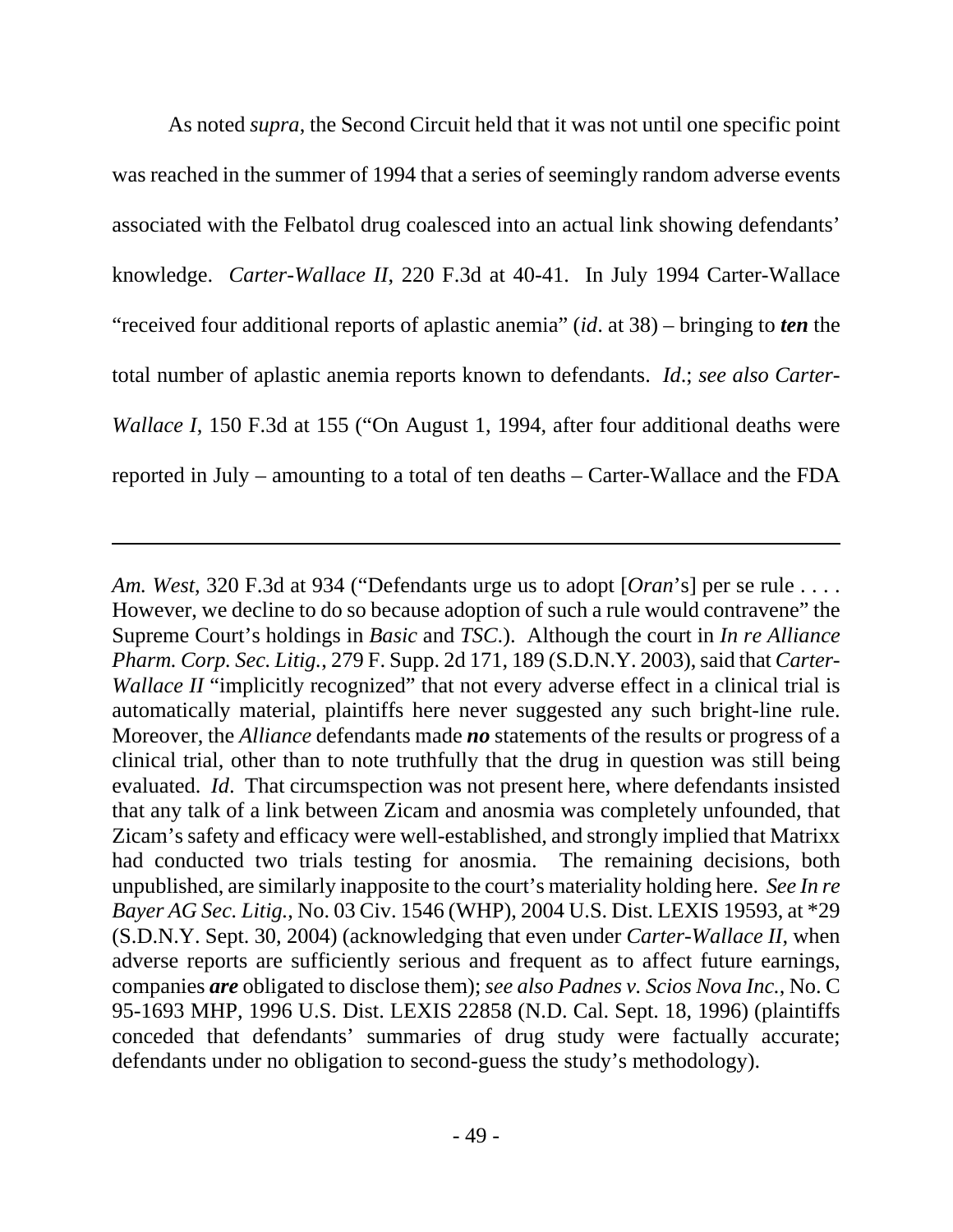issued a 'Dear Doctors' letter, recommending most patients be withdrawn from Felbatol treatment."). It was at that point, said the Second Circuit, that the number of adverse events *had* become statistically significant. *Carter-Wallace I*, 150 F.3d at 157; *Carter-Wallace II*, 220 F.3d at 40 ("Our determination [in *Carter-Wallace I*] that the reports of aplastic anemia were not statistically significant prior to August 1, 1994 is the law of this case . . . ."); *id*. at 41 ("it was not reckless for Carter-Wallace to believe that these reports were random and statistically insignificant before August 1, 1994").

Under that reasoning, then, the facts here satisfy even the *Carter-Wallace* "statistical significance" benchmark – for this Complaint details *more than twice* the number of specifically linked adverse events than the ten alleged in *Carter-Wallace*.

The math is straightforward. There were the ten anosmia cases detailed in the September 2003 Jafek-Linschoten-Murrow poster presentation, of course. ER68:¶28. But there also many others: The "cluster" of cases observed by Dr. Hirsch since 1999, with "at least one" described to Matrixx in December 1999 (ER68:¶25); the "several patients" Dr. Linschoten had treated at the RMTSC, among whose ranks was one patient who had also complained to Matrixx (and who had prompted defendant Clarot's September 2002 phone call to Dr. Linschoten) (ER68:¶26); the "other customers" whom Clarot conceded had been complaining to Matrixx "as early as 1999" (*id*.); and the nine plaintiffs in the four product liability lawsuits filed before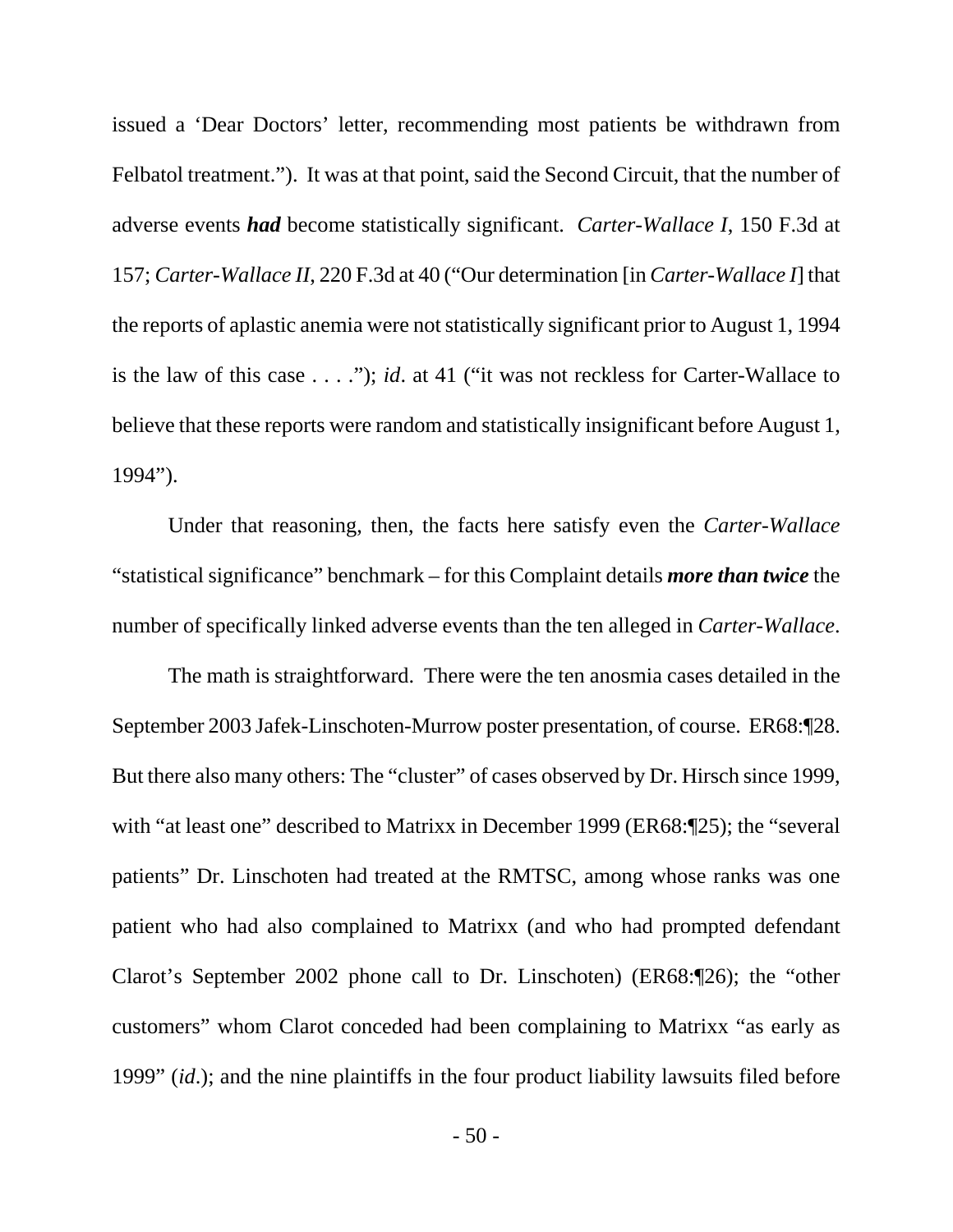and during the Class Period (ER68:¶49). Even under the most conservative tabulation of these various injured consumers, the number of Zicam-anosmia complaints communicated to Matrixx prior to and during the Class Period adds up to *at least 23*. Surely there arises an inference that the actual numbers were even higher than those  $23.20$ 

Other parts of *Carter-Wallace II* favor plaintiffs here as well. The other, 40 plus adverse reports communicated to the Carter-Wallace company did not trigger any knowledge on defendants' part because they were so random and apparently unrelated to the suspect drug Felbatol; under FDA rules, reports of adverse events had to be made "*'whether or not considered drug related*.'" 220 F.3d at 41 (citation omitted; court's emphasis). Carter-Wallace thus received adverse reports whenever Felbatol users became ill, "regardless of whether or not the illness had anything to do with Felbatol." *Id.* Here, in contrast, the alarming reports were of a singular reaction – loss

 $\overline{a}$ 

<sup>&</sup>lt;sup>20</sup> By "conservative," appellants have counted only the Dr. Jafek ten, Dr. Hirsch's one, Dr. Linchoten's/Clarot's one, the nine product-liability plaintiffs, and just two Zicam users from Clarot's admission of "other customers." The number of reports known to Matrixx increases if one credits the inferences that (a) Dr. Linschoten also told Clarot of her other, "several" patients suffering from Zicam-linked anosmia, and (b) the consumers complaining directly to Matrixx since 1999 totaled more than just two. And, the numbers grow larger still if one accepts the equally compelling inference that at least some of the other *288* plaintiffs who filed suit against Matrixx (ER68:¶49), or the *165* patients who were seen by Doctors Jafek and Linschoten (ER68:¶30), also contacted Matrixx beforehand to complain.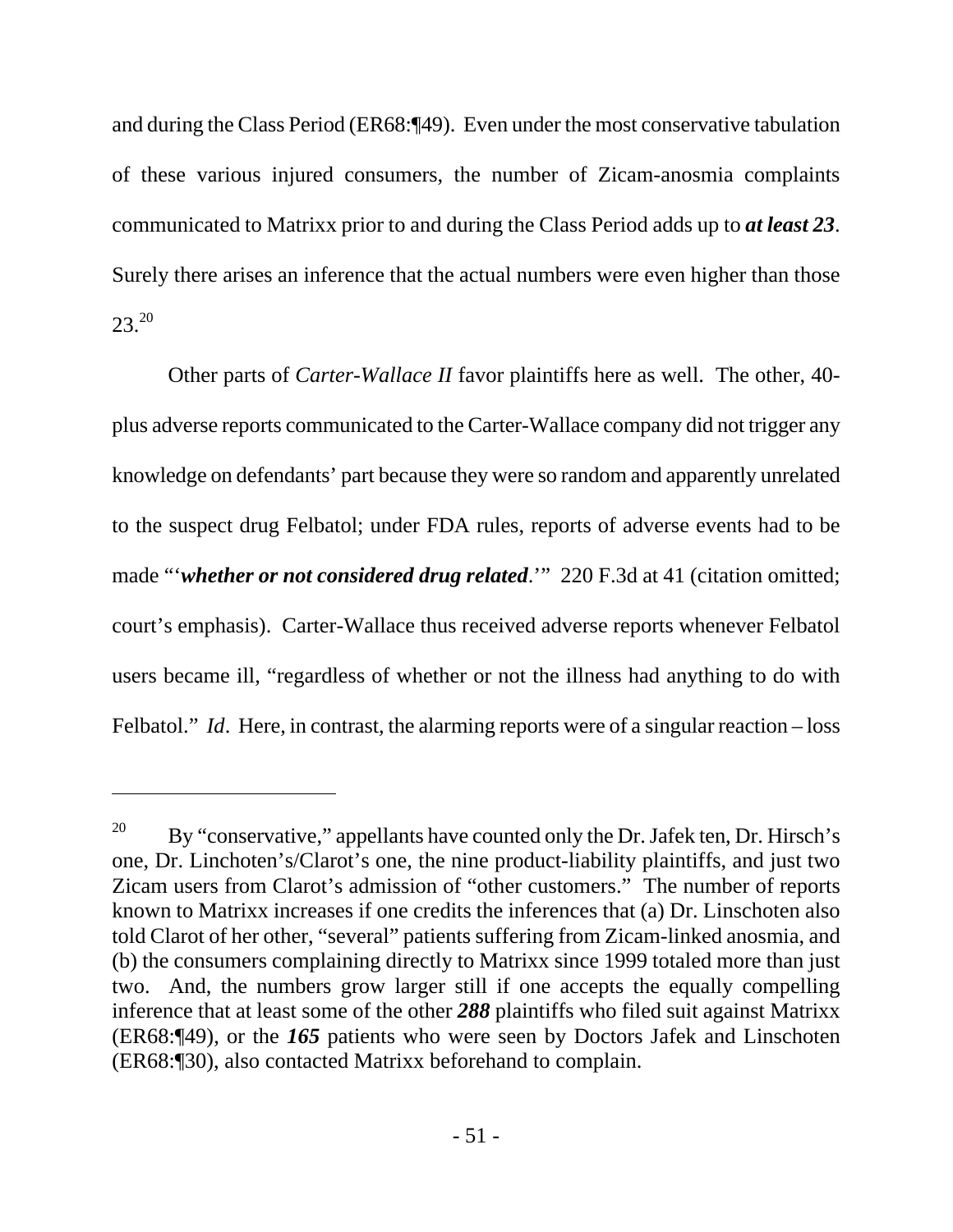of sense of smell immediately following Zicam application into the nose – that the complainants and researchers each attributed *specifically* to the product.

And, while *Carter-Wallace II* cautioned that drug companies "'need not disclose isolated reports'" of adverse events, it also acknowledged that the companies must disclose them once the reports "'are sufficiently serious and frequent to affect future earnings.'" 220 F.3d at 40 (quoting *Carter-Wallace I*, 150 F.3d at 157). Given that just 10 adverse reports there satisfied that criterion, *id*. at 41-42, surely the 23 reports here did. Indeed, the Matrixx defendants themselves warned investors that *just one* product liability suit – even if lacking merit – "could materially adversely affect our results of operations and financial condition." ER68:¶35. Imagine what 23 such suits, each of them complaining of Zicam-induced loss of sense of smell, potentially meant for Matrixx's earnings prospects! Surely that is the sort of material information that mattered to reasonable investors. *TSC*, 426 U.S. at 449.

Given the foregoing, the district court's conclusion that "[s]imilar to *Carter-Wallace*, Plaintiffs present minimal evidence of Zicam complaints" (ER88:11), cannot be squared with either that decision or the Complaint's detailed allegations. The numerous complaints of which defendants were concededly aware are significant enough to at least preclude a finding of immateriality as a matter of law.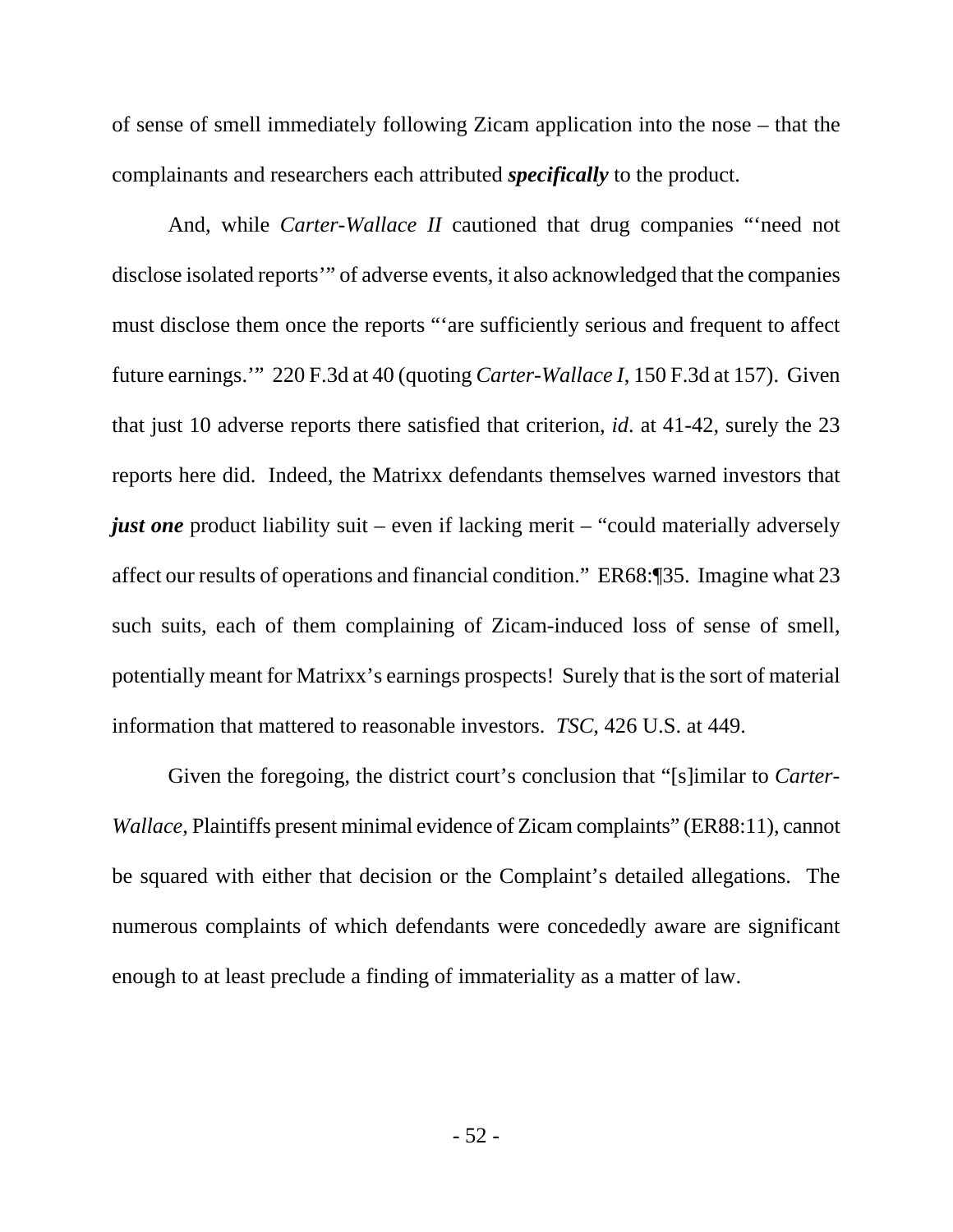## **VIII. CONCLUSION**

For the foregoing reasons, the decision below must be reversed.<sup>21</sup>

DATED: August 7, 2006 Respectfully submitted,

 $\overline{a}$ 

LERACH COUGHLIN STOIA GELLER RUDMAN & ROBBINS LLP WILLIAM S. LERACH DARREN J. ROBBINS JOSEPH D. DALEY SCOTT H. SAHAM LUCAS F. OLTS

## JOSEPH D. DALEY

655 West Broadway, Suite 1900 San Diego, CA 92101 Telephone: 619/231-1058 619/231-7423 (fax)

LERACH COUGHLIN STOIA GELLER RUDMAN & ROBBINS LLP SAMUEL H. RUDMAN DAVID A. ROSENFELD 58 South Service Road, Suite 200 Melville, NY 11747 Telephone: 631/367-7100 631/367-1173 (fax)

<sup>&</sup>lt;sup>21</sup> The district court never addressed plaintiffs'  $\S 20(a)$  "control-person" claims against CEO Johnson and CFO Hemelt, but presumably would have dismissed them because it held there was no viable Exchange Act claim. Plaintiffs pleaded the duo's control-person status, ER68:¶¶82-85, however, and to the extent this Court reverses the district court's dismissal, plaintiffs' §20(a) claims remain viable.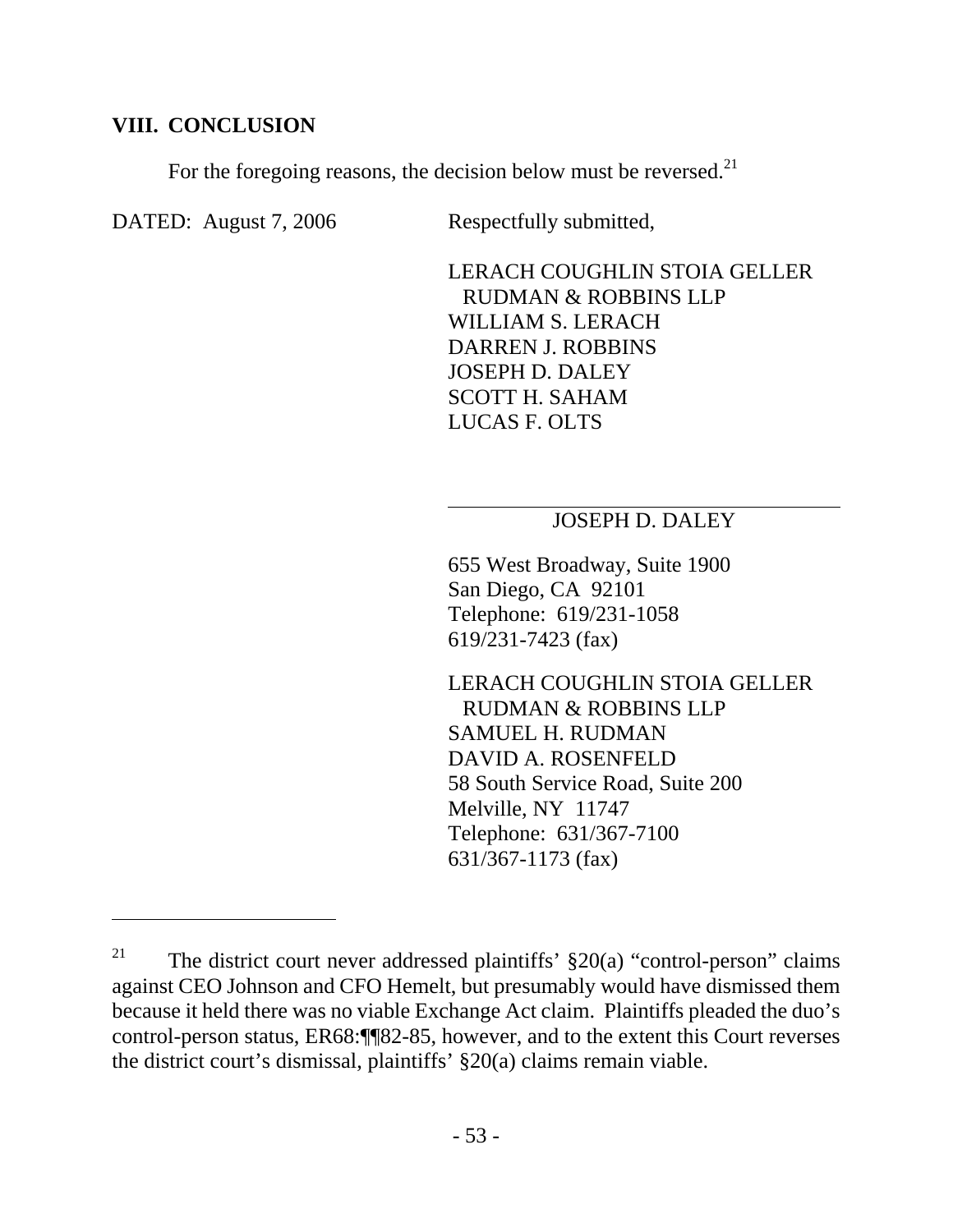BONNETT, FAIRBOURN, FRIEDMAN & BALINT, P.C. ANDREW S. FRIEDMAN FRANCIS J. BALINT, JR. 2901 N. Central Avenue, Suite 1000 Phoenix, AZ 85012-3311 Telephone: 602/274-1100 602/274-1199 (fax)

CAVANAGH & O'HARA PATRICK O'HARA 407 East Adams Springfield, IL 62701 Telephone: 217/544-1771 217/544-9894 (fax)

Attorneys for Plaintiffs-Appellants

C:\DOCUME~1\joed\LOCALS~1\Temp\MetaSave\MatrixxOpening.doc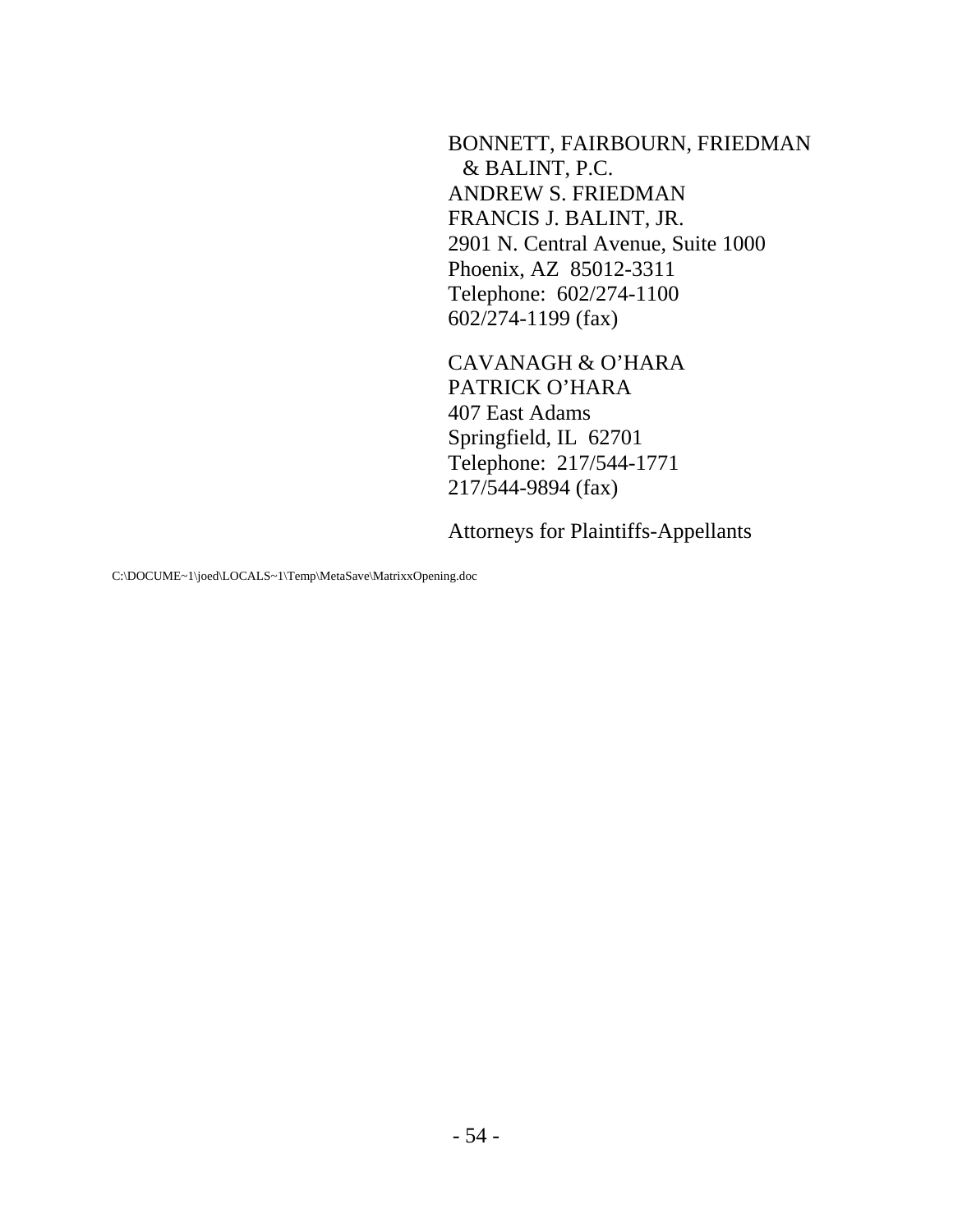# **RULE 28-2.6 STATEMENT OF RELATED CASE**

Plaintiffs-Appellants are unaware of any related cases.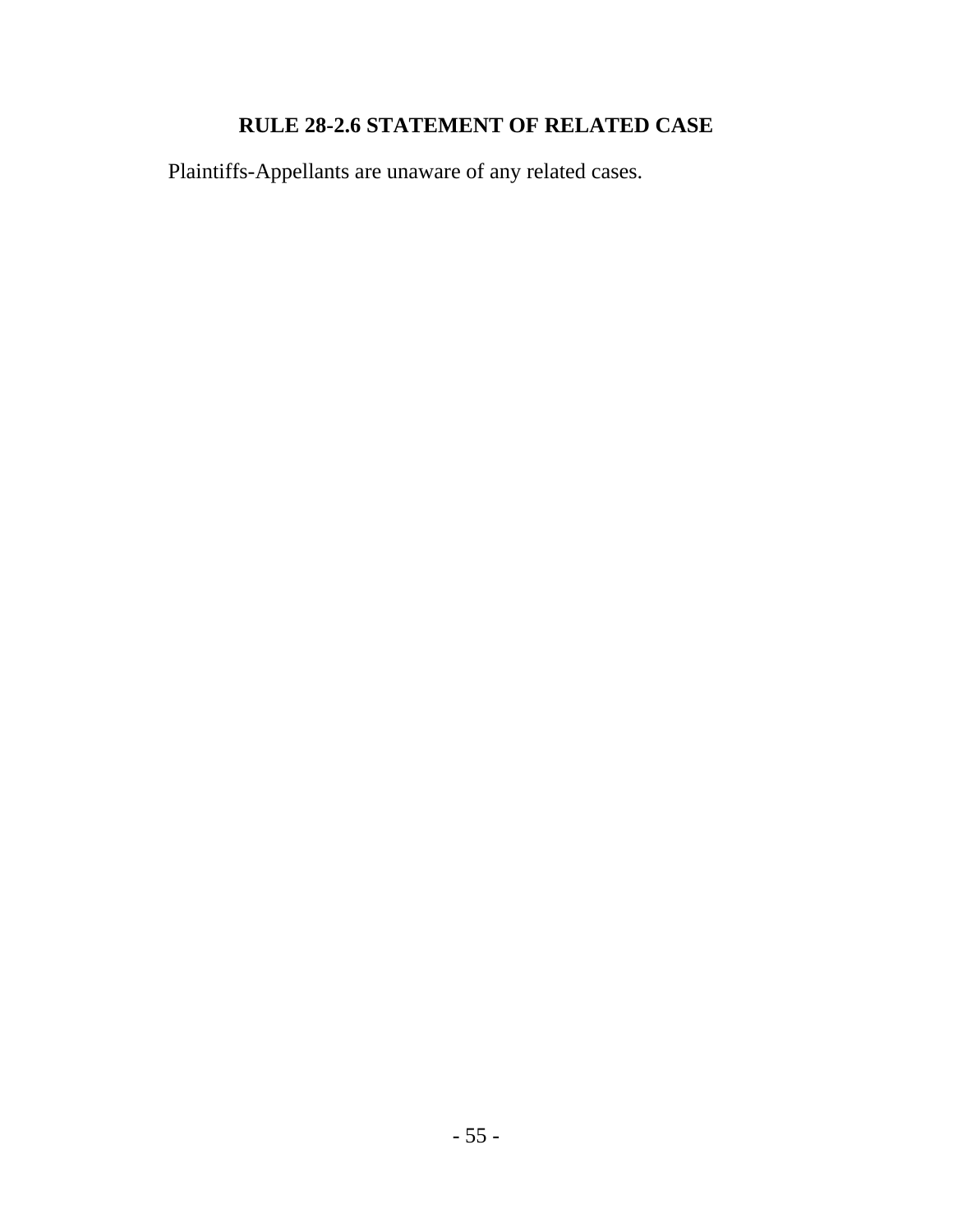## **CERTIFICATE OF COMPLIANCE**

The undersigned counsel certified that Plaintiffs-Appellants' Opening Brief uses a proportionally spaced Times New Roman typeface, 14-point, and that the text of the brief comprises 12,488 words according to the word count provided by Microsoft Word 2002 word processing software.

JOSEPH D. DALEY